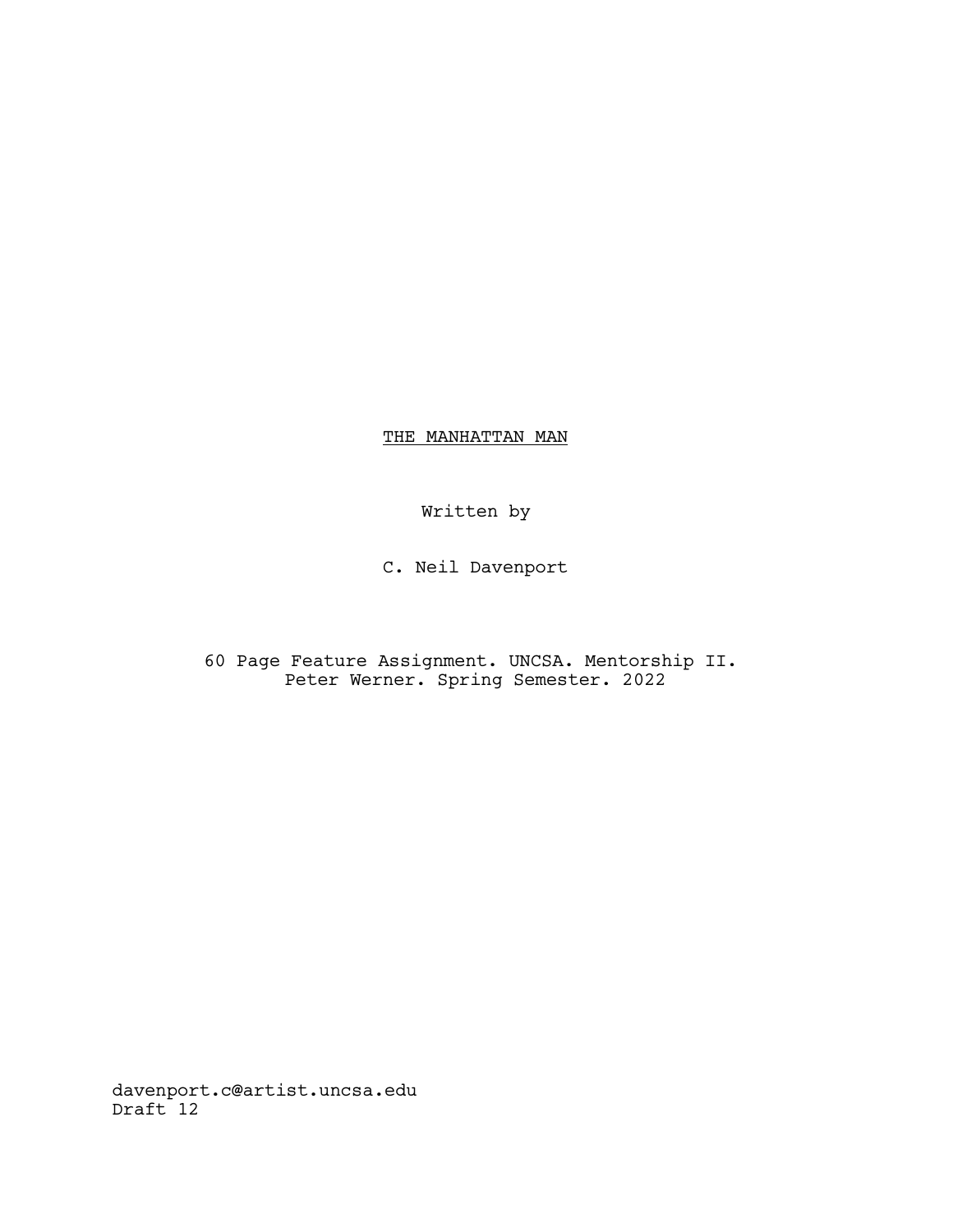ANDY (V.O.) (whispers to himself) Speak the speech, I pray you, as I pronounced it trippingly on the tongue. Trippingly, trippingly, trippingly.

CASTING DIRECTOR 1 (V.O.)

Next!

SUPER (WHITE TEXT): "INTEGRITY IS CRUCIAL FOR SUCCESS. ONCE YOU CAN FAKE IT, YOU'VE GOT IT MADE." - HENRY FORD

CUT TO:

INT. BROADWAY STAGE - WINGS - DAY

A silhouette of ANDY SLOAN, (31), 5'5", 145 lbs., inhales, rolls his shoulders back to stand upright and enters the -

INT. BROADWAY - STAGE - CONTINUOUS

Andy gazes at the majestic space.

ANDY (to himself) Wow.

He has crooked teeth, wears GLASSES, speaks with a nasally voice and alongside a natural slouch, his hairline recedes. There's a humbleness about Andy, but he's no lady killer.

> CASTING DIRECTOR 1 (O.S.) Top of scene two.

Andy snaps into actor mode.

ANDY "Speak the speech, I pray you, as I pronounced it trippingly on the tongue but if you mouth it as many as your players do - "

CASTING DIRECTOR 1 (O.S.) Thanks for coming in.

Andy takes a step forward towards the lip of the stage.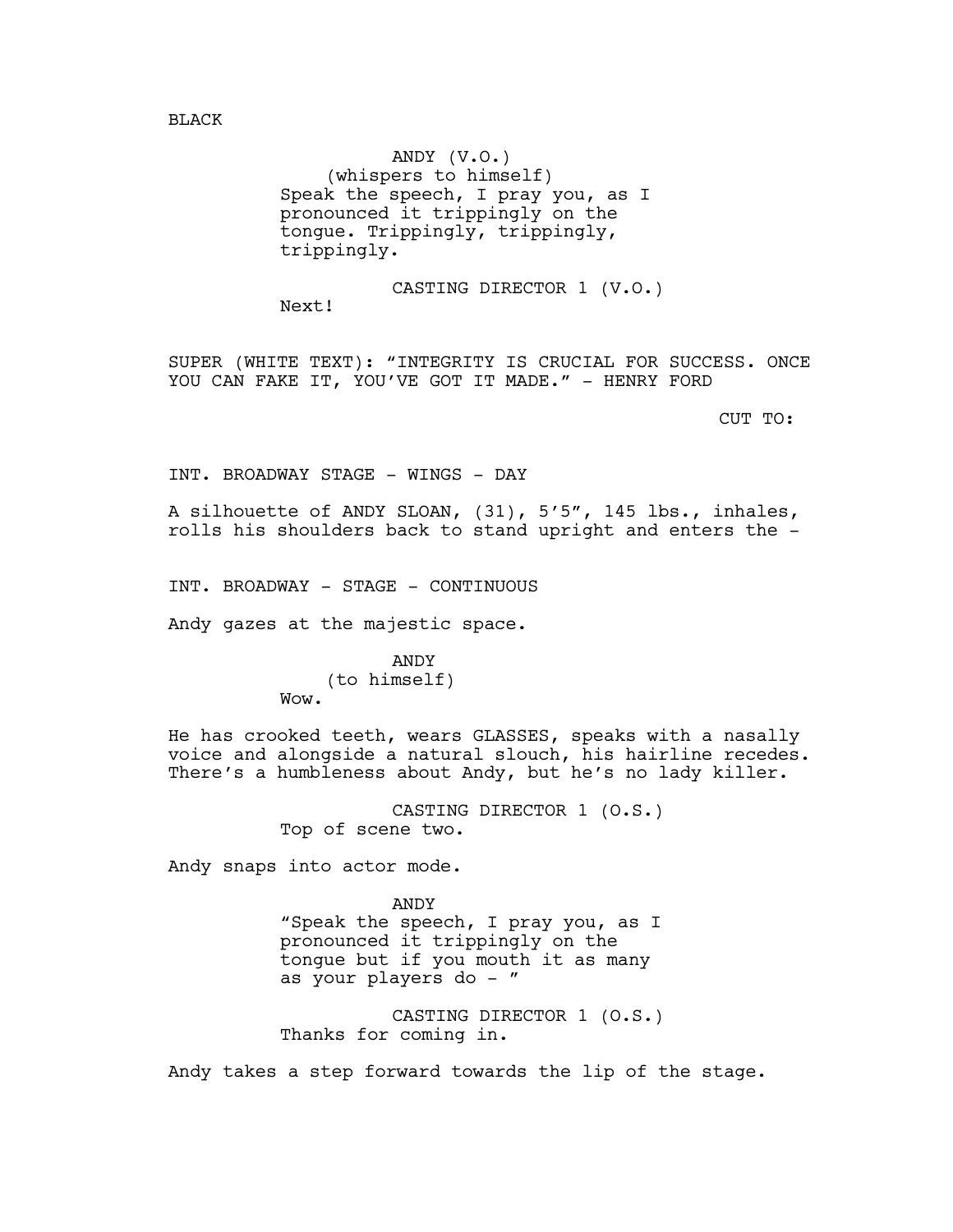ANDY Is that it?

CASTING DIRECTOR 1 (O.S.) That's it.

INT. AROUND APARTMENT - MONTAGE

On the wall, a framed PHOTO of Andy (8), shows him playing the Tin Man in a school production of The Wizard of Oz.

On the refrigerator, an ARTICLE cutout features a photo of Andy (18), and reads "Andy Sloan Goes to Juilliard".

On a bookshelf, a PHOTO of Andy (25), shows him playing Vladimir on an off-Broadway production of Waiting for Godot.

INT. STUDIO OFFICE - DAY

Andy wears a SUIT with his hair slicked back. He struts.

ANDY (English accent) "It pains me very much to have to speak frankly to you, Lady Bracknell, about your nephew - "

CASTING DIRECTOR 2 (O.S.) That's good. We'll be in touch.

ANDY

(normal voice) If I may, could I do it over? The scene didn't feel just right.

CASTING DIRECTOR 2 (O.S.) The scene was fine. We're just looking for someone different.

ANDY So you won't be in contact then?

INT. AROUND APARTMENT - MONTAGE

A POLAROID shows Andy, (30), and BRIANNA BIRDSONG, (27), a vibrant woman holding each other close while at the beach. It reads, "Brianna - First Date"

A POLAROID of Brianna splashing water at the camera.

A POLAROID of Andy kissing Brianna at sunset.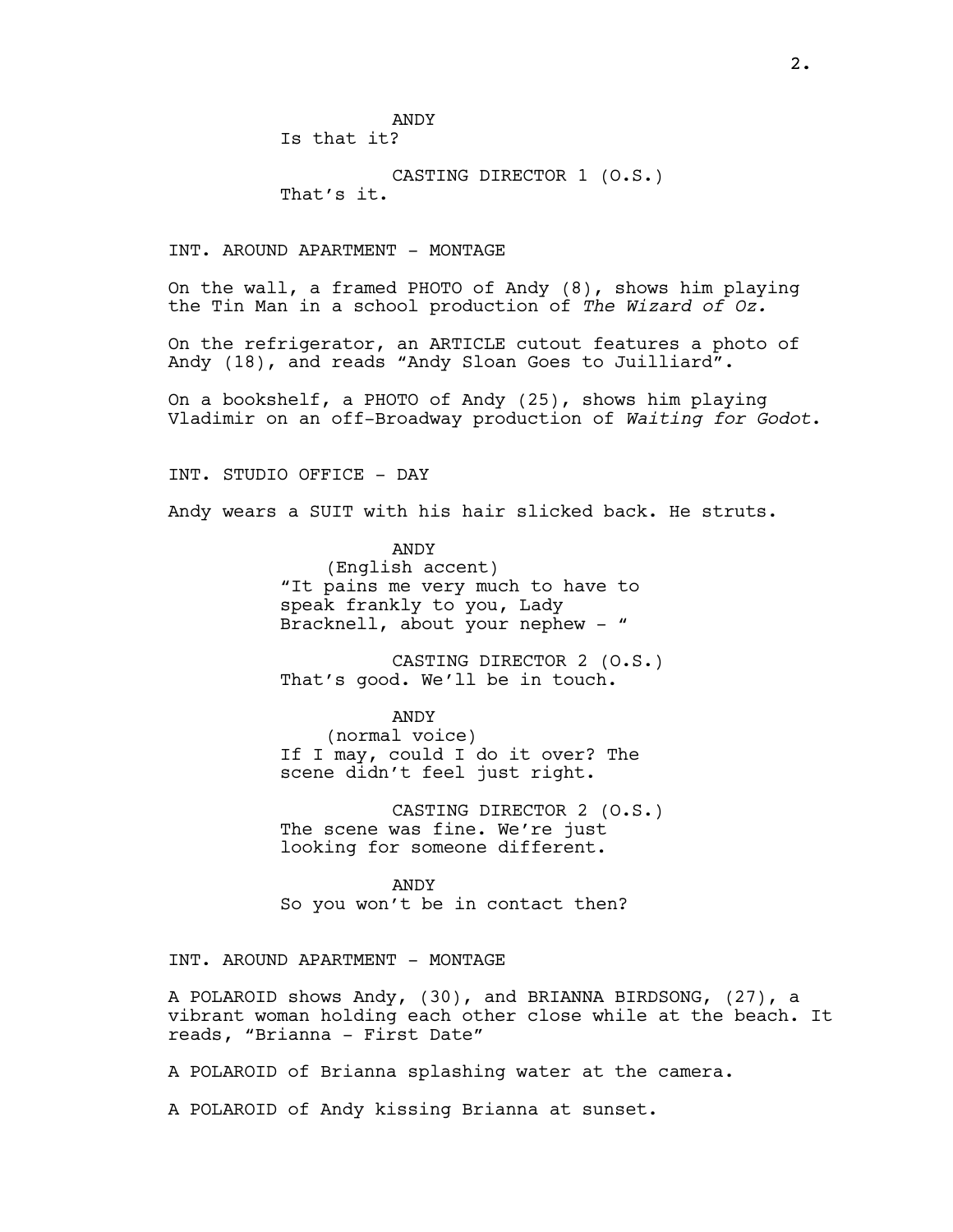## EXT. TIME SOUARE - DAY

Brianna bicycles past PEOPLE along the sidewalk. She wears a BACKPACK, has a STAGE MANAGER'S HEADSET around her neck and balances a COFFEE CUP HOLDER in her hand.

RING, RING, RING!

**BRIANNA** (to herself) Yeah, yeah. I'm coming.

EXT. BROADWAY THEATER ENTRANCE - MOMENTS LATER

Brianna holds the phone to her ear with her shoulder while locking her bike to the RACK.

#### BRIANNA

(on phone) Yes. I'm right out side the door.

Brianna grabs the coffee holder, runs to the entry and gazes at a carnival styled MARQUEE.

It reads, "THOMAS MCOUEEN - Meredith Willson's THE MUSIC MAN -EMILY COLFAX" and showcases the faces of THOMAS MCQUEEN, (40s), a square jawed heroic looking man on the right and on the left, EMILY COLFAX, (30s), an angelic looking woman.

Brianna smiles.

BRIANNA (CONT'D) (to herself) I love this place. (on phone) What? - No. I'm stepping in right -

The door flings open and hits Brianna! The coffee explodes onto Brianna. CARLA, (20s), a PA, rushes out of the theater.

BRIANNA (CONT'D)

OH!

Carla has a RADIO in her hand and points it at Brianna.

CARL<sub>A</sub> He's an asshole! I'm out! Don't ever call me again!

Carla looks at the marquee.

BRIANNA Carla, what's this about?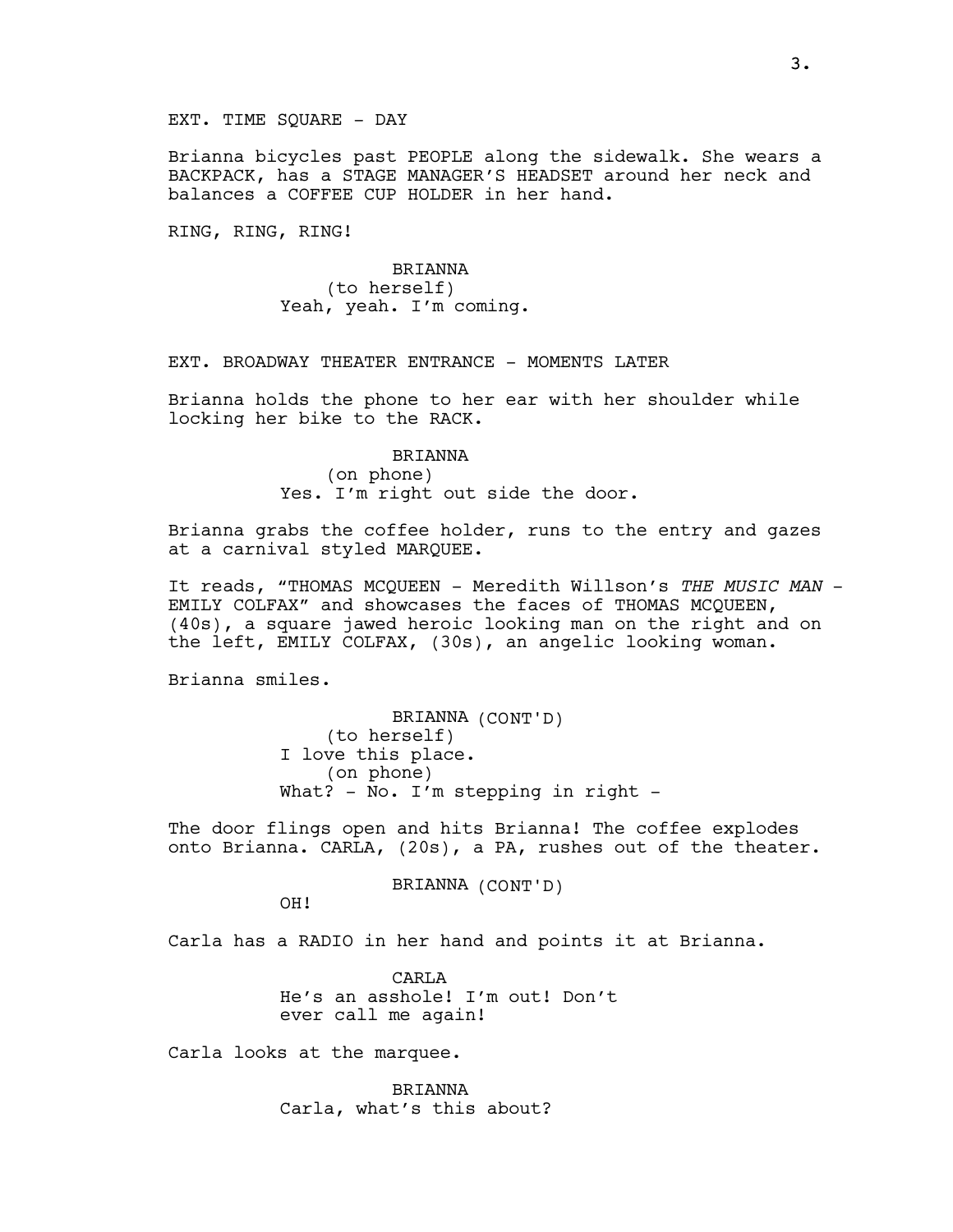Carla chunks her radio at the marquee and punches a hole through McQueen's face.

BRIANNA (CONT'D)

No!

KAUFMAN, (60s), an eccentrically dressed director, races out of the theater, noticing Brianna and spotting Carla.

Carla runs into the crowd.

Brianna picks up her phone and the coffee cups.

BRIANNA (CONT'D) That's the third PA this week.

Kaufman looks at the marquee and pulls his hair.

KAUFMAN

Fuck!

He nears the door.

BRIANNA He can't keep doing this, Sir. Kaufman. You're the director. Please, set McQueen straight.

Kaufman takes a coffee and heads toward the door.

KAUFMAN Get another one, Brianna.

INT. REHERSAL STUDIO - NIGHT

Andy points a POCKET KNIFE at the STAGE MANAGER.

ANDY "How dare you accuse me of having a small nose!"

CASTING DIRECTOR 3 (O.S.) Alright! That's good.

ANDY

Good?!

CASTING DIRECTOR 3 (O.S.) Good as in, "no need to proceed." We need it to be bigger is all.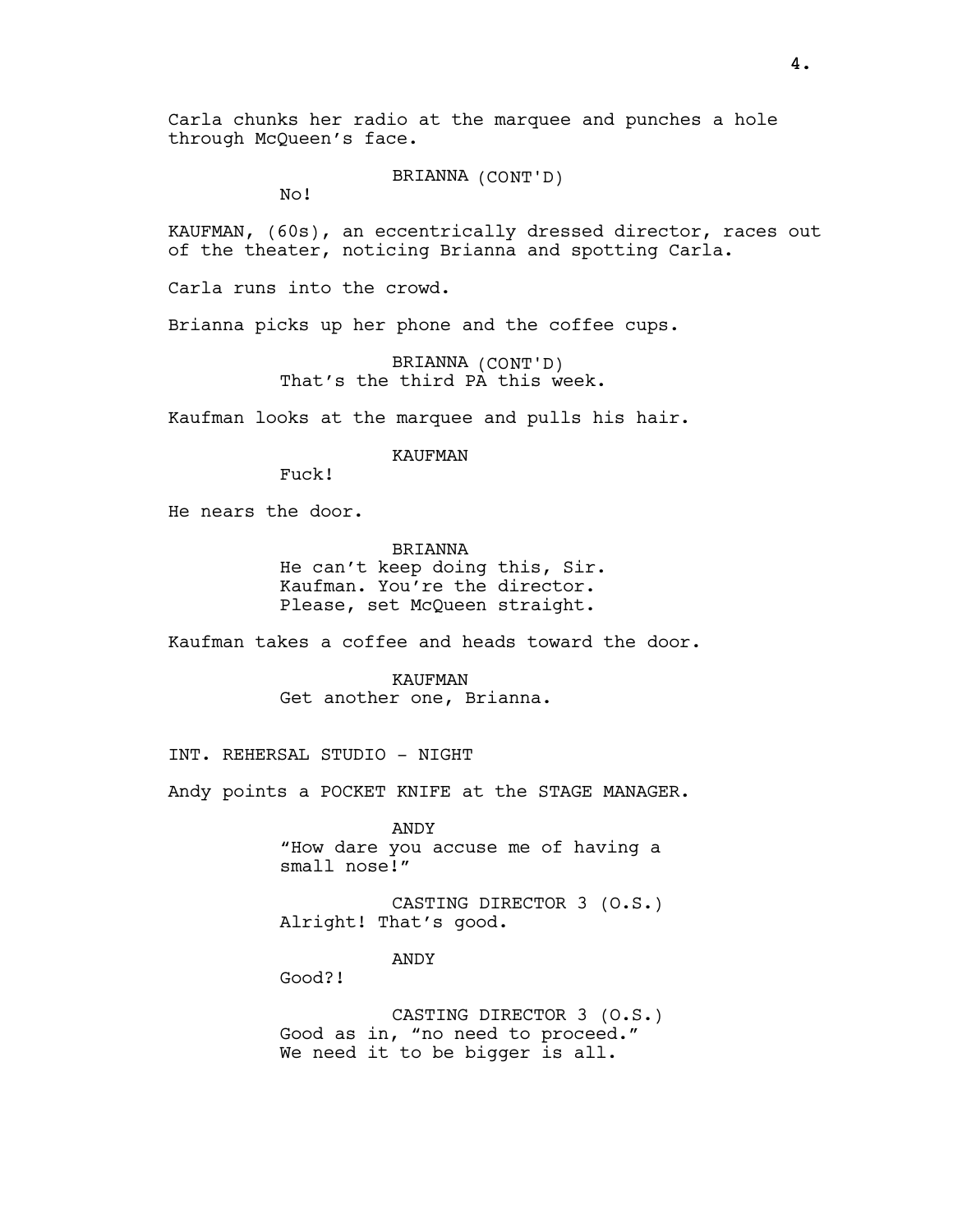ANDY (yells line) "How dare you accuse me of - !" CASTING DIRECTOR 3 (O.S.)

I meant we need someone who's taller.

## ANDY

Oh.

INT. AROUND APARTMENT - MONTAGE

A PHOTO of Andy and Brianna standing in front of an apartment complex holding a key.

A PHOTO of Andy giving a bouquet to Brianna while she's a stage manager on Broadway.

A PHOTO of Brianna helping Andy with his lines at the park.

INT. OFF-BROADWAY STAGE - NIGHT

Andy wears a tanktop over his lanky body and sits in a chair with its back facing the audience.

#### ANDY

(New Orleans accent) "Our supply-man down at the plant has been going through Laurel for years and he knows all about her and everybody else in the town -  $"$ 

LAUGHTER from the house.

CASTING DIRECTOR 4 (O.S.) Kid, I don't know why your agent booked you for this.

ANDY (normal voice) Would you like for me to read for another part?

CASTING DIRECTOR 4 (O.S.) Goodnight, kid.

Andy doesn't move from the chair.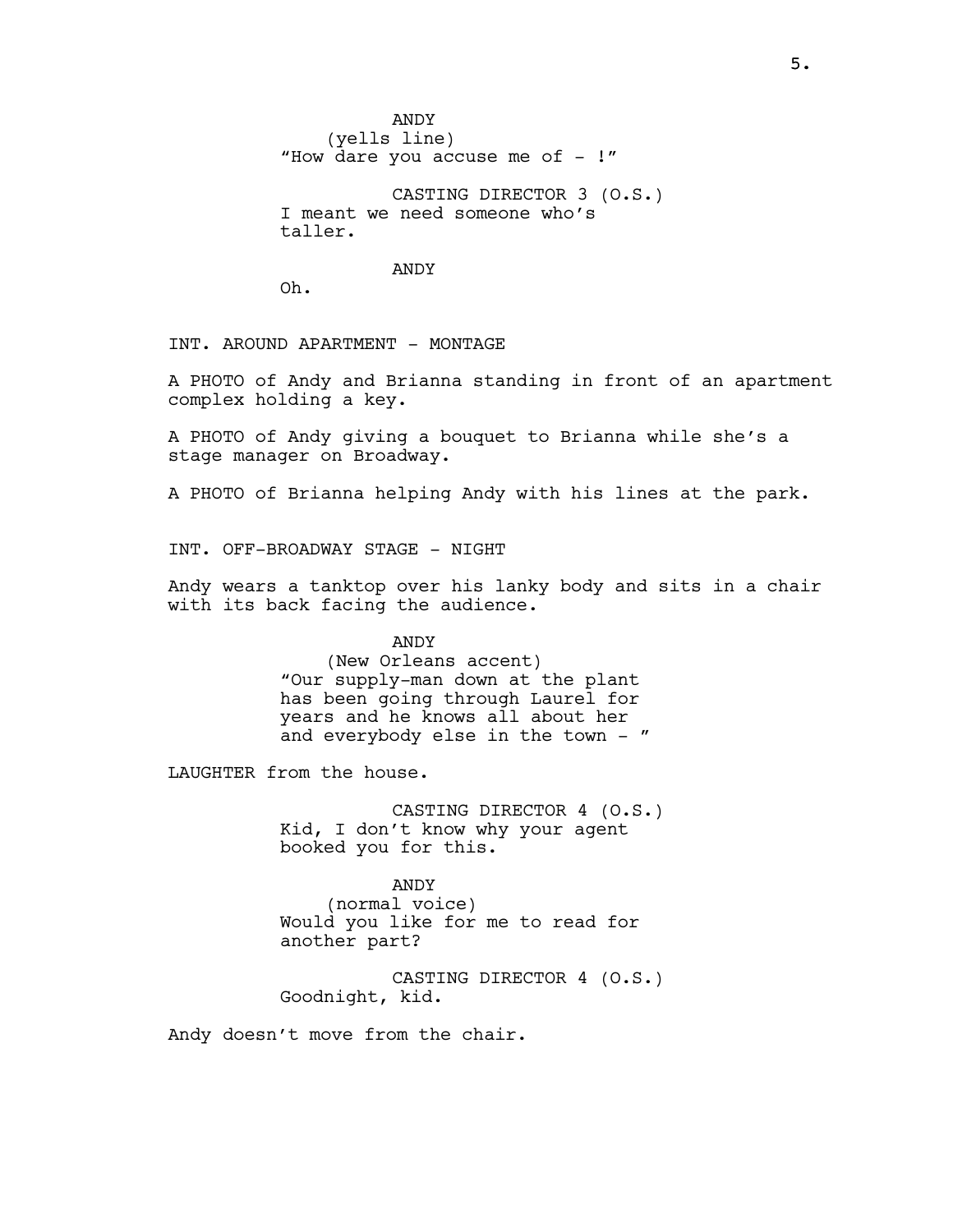A faded banner unevenly hung reads, "DAVENPORT TALENT AGENCY - We bring out the best in you!"

MR. DAVENPORT, (50s), a short man wearing a suit with a CIGAR in his mouth pours two glasses of SCOTCH.

> MR. DAVENPORT Andy, my boy! What news on the Rialto?

Davenport gives Andy a scotch and clinks the glass.

ANDY

Um, sorry?

MR. DAVENPORT How are the auditions going? Any leads?

ANDY Wouldn't you know that, Mr. Davenport?

Davenport sits in his office CHAIR positioned higher than normal. He gestures for Andy to sits. He does and sinks into the cushion looking up at his agent.

> MR. DAVENPORT What seems to be the problem?

> > ANDY

I keep getting cut off. Every audition I go on which you set me up for, the casting director stops me in the middle of it.

MR. DAVENPORT Interesting. What's their reasoning?

ANDY They want someone different.

Davenport takes a puff of his cigar.

MR. DAVENPORT Your last audition was for Streetcar, yes?

ANDY

Yeah.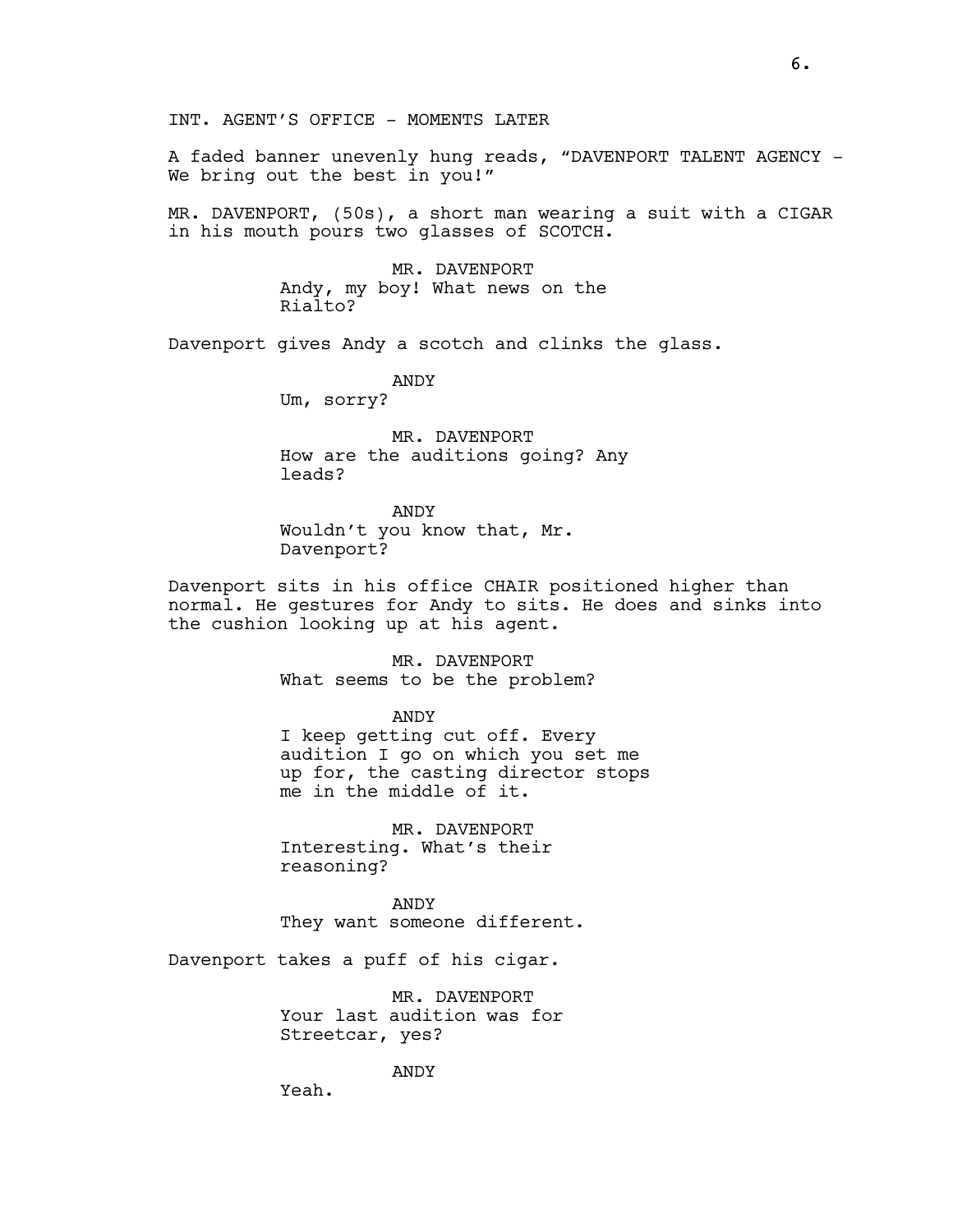MR. DAVENPORT And after you read for Mitch, they cut you off?

ANDY

No.

MR. DAVENPORT

 $No?$ 

ANDY I read for the lead.

Davenport puffs on his cigar.

MR. DAVENPORT You read for Stanley?

ANDY

Yes sir.

MR. DAVENPORT You received Stanley's lines?

ANDY

Uh, huh.

Davenport pulls out a FILE, reads it, and drinks the scotch in one go.

> MR. DAVENPORT Andy, my boy, there's been a mix up. It seems another actor of mine who's also named Andy and around your age, but looks like a leading man has been getting your lines.

Andy thinks through this logic.

ANDY So, all the auditions, I've been going on which are for the lead role are for this other Andy?

MR. DAVENPORT That would be the case.

Andy peers at Davenport. Are you kidding me!?

ANDY You've been setting me up to play supporting characters?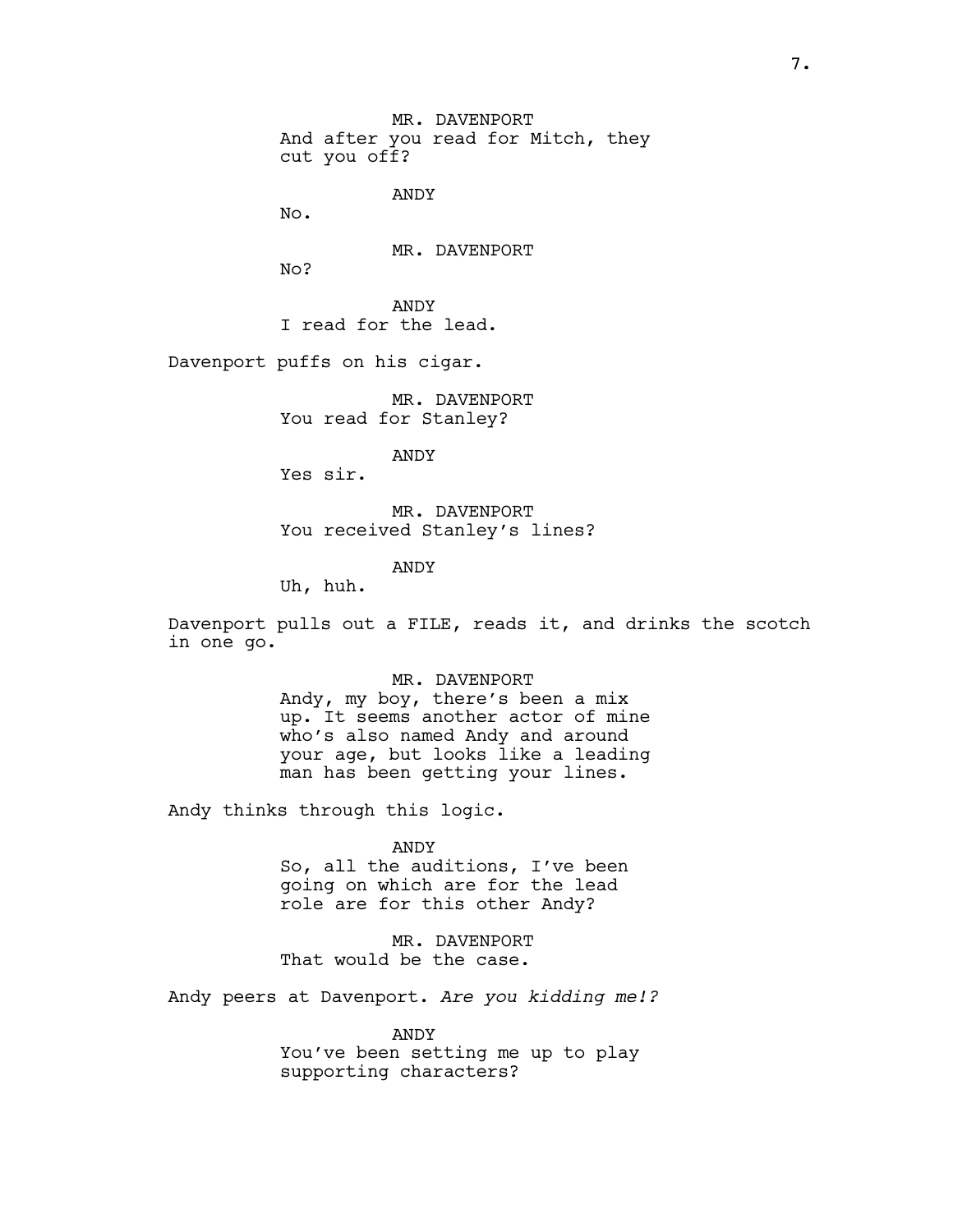MR. DAVENPORT That, and/or the comedic relief.

ANDY But I can play the lead. I've done it before Off-Broadway.

Davenport bursts out into laughter thinking Andy is joking.

MR. DAVENPORT My boy. You're a talented actor, but you're no Brando.

ANDY But I can be Brando. Tell me, who do I need to be in order to get that part?

### MR. DAVENPORT

Andy.

ANDY

Yes?

MR. DAVENPORT No, my boy. I'm answering your question. You need to be you. If you want to be the star, get comfortable in your own skin.

Andy looks at his untouched scotch and sets it down.

EXT. TIME SOUARE - MOMENTS LATER

Andy bicycles amongst traffic while in a daze.

MR. DAVENPORT (V.O.) You're a talented actor... Be comfortable in your own skin... You're no Brando...

HONK! Andy snaps back to reality, nears the rear bumper of a TAXI and punches the brakes. He stops just in time.

> ANDY (to himself) God damn it.

EMILY COLFAX, (30s), exits the taxi. She's the eighth wonder of the world. Andy can't take his eyes off of her as she walks over to the sidewalk.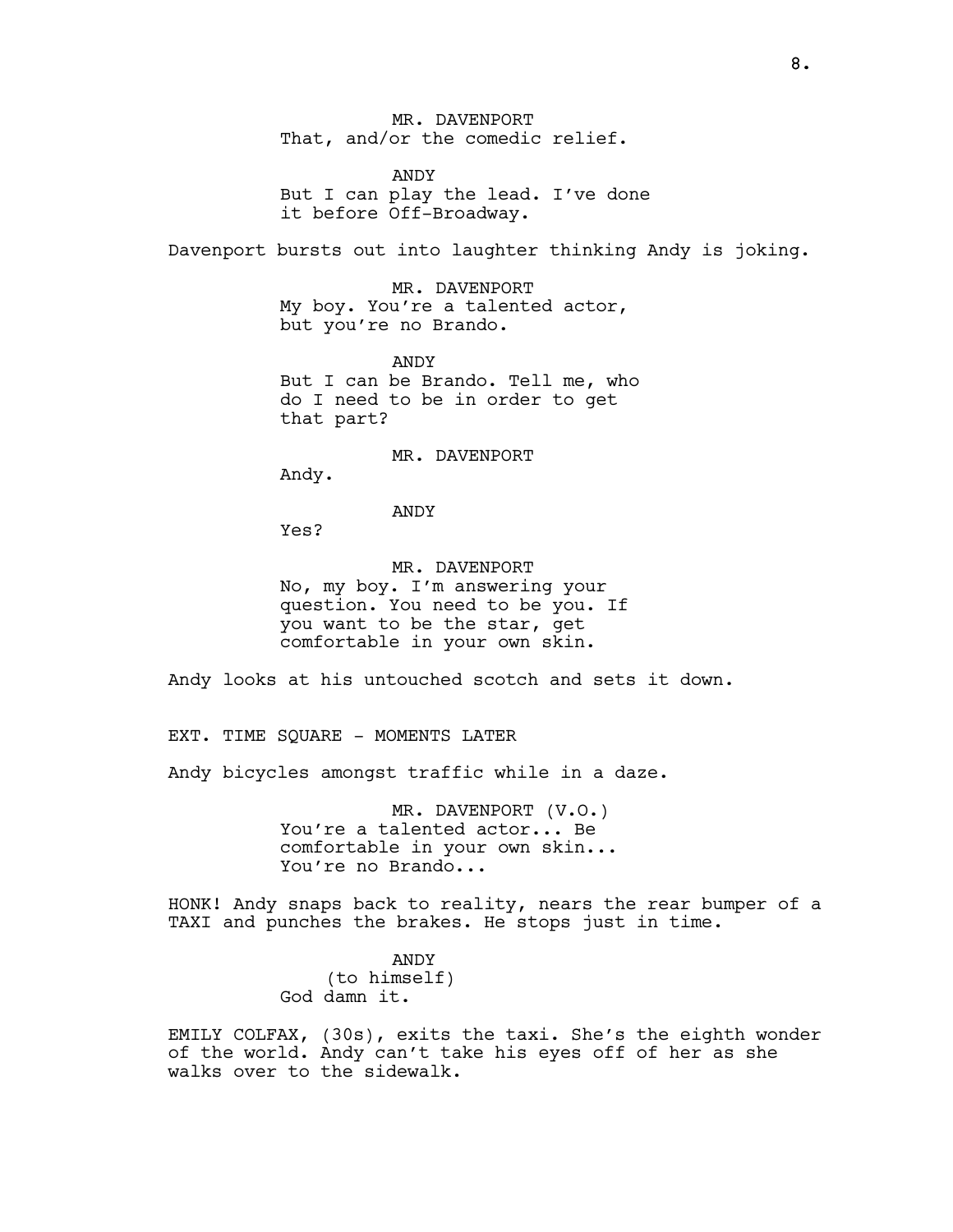Andy loses sight of her. He weaves between cars to get a better look.

Emily stops at an alleyway. A BLACK CAT walks out. She gives it something from her PURSE.

HONK! A CAR drives by nearly two inches from his front tire. He's right under the traffic LIGHT. He backs up and looks at the alleyway.

Emily is gone. Andy rides over.

EXT. ALLEYWAY - CONTINUOUS

Andy turns on the flashlight on his PHONE. It's a dead end.

ANDY Where did she go?

MEOW. Andy looks down. The cat rubs its chin against his foot. Strange.

INT. APARTMENT - LIVING ROOM - LATER

The space is small. A single bedroom with a bath, and a tiny kitchen. Brianna pours a GLASS of wine while on the phone.

### BRIANNA

(on phone) No, no, his picture is literally next to the word, 'asshole' - I know! Why isn't he canceled yet? That's my question - No. Thanks for the suggestion, but it's got to be a dude. My next PA needs to be a guy. That way Thomas McQueen can't jeopardize anyone else's job.

Andy enters, sets his bike beside Brianna's bike against the wall and walks up behind her. He massages her shoulders.

> BRIANNA (CONT'D) (on phone) He could - I agree... - Yeah, I'm still listening.

Andy kisses the back of her neck.

BRIANNA (CONT'D) (on phone) I'll call you back.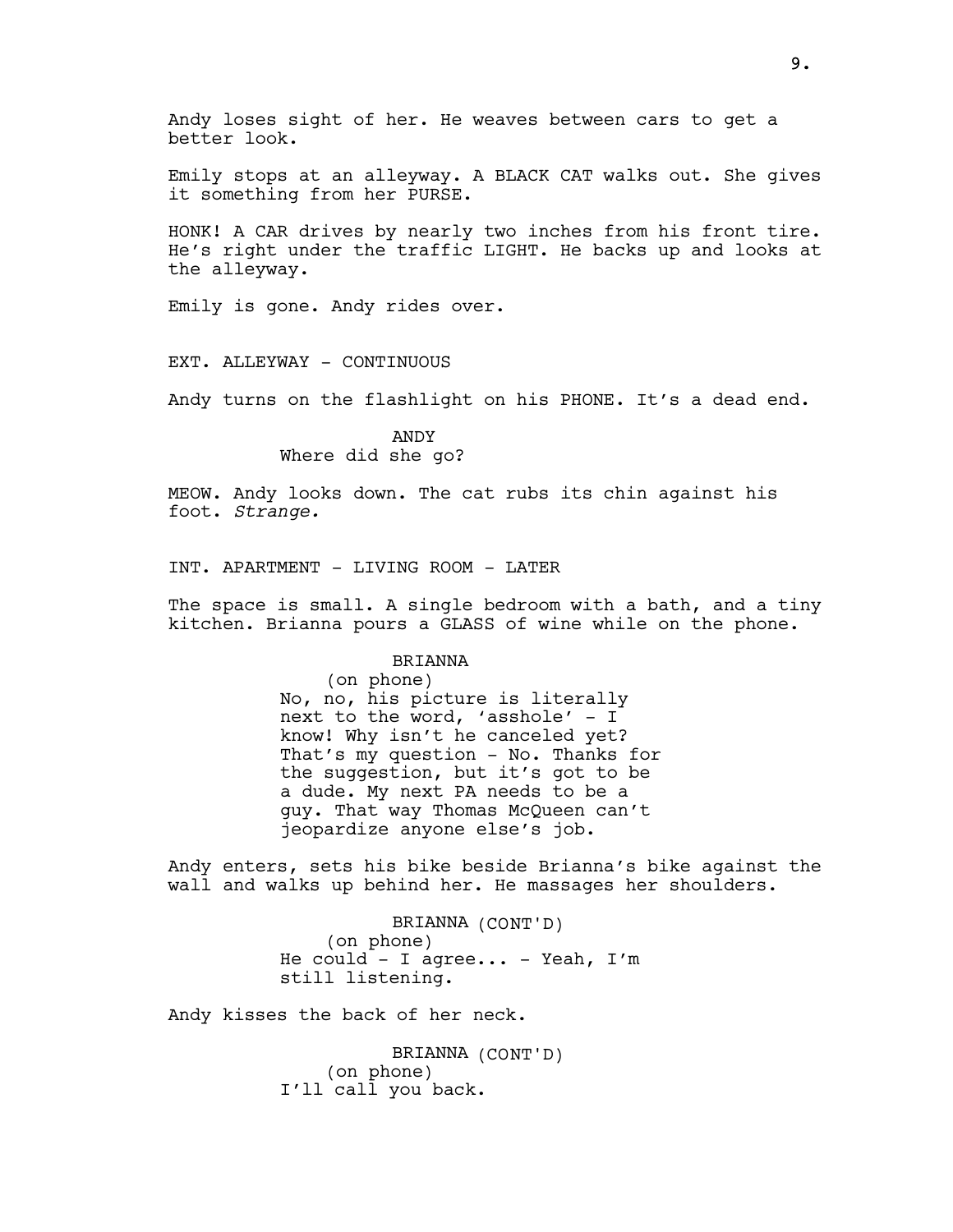She hangs up, turns around and tosses the phone on the COUCH. Brianna plants her head on his shoulder. This is the only peace she gets during the day.

> ANDY Why do you smell like a cappuccino?

Brianna grunts.

ANDY (CONT'D) Bad day at the theater?

BRIANNA Put in a movie.

### MOMENTS LATER

On the TV screen, the film, The Nutty Professor (1963) plays. We see the character of Kelp drink a batch of chemicals in his laboratory.

Andy sits on the couch and combs his fingers through Brianna's hair as she sits on the floor right below him.

> BRIANNA I don't get this movie.

ANDY What don't you get?

#### BRIANNA

It's about a self-conscious chemist who actually believes he must transform himself into a debonair dick in order to sleep with the girl of his dreams, right?

ANDY

Basically.

BRIANNA

Why does he feel the need to alter himself when she already loves him for who he is.

Andy keeps combing her hair.

#### ANDY

After this movie came out, girls from all over wrote love letters to both characters, the chemist and the dick. Take a guess on which character received more letters.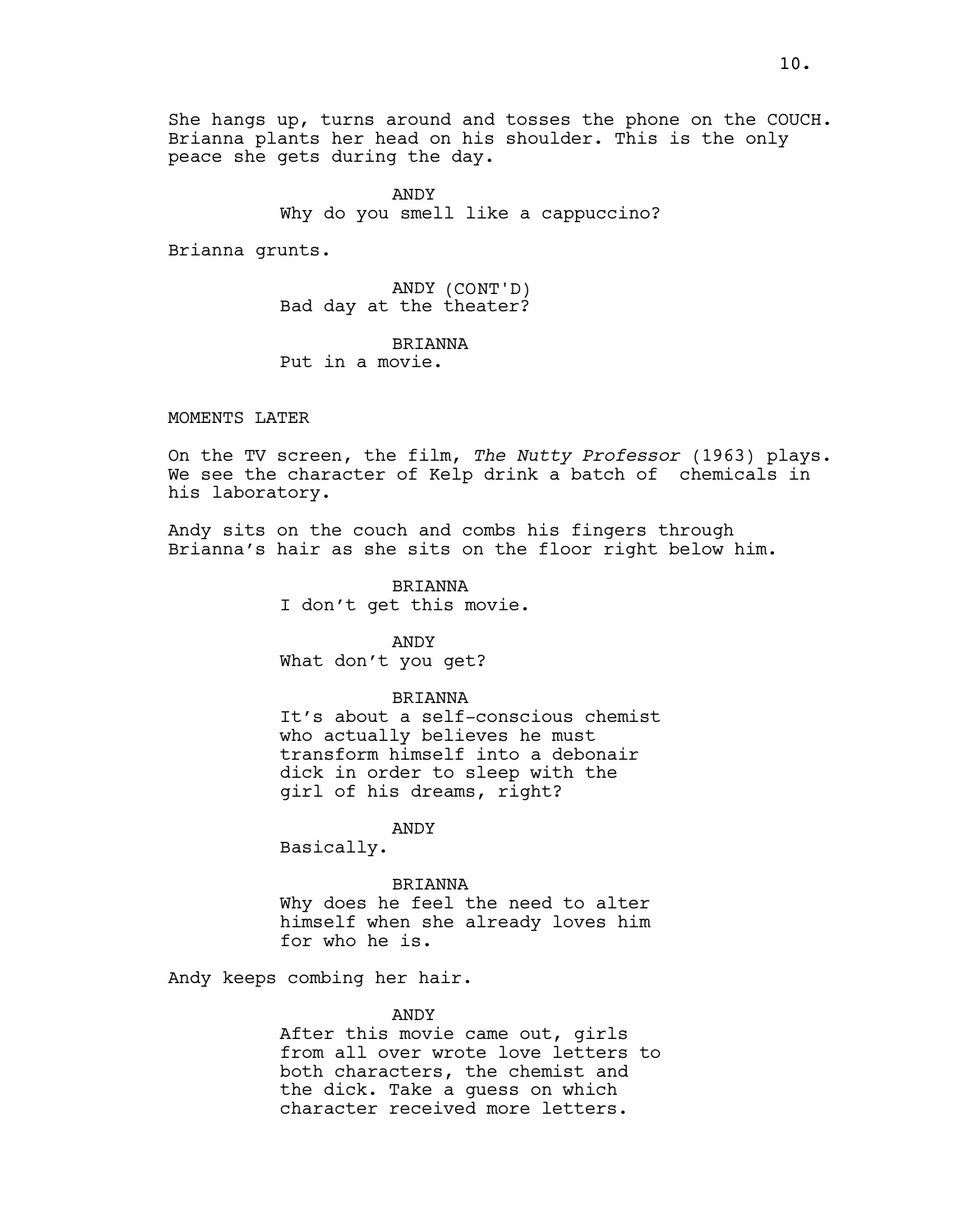The chemist?

ANDY The debonair dick.

BRIANNA Well, I'd write the chemist.

On the screen, we see the character of Kelp transforming into Buddy Love as he makes a mess of the laboratory.

> BRIANNA (CONT'D) How did your audition go?

Andy stops combing her hair. Brianna notices this, turns, and sees his glum look. She stands and touches his face.

> BRIANNA (CONT'D) Andy Sloan. You are the most gifted actor I've ever seen.

ANDY I don't look it though.

She sits on the couch beside him.

### BRIANNA

You don't need to look it, Andy! You don't need them. I've said this a thousand times. Broadway is a place where real actors go to die. They do a little song and dance, and that's it. You're an actor, Andy. When you get up on that stage I'm convinced you're someone else because you have the freedom to do it. Whereas on Broadway... you're whatever they want you to be.

#### ANDY

At least they die at the top of their game.

She gets in close.

BRIANNA

Someday, the right person will see what I see in you and when that time comes, I'll be right there in the front row.

Andy gives her a slight smile.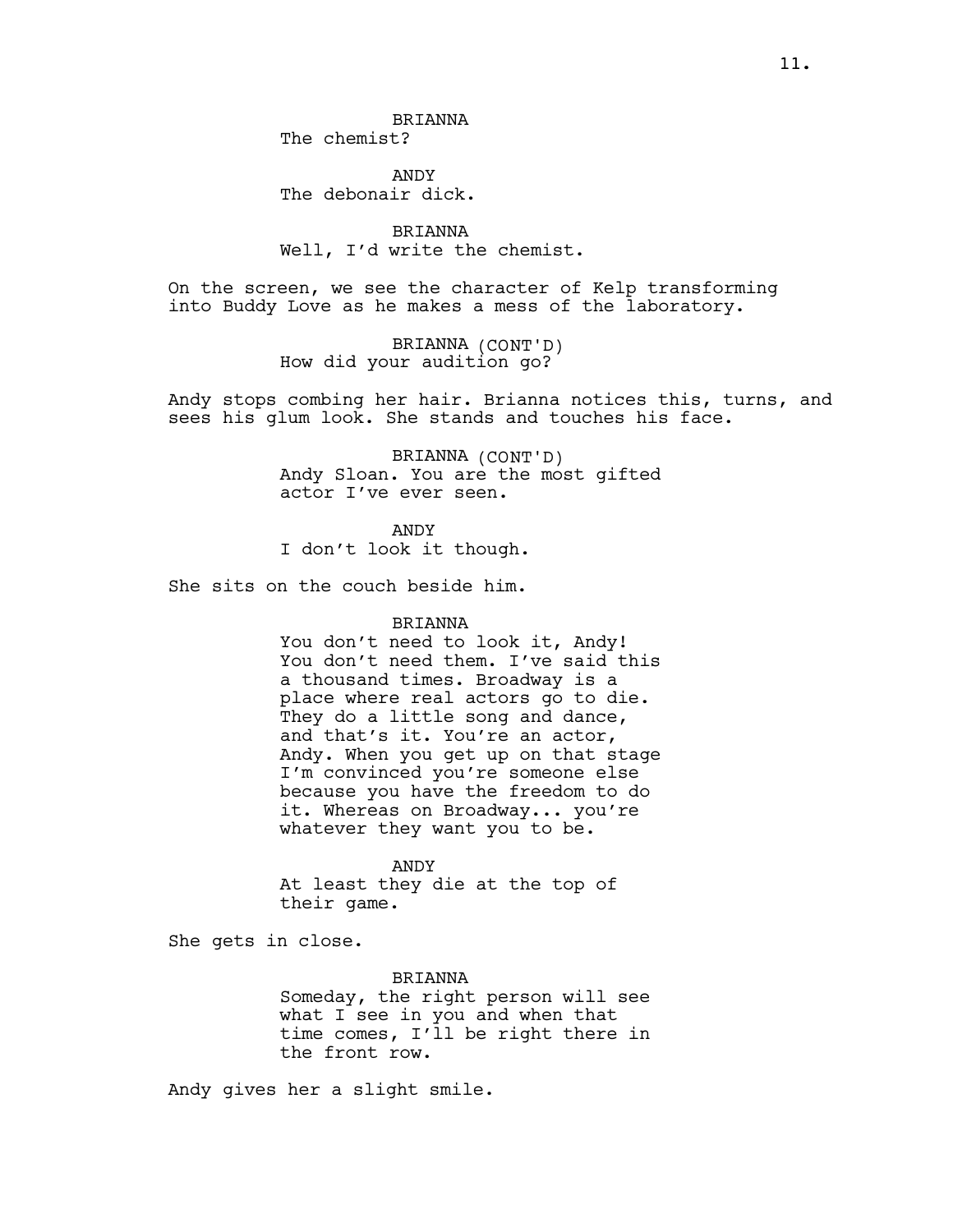BRIANNA (CONT'D) You can sing, you can dance...

ANDY

I can act.

BRIANNA Well, you being a triple threat is still up for debate.

Andy attacks her with tickling. She squirms, falls on the couch and they roll onto the floor. LAUGHTER follows kisses.

She kisses him and stops to think. He continues kissing her.

BRIANNA (CONT'D) If it's really what you want, I can get you on.

ANDY I already am.

BRIANNA Not like that! You're such a guy. I mean I can get you on Broadway.

Andy stops kissing her and raises his head.

ANDY By getting the director coffee?

She gives him a look. Well... yeah, actually.

BRIANNA

Something happened at work. I know it's not your field, but I need someone I can trust.

ANDY Are you asking me to PA for you?

BRIANNA It's how Sondheim got his start.

ANDY

Really?

BRIANNA No. But it made you consider it.

Andy attacks her with tickling again.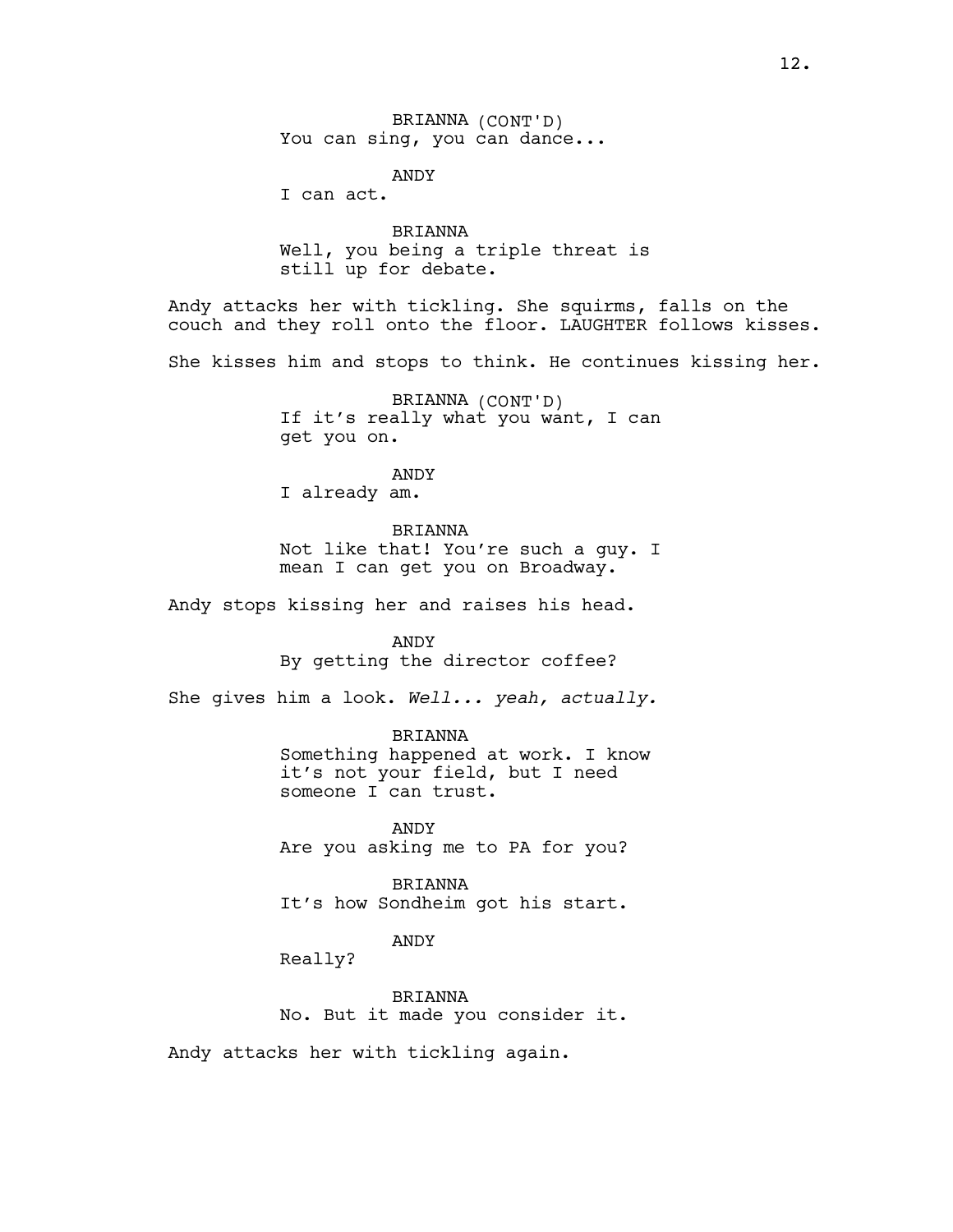BRIANNA (CONT'D) It's only temporary until I can find someone permanent.

He holds her and thinks.

ANDY What time do we have to get up?

BRIANNA So you'll do it?

ANDY It's how Sondheim started out.

She kisses him. Andy pulls off her shirt.

BRIANNA Andy, we have to get up so early.

He moves down and kisses her neck.

BRIANNA (CONT'D) Okay, not that early.

On the screen, we see the character of Buddy Love singing, "Old Black Magic" to a beautiful blond woman by the piano.

> ANDY (O.S.) (sings along with film) "Old black magic that you weave so well. Those icy fingers up and down my spine. The same old witchcraft when your eyes meet mine..."

> > FADE TO BLACK:

INT. APARTMENT - BEDROOM – DAY

Two bodies are spread out on a messed up bed. They're both in a deep sleep. An ALARK CLOCK goes off. It reads, "5:00 A.M."

Andy's head pops out from the covers.

ANDY

Speak the speech  $I - I$ 

He looks at the clock, grunts and turns it off. His head hits the pillow again.

Brianna jumps out of bed, kisses Andy and hops to the kitchen. Clearly a morning person.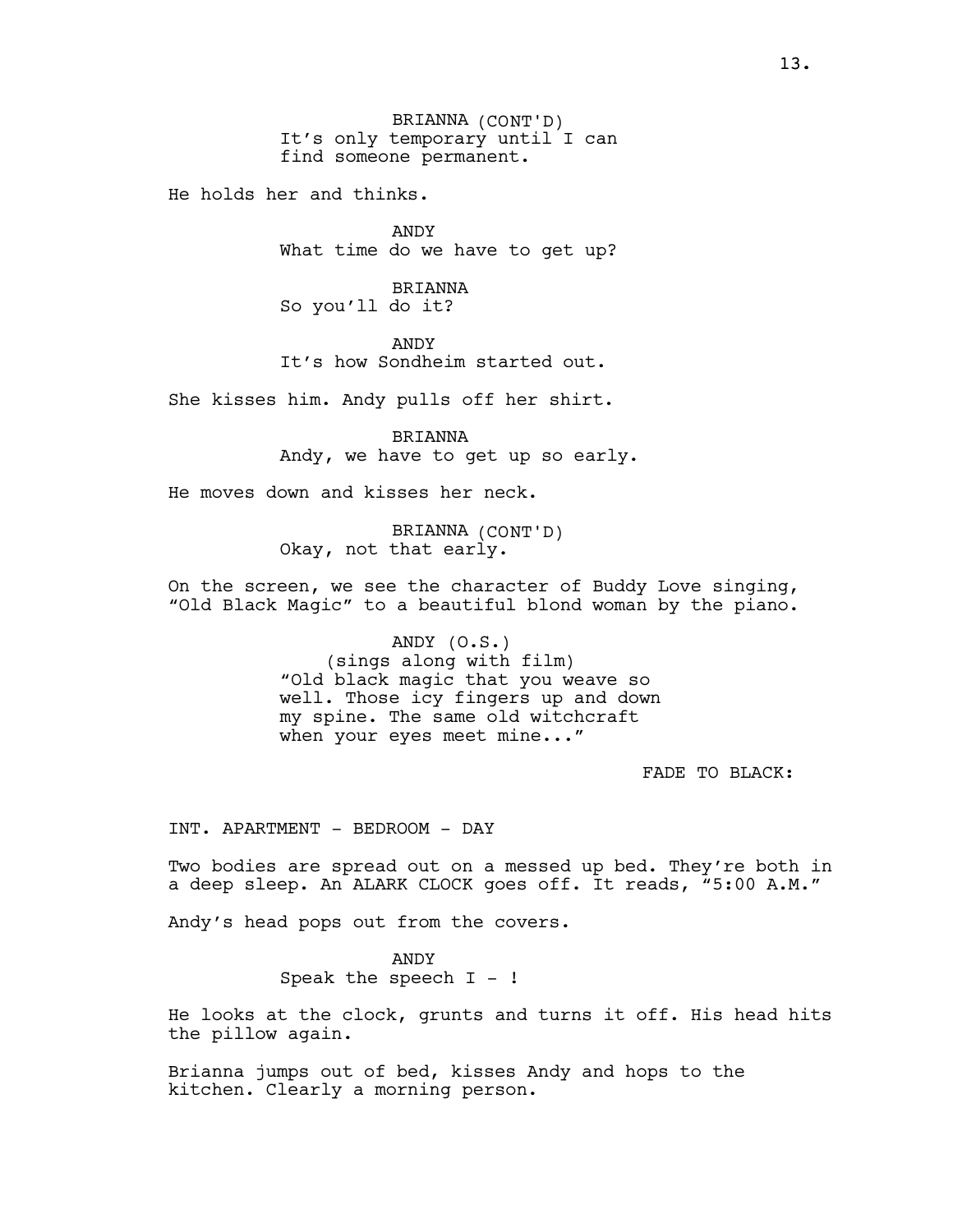BRIANNA First day! I'll make coffee!

Andy grunts and doesn't move.

INT. KITCHEN - CONTINUOUS

Brianna hums the song, '76 Trombones' and places the TEA POT on the stove. As the water heats up, she stuffs her BACKPACK with items such as a TUNA SANDWICH, CRACKERS and APPLES.

INT. THEATER - WINGS / STAGE / HOUSE - LATER

Brianna wears a HEADSET, caries a BINDER and a COFFEE CUP while scooting past STAGEHANDS wheeling out a RAILROAD CAR.

BRIANNA

(on headset) Everyone needs to be in place for the last tech rehearsal. Previews begin tomorrow. Five minutes till show. Break-a-leg!

She steps off the stage, nears Kaufman already sitting in the house and hands him the coffee. She sits beside him.

> KAUFMAN Get McQueen out here.

Brianna pushes the button of her headset.

INT. BACKSTAGE / MCQUEEN'S DRESSING ROOM - CONTINUOUS

Andy wears a HEADSET and walks down the hall.

BRIANNA (V.O.) Go for Andy.

ANDY (on headset) Go ahead.

BRIANNA (on headset) Find McQueen and tell him to report to Kaufman before we begin.

ANDY (on headset) Heard.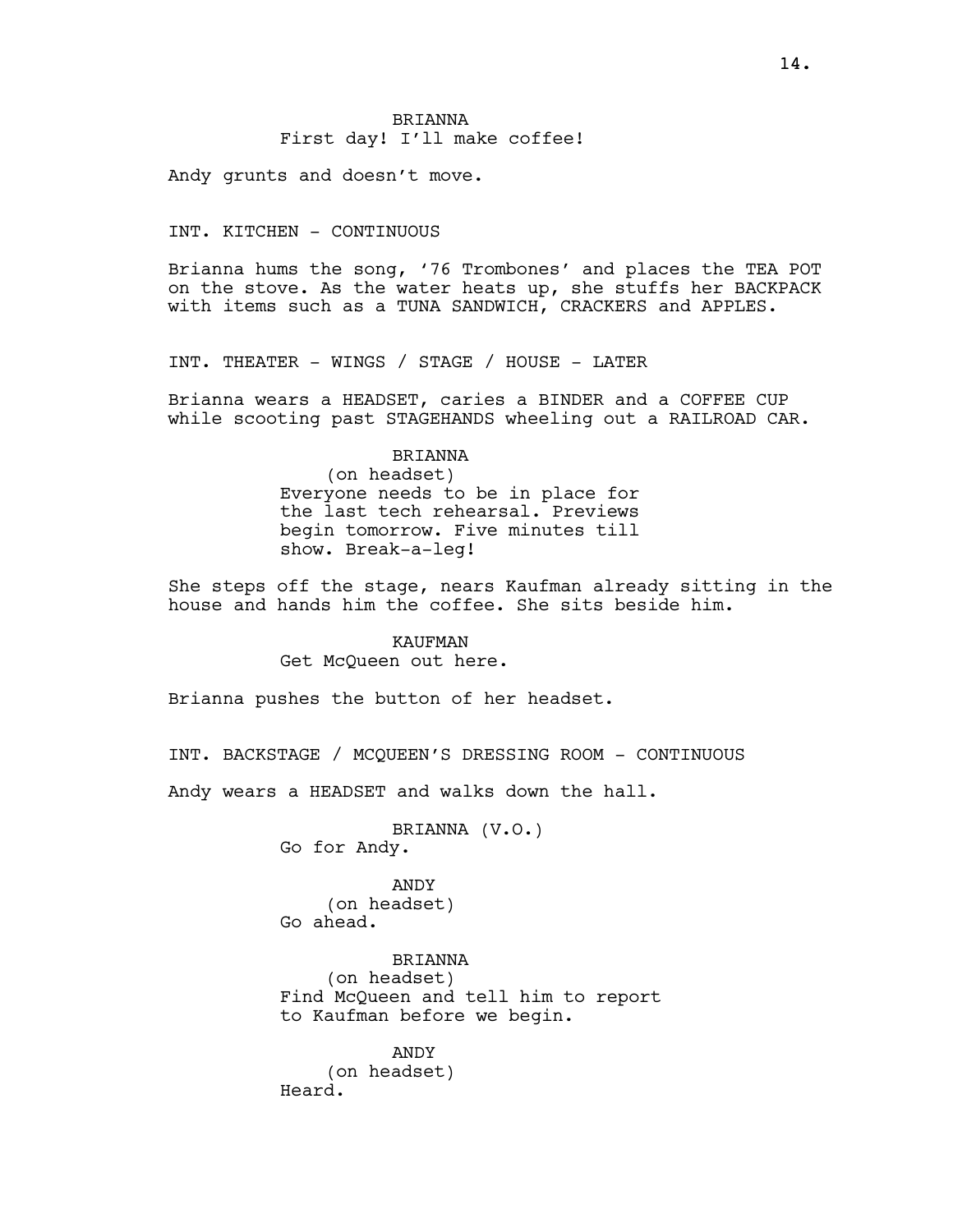He knocks on McQueen's dressing room door.

ANDY (CONT'D) Mr. McQueen?

No response. Andy knocks again and opens the door.

It's empty. Andy closes the door, scratches his head, walks down the hall to the wardrobe room. Knocks and enters.

INT. WARDROBE - CONTINUOUS

ACTORS dressed in pleated pants and straw hats are inspected by the COSTUME DESIGNER, (60s).

> ANDY Anyone seen McQueen?

WARDROBE He should be in the wings.

ANDY

Thank you. Five minutes everyone.

ACTORS

Heard.

INT. HOUSE / ORCHESTRA PIT / STAGE - CONTINUOUS

The house lights dim down and the stage lights come up.

KAUFMAN (to Brianna) Did your new guy find McQueen yet?

BRIANNA I think he's still looking.

KAUFMAN Remind me to talk to McQueen after rehersal.

BRIANNA Heard and thank you.

MUSICIANS gear up their instruments and play, 'Rock Island'. There are seven actors on stage sitting in movable CHAIRS. One chair is empty. The opening scene starts.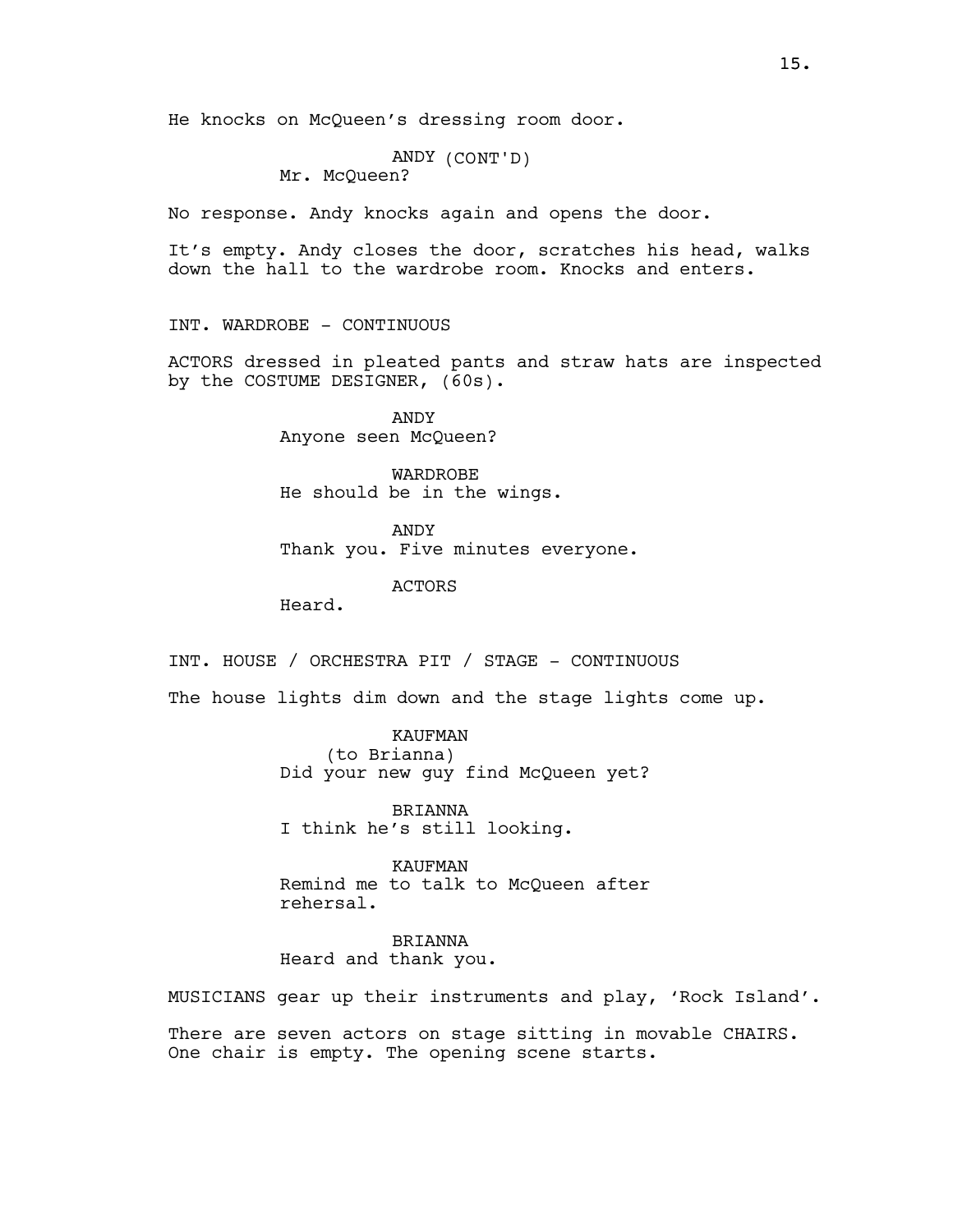ACTOR 2 CASH FOR THE COTTON GOODS, CASH FOR THE HARD GOODS -

## INT. WINGS - CONTINUOUS

Andy pulls a curtain back and finds Thomas McQueen sleeping. He's in full costume. A SUITCASE lies at his feet which reads, "Prof. Harold Hill" and a STRAW HAT covers his face. Andy lifts the hat.

## ANDY

Mr. McOueen?

McQueen rolls over to reveal a BOTTLE. He belches. Andy covers his nose. McQueen sits up.

> MCQUEEN Baby girl, I told you to call me, "Harold". How else am I supposed to play this part?

ANDY Well, you could always act.

McQueen opens his eyes and sees Andy. He stands, falls over and takes Andy down with him.

INT. HOUSE / WINGS - CONTINUOUS

Brianna pulls out the tuna sandwich.

KAUFMAN Why isn't McQueen on stage?

Brianna puts her dinner away and clicks the headset.

BRIANNA (on headset) Andy, did you find McQueen?

Andy gets out from underneath McQueen and clicks his radio.

ANDY (on headset) You know, I don't blame your last PA for quitting.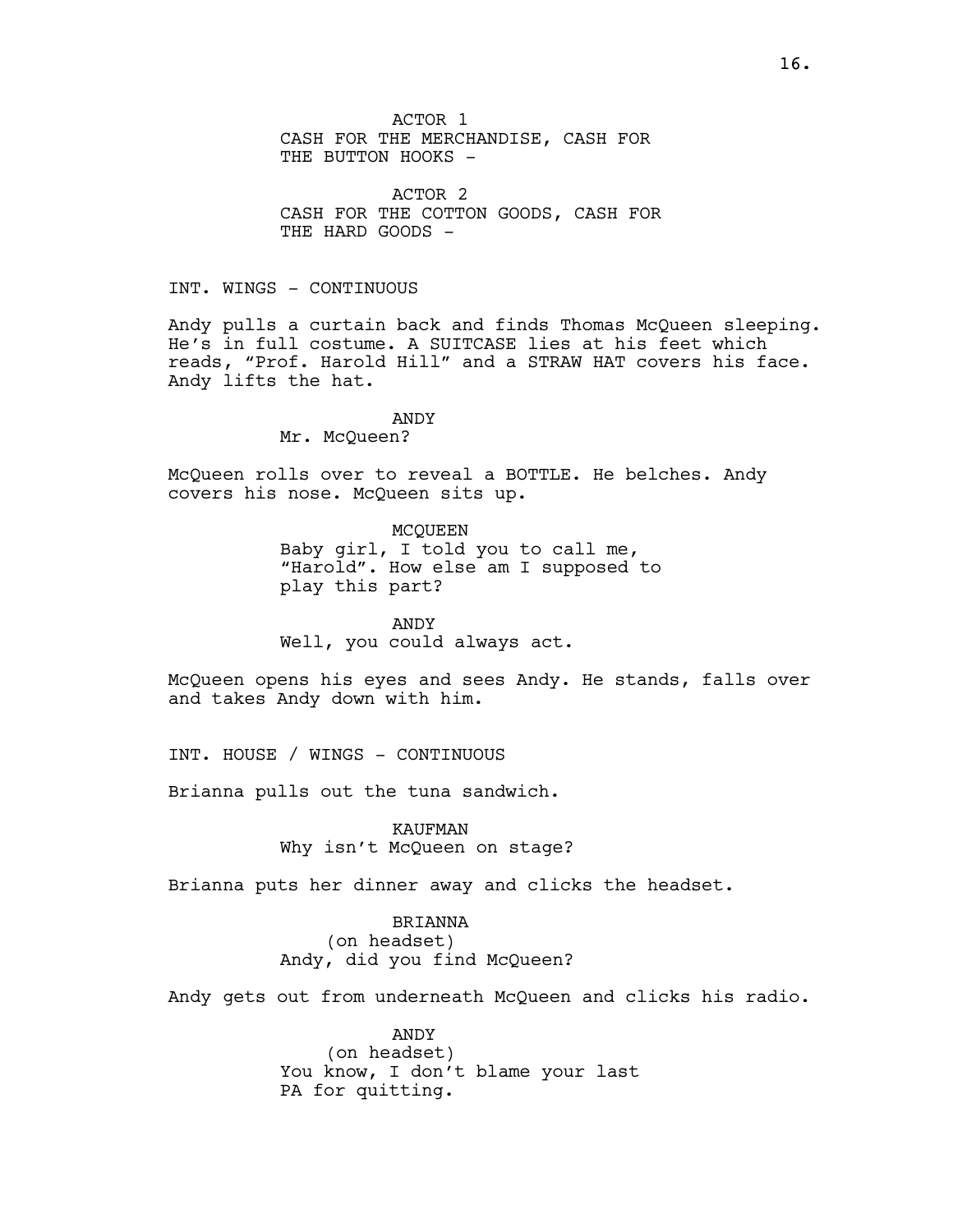BRIANNA (on headset) Oh, good. Send him out!

Andy nudges him with his foot.

ANDY (on headset) He's drunk.

BRIANNA (on headset) Just get him out here!

ANDY (on headset) Heard.

As difficult as it is, Andy gets McQueen up on his feet.

ANDY (CONT'D) I'm sorry about this.

Andy slaps the shit out of McQueen. McQueen wakes up.

ANDY (CONT'D) You're needed on stage... McQueen.

INT. STAGE / HOUSE - CONTINUOUS

The song continues and Kaufman is fuming.

ANDY (O.S.) I said I was sorry!

Andy runs across the stage interrupting the song. His headset falls off.

McQueen chases Andy, grabs him, and punches him in the mouth.

Andy cries in pain.

Kaufman jumps out of his seat and nears the stage.

KAUFMAN Where the fuck have you been?

McQueen drops Andy and turns to Kaufman.

MCQUEEN This bitch won't call me Harold!

Kaufman climbs up on the stage, sees Andy's bloody mouth.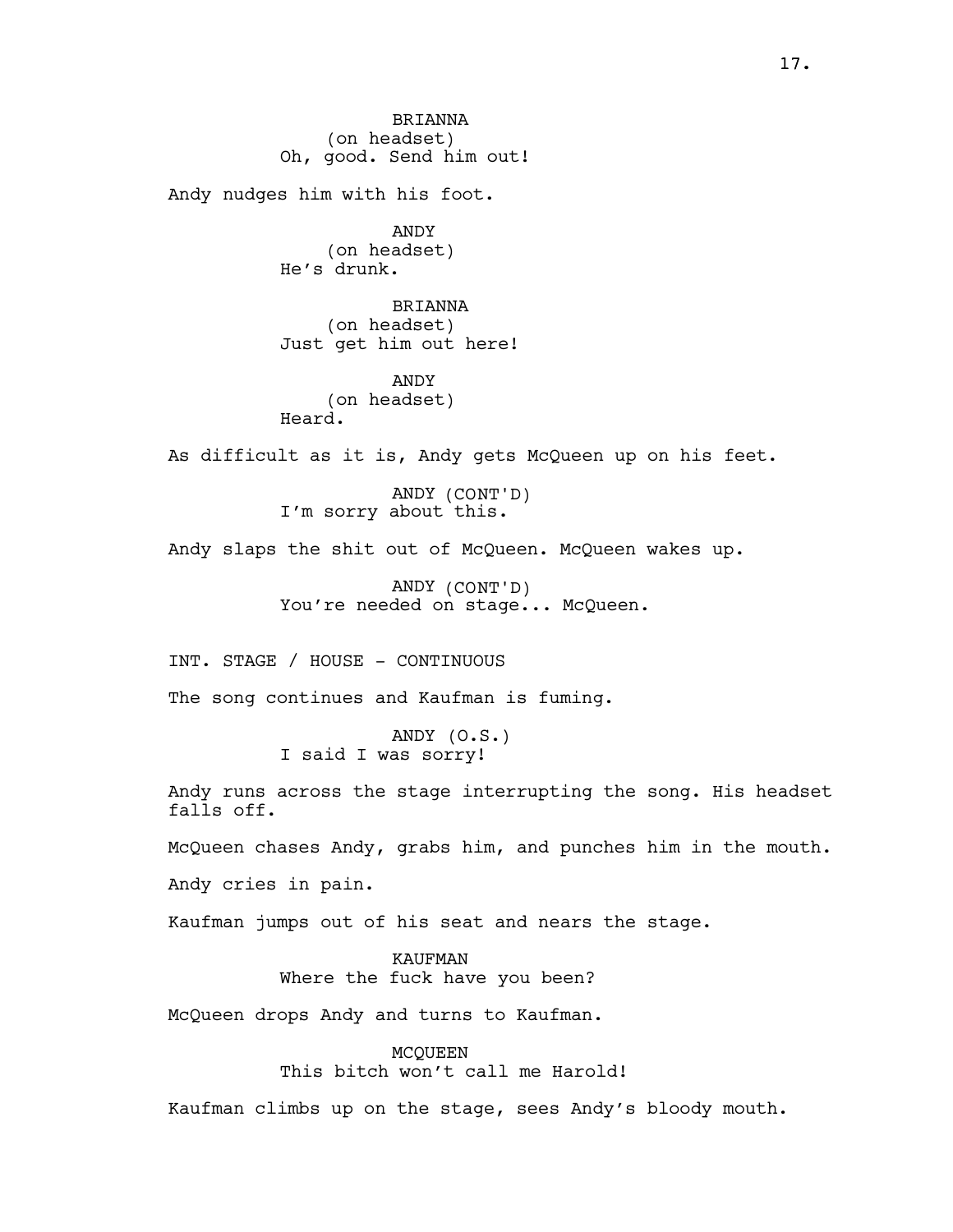Andy rushes off into the wings.

An actor secretly pulls out his PHONE and presses record.

KAUFMAN (CONT'D) Are you drunk, McQueen?

MCQUEEN

You too?

McQueen nears Kaufman at the apron.

KAUFMAN What are you going on about?

Points at Kaufman.

MCQUEEN How many times do I have to tell you?

Points at Brianna.

MCQUEEN (CONT'D)

You.

Points at the LIGHTING TECHNICIAN on the catwalk.

MCQUEEN (CONT'D) I've told you fucking twice.

McQueen faces the actors, stumbles back and nears the lip of the stage.

> MCQUEEN (CONT'D) And said to the rest of you, ever since we started this shit show to call me - !

KAUFMAN McQueen, stop this right -

Mcqueen roars while throwing his fists to the sky.

MCQUEEN I AM HAAAAAAAAAAAAARR -

Kaufman runs up to McQueen with his arms out. McQueen falls into the orchestra pit.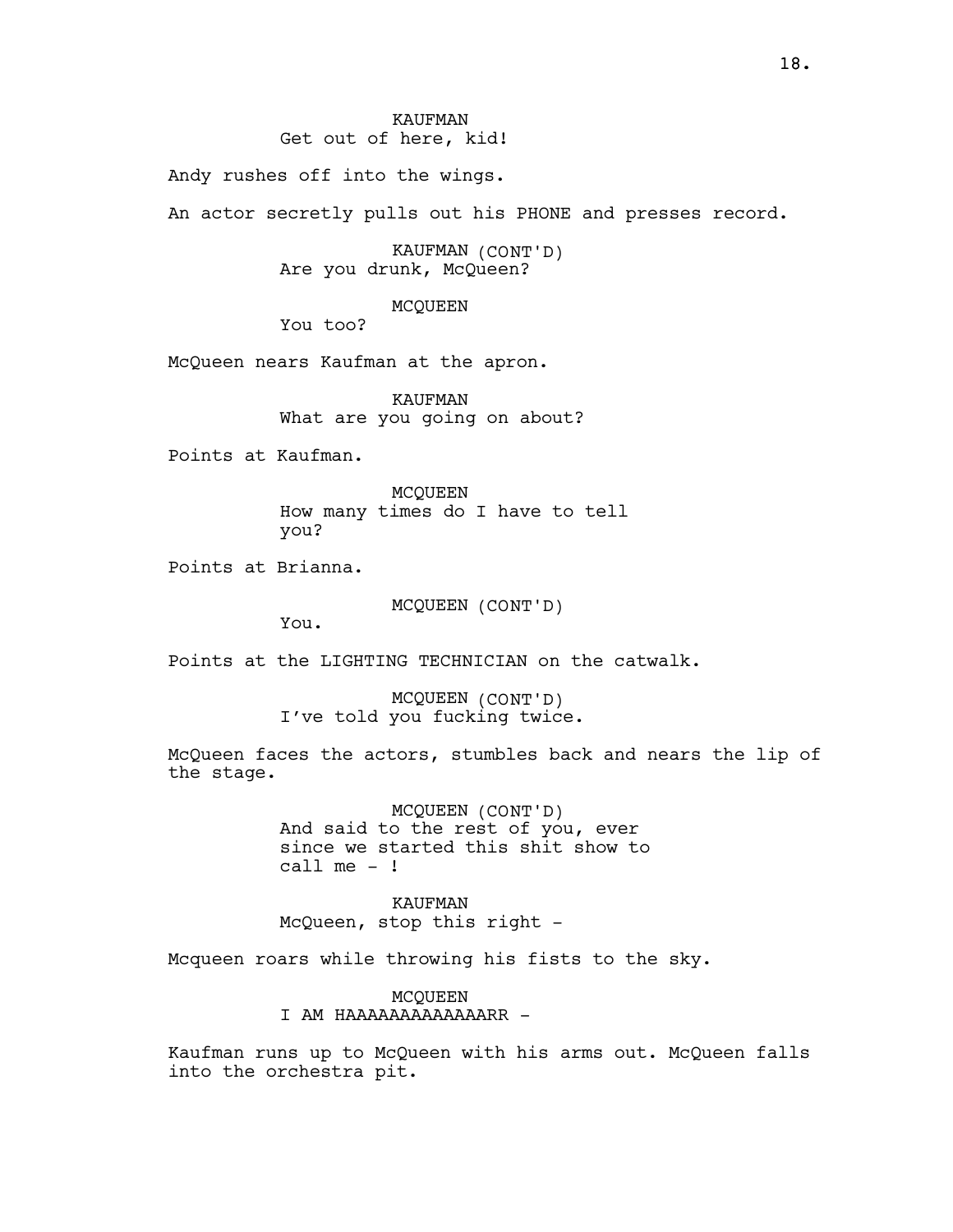- AAAW!

DONG!

Kaufman walks to the apron and looks down.

KAUFMAN McQueen? You okay?

INT. ORCHESTRA PIT - CONTINUOUS

McQueen is twisted up in the XYLOPHONE. He shoots the bird at Kaufman.

INT. STAGE / HOUSE - CONTINUOUS

KAUFMAN (to Brianna) Call an ambulance.

He turns around to the actors all staring at him.

The actor filming the scene quickly hides his phone.

KAUFMAN (CONT'D)

Fuck me.

Kaufman hurries off the stage.

ACTOR 1 Is he dead?

ACTOR 2 Does McQueen have an understudy?

ACTOR 3 Can I audition for the lead?

STAGE HAND 2 Kaufman pushed McQueen!

BRIANNA Everyone! I know we have a ton of questions, but just go home and we

will call you with further details!

She races after Kaufman.

The entire theatre explodes with questions. The actor pulls out his phone and fiddles with it.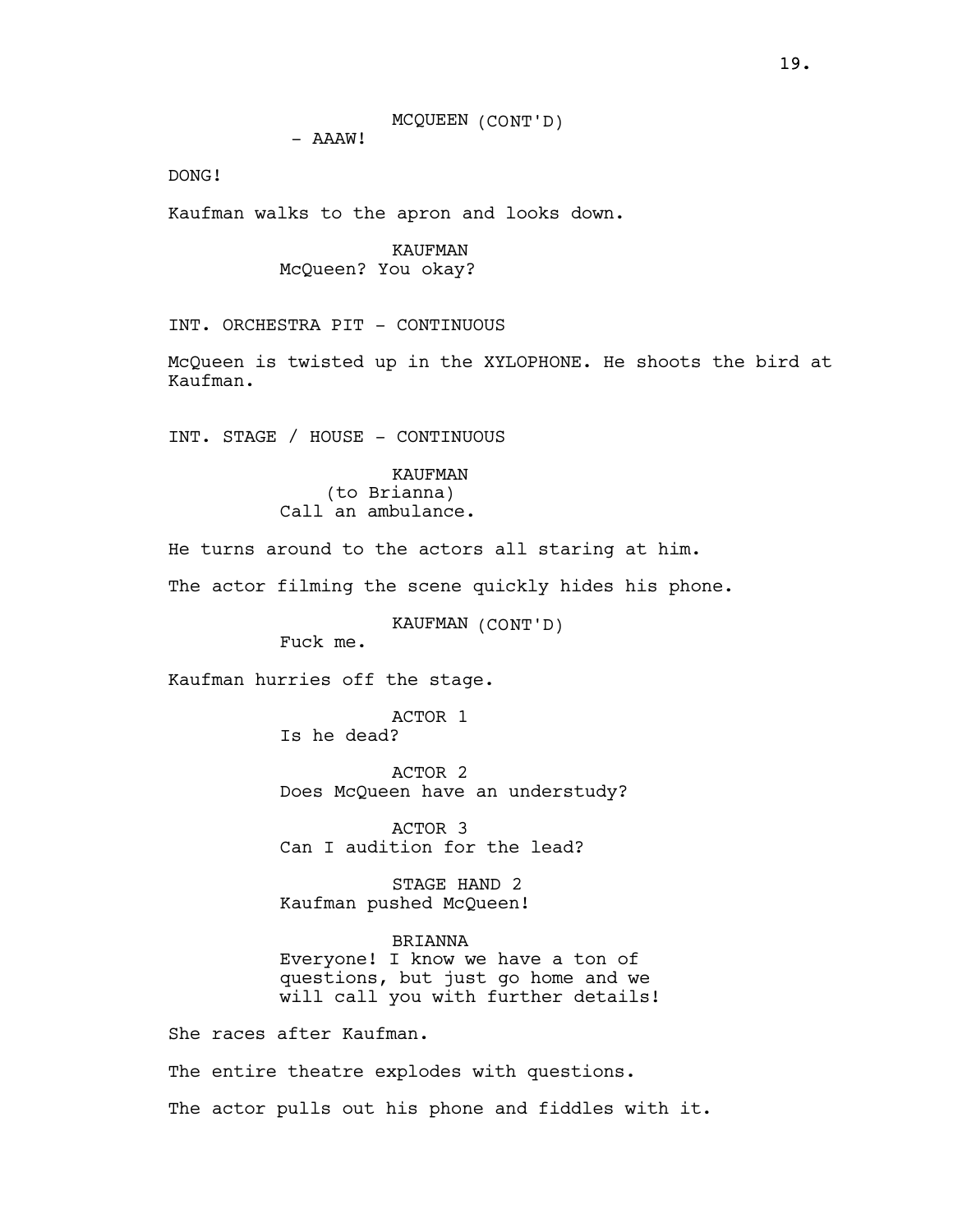CLOSE - Phone screen. The video is posted on YouTube. Emily walks out on the stage and all goes quiet. She looks down at the pit.

> ACTOR 1 (O.S.) What will she do now?

ACTOR 2 (O.S.) No leading man, no love interest.

STAGE HAND 1 (O.S.) We're out of a job now.

Emily looks concerned. She drops her SHEET MUSIC and exits.

INT. OFFICE - MOMENTS LATER

Kaufman flings PAPERS out of a DESK drawer. He finds a SMALL BOTTLE of whiskey, twists the cap off and downs it.

Brianna enters on her phone.

BRIANNA (on phone) We are 1681 Broadway - Yes the theater - Yes, The Music Man! Please hurry!

Kaufman sinks to the floor.

KAUFMAN What the fuck happened out there?

DING, DING! Brianna checks her phone.

CLOSE - A video online appears to show Kaufman running at McQueen with his arms extended out pushing him into the pit.

KAUFMAN (CONT'D)

Brianna?

She sits.

BRIANNA Why didn't you talk to him when I asked you to?

EXT. THEATER - BACK DOOR / ALLEYWAY - MOMENTS LATER The cast and crew exit.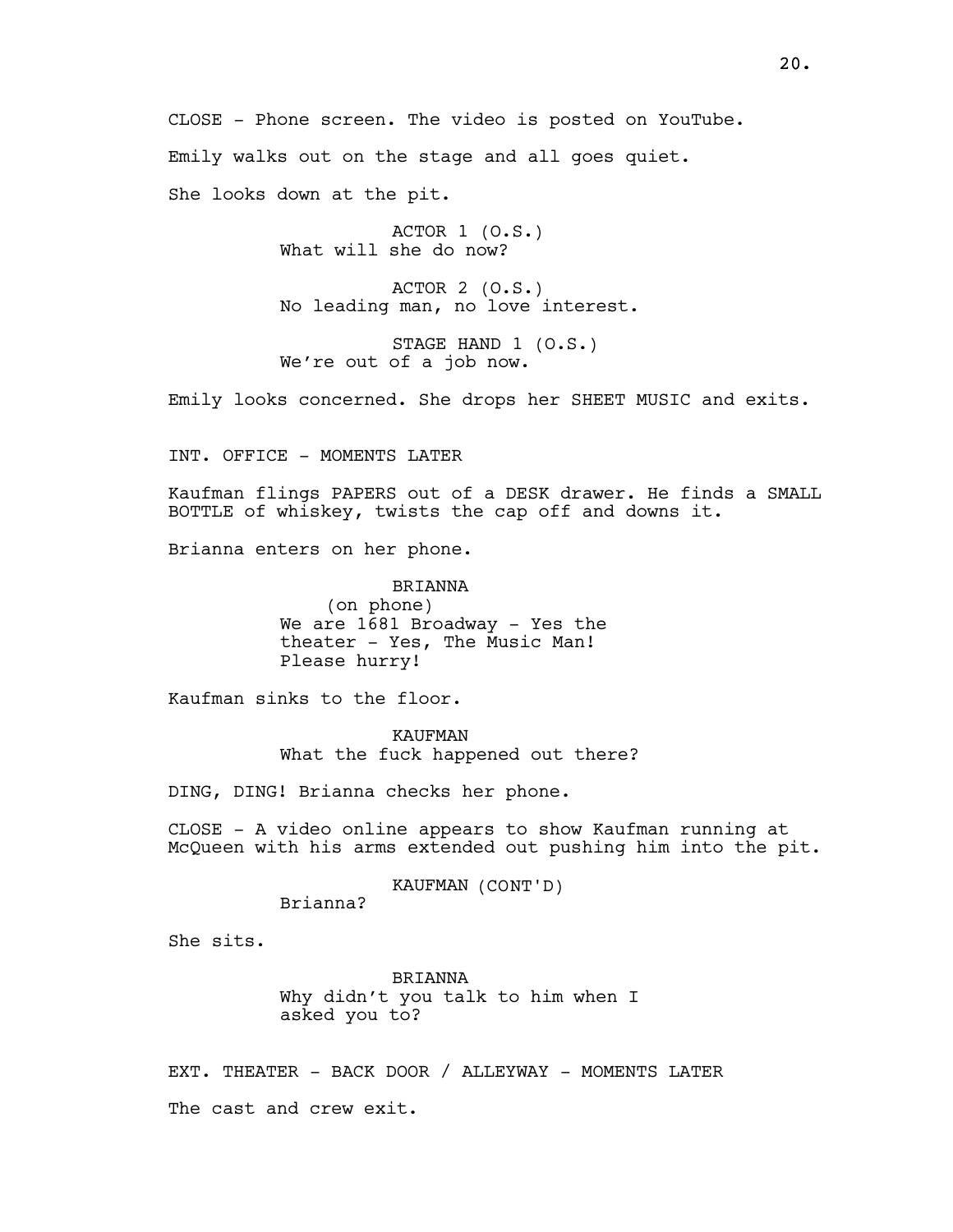ACTOR 1 Can you talk to your cousin about me for that other job?

STAGE HAND 1 I've already started submitting my resume on LinkedIn.

ACTOR 2 Anyone want to get a drink?

INT. BATHROOM - MOMENTS LATER

Andy looks at himself in the mirror. He spits out blood and finds he's missing a tooth. He winces.

> ANDY (to himself) No, no, no, no, no!

He puts his hand in the sink to try and find his tooth.

ANDY (CONT'D) Where is it?

INT. OFFICE - CONTINUOUS

KAUFMAN We have to recast.

BRIANNA Recast? We're going to get sued!

KAUFMAN There's signage, Spotify advertisements, elementary schools are coming here on field trips...

BRIANNA Just postpone the show, Sir Kaufman!

Kaufman looks at her.

KAUFMAN If you're not going to be helpful...

Kaufman pushes Brianna out of the office. She drops her phone. The door is slammed shut and locked.

She bangs on it.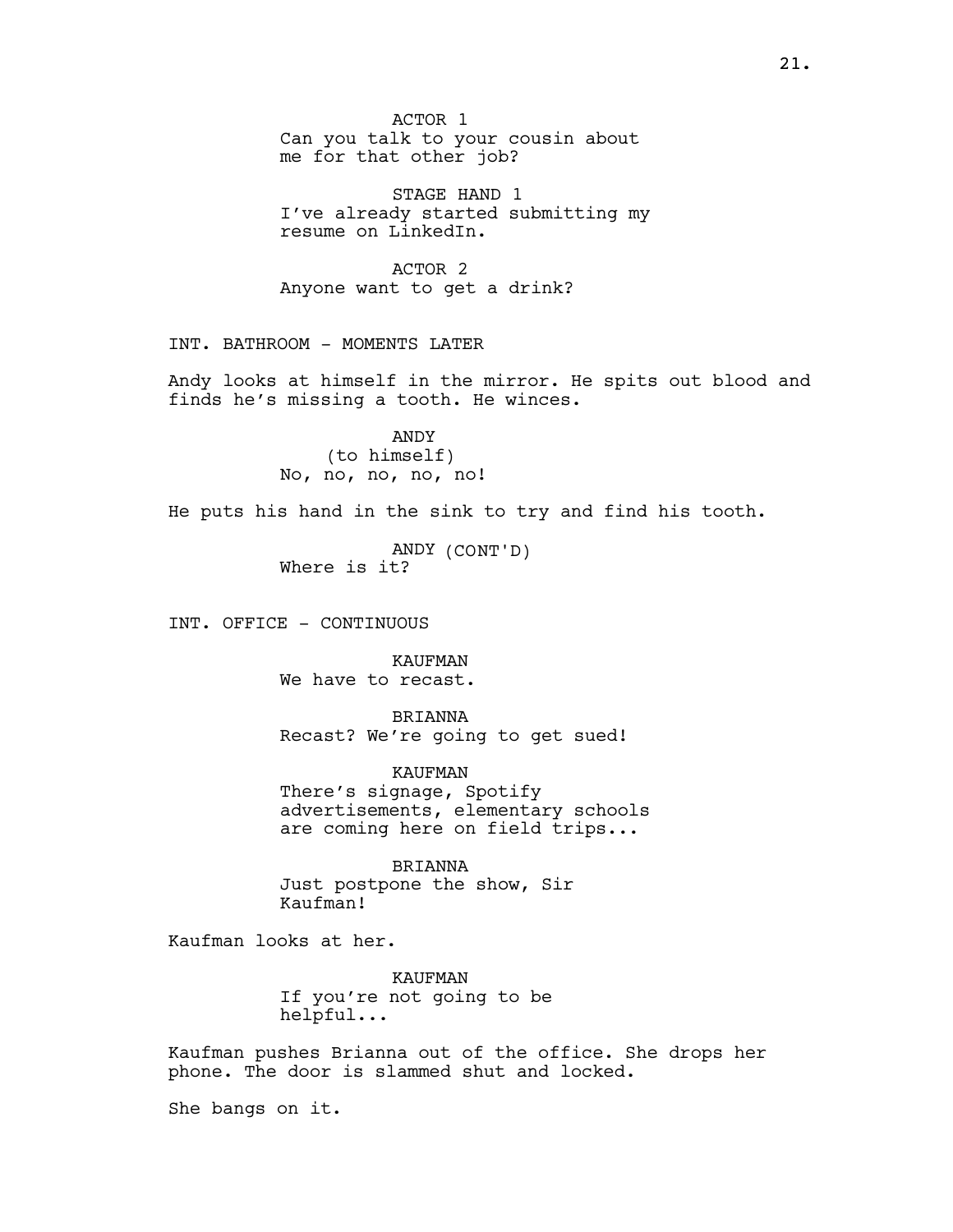BRIANNA (O.S.) Open the door, Kaufman!

INT. THEATER - LOBBY - MOMENTS LATER

PARAMEDICS carry McQueen on a stretcher. He squirms.

### PARAMEDIC

Mr. McQueen, please don't move. We have to get you to the ambulance and don't want to break anything else along the way.

#### MCQUEEN

It's Harold.

Brianna runs down and they see each other. He points at her.

MCQUEEN (CONT'D) I'll be back for you and your little boss too.

She stands strong until McQueen is out of the building. Brianna sinks on the floor and puts her face in her hands.

INT. STAGE / WINGS - CONTINUOUS

Andy looks at the stage floor.

ANDY (to himself) Where the hell is my tooth?

Emily enters from the wings, sees Andy and stops. She steps back into the dark and watches.

Andy walks up to the apron and sees Emily's sheet music.

He reads it, looks around and sings. He's pretty good... even with a missing tooth.

> ANDY (CONT'D) GOODNIGHT, MY SOMEONE. GOODNIGHT, MY LOVE. SLEEP TIGHT, MY SOMEONE. SLEEP TIGHT, MY LOVE. OUR STAR IS SHINING, IT'S BRIGHTEST LIGHT. FOR GOODNIGHT, MY LOVE, FOR GOODNIGHT.

Andy looks at the sheet, breathes and -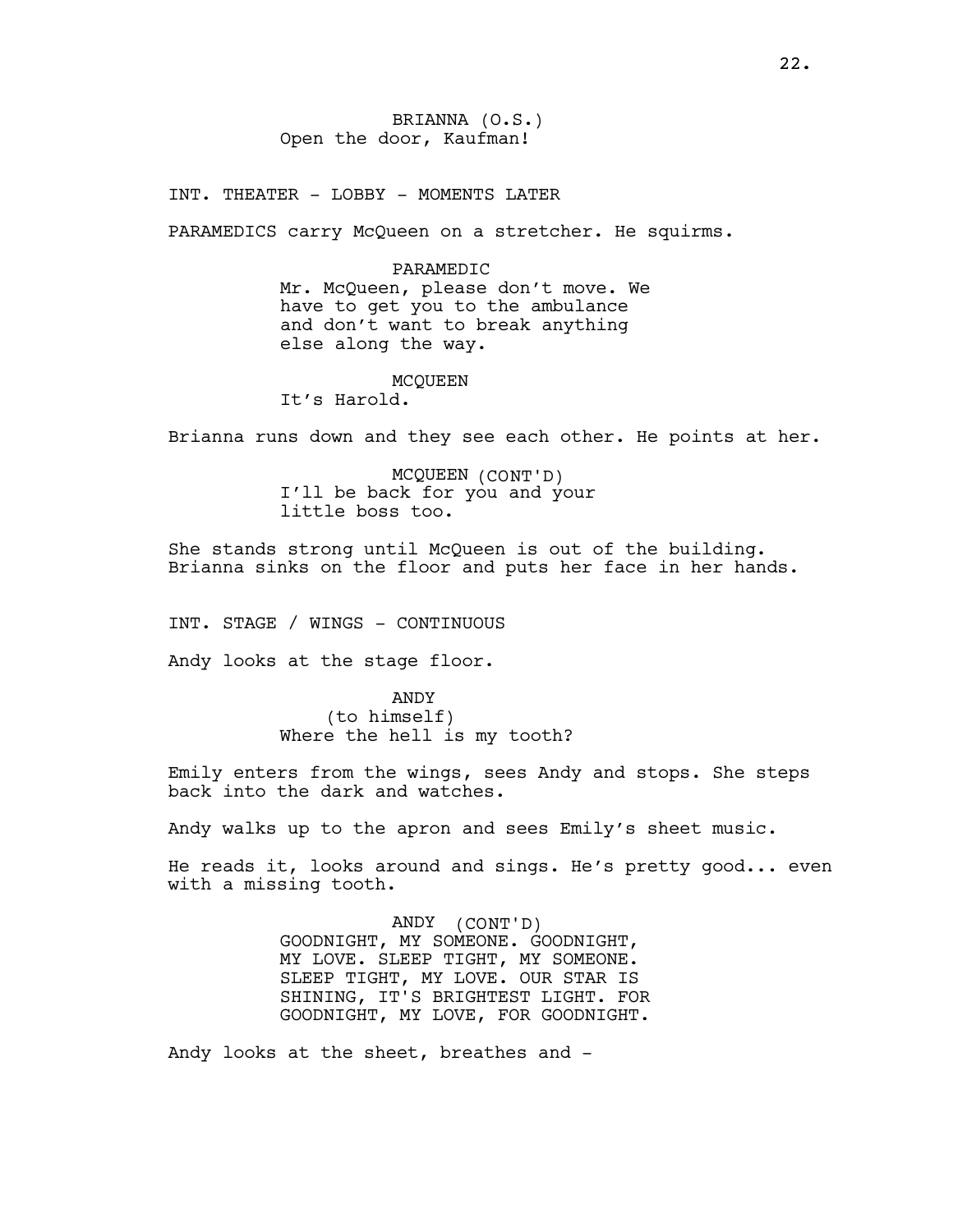EMILY (O.S.) SWEET DREAMS BE YOURS, DEAR, IF DREAMS THERE BE.

He turns to find Emily sashaying from the wings towards him. Andy is star struck.

> EMILY (CONT'D) SWEET DREAMS TO CARRY YOU CLOSE TO ME.

She gestures for him to take the next line.

ANDY I WISH THEY MAY AND I WISH THEY MIGHT, NOW GOODNIGHT, MY SOMEONE, GOODNIGHT.

INT. THEATER - LOBBY - CONTINUOUS

Brianna hears the song, opens the doors and enters the -

INT. HOUSE / STAGE - CONTINUOUS

She sees Andy singing on the stage. This lifts her spirits.

ANDY (O.S.) -- HEART WHEN LOVERS ARE PARTED THEY SAY...

Brianna walks down the aisle towards the stage.

EMILY BUT I MUST DEPEND ON A WISH AND A STAR AS LONG AS MY HEART DOESN'T KNOW WHO YOU ARE.

Brianna stops walking.

EMILY (CONT'D) SWEET DREAMS BE YOURS, DEAR, IF DREAMS THERE BE. SWEET DREAMS TO CARRY YOU CLOSE TO ME.

ANDY & EMILY I WISH THEY MAY AND I WISH THEY MIGHT. NOW GOODNIGHT, MY SOMEONE, GOODNIGHT.

A moment of silence is shared. Emily touches Andy's chin with her finger and glides it down to his Adam's apple.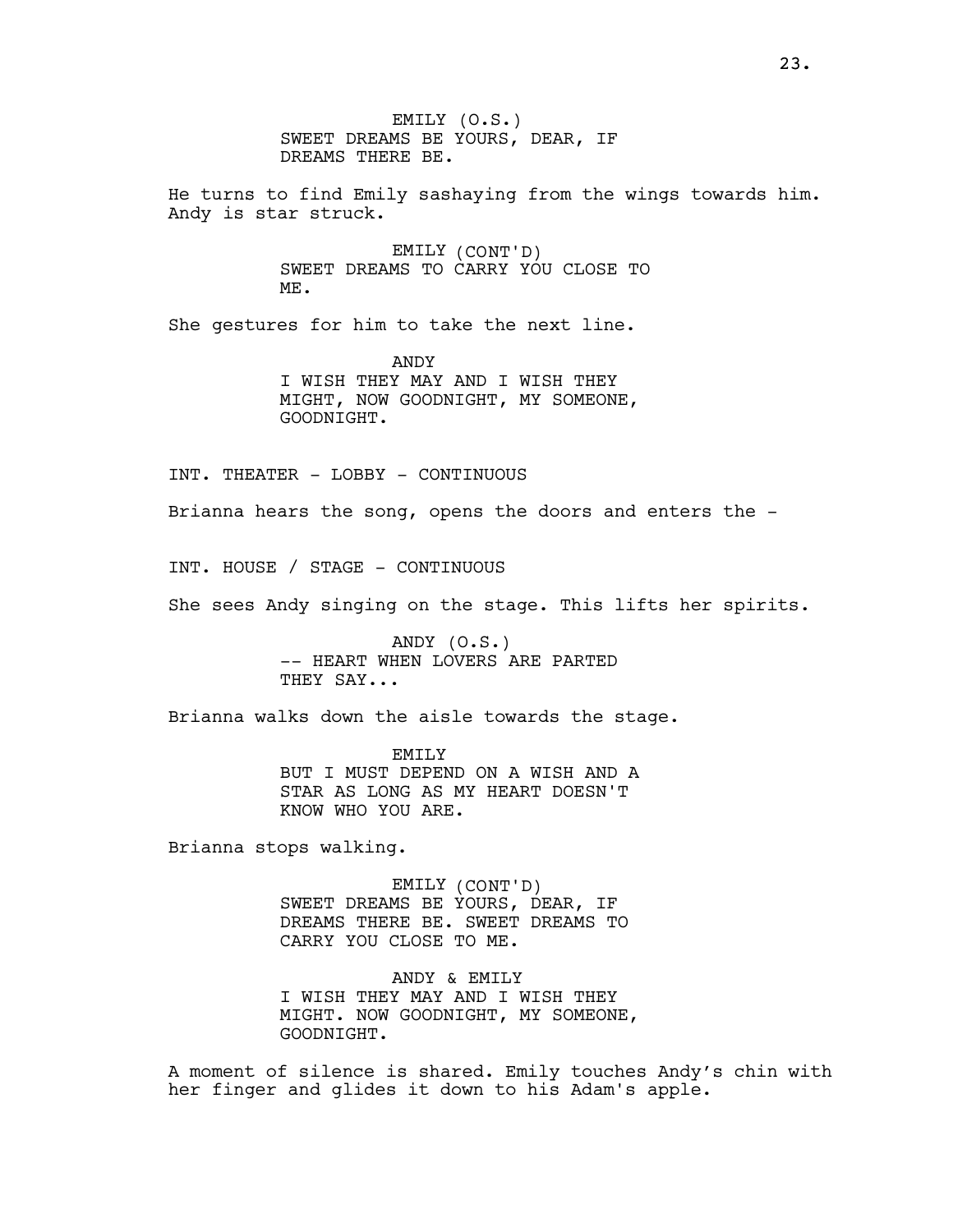EMILY You have some good pipes, pumpkin.

ANDY

Thank you.

She circles him like a vulture. Sizes him up.

EMTT<sub>.</sub>Y

You could play the lead.

Andy nervously laughs.

ANDY I don't - They'd never go for it.

EMILY What makes you say that?

ANDY

Look at me.

Emily faces him head on.

EMILY

I am.

Andy gulps.

EMILY (CONT'D) Without a leading man, this show will bite the dust. Everyone one loses their job, and you'll ask yourself, "Why didn't I?"

ANDY Why didn't I, what?

## EMILY

Follow me.

She sashays into the wings.

Brianna clicks her headset.

BRIANNA (on headset) Andy?

It's no use. Brianna sees Andy smiling.

BRIANNA (CONT'D) (to herself) Don't go.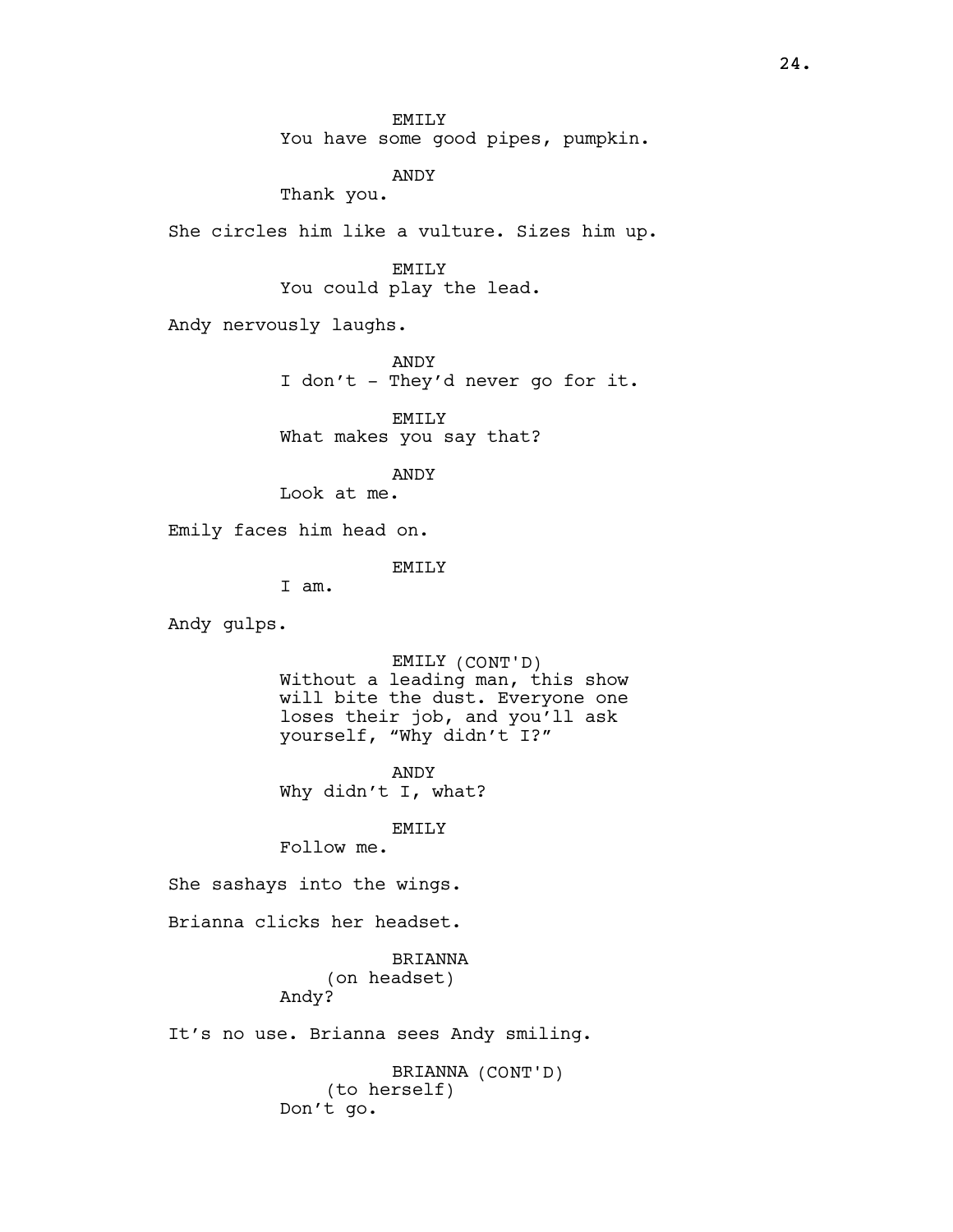Andy drops the sheet music, turns and goes into the wings. Brianna stands there stunned.

EXT. THEATER - BACK DOOR - MOMENTS LATER Andy is on his phone. It goes to voicemail.

> BRIANNA (V.O.) Hi, you've got Brianna! Leave a message and I'll get back to you.

BEEP.

ANDY (on phone) Hey, I guess you're busy... uh, look I'll be in late tonight, okay? Don't wait up. Something's happening and  $-$ 

Emily comes out of the back door. Andy holds it open. She's wearing a short cocktail dress.

```
ANDY (CONT'D)
    (on phone)
Call you back.
```
Andy hangs up, keeps holding the door.

EMILY You coming, pumpkin?

ANDY Ms. Colfax, do you know Bri -?

She leans into him. Andy gulps.

EMILY I thought you wanted the lead?

Andy keeps the door open.

ANDY

I do, but...

EMILY Now or never.

INT. THEATER - WINGS / BACKSTAGE - MOMENTS LATER Brianna runs through the theater.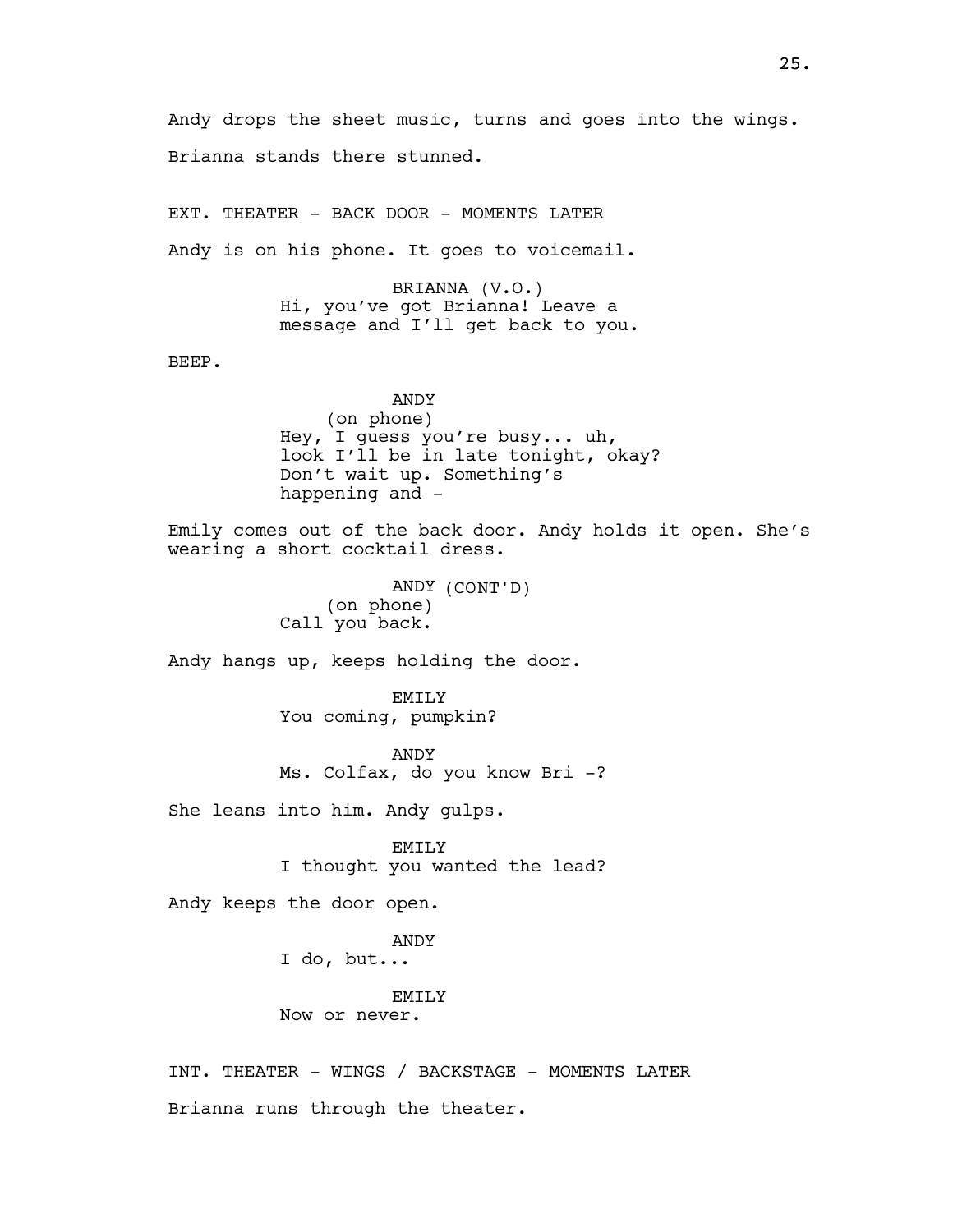## BRIANNA

Andy!

She finds the back door closed. She opens it and walks out.

EXT. THEATER ENTRANCE - CONTINUOUS

The marquee is lit up. Brianna walks down to the bike rack and finds both her and Andy's bicycle still locked.

Down the street, she sees Andy enter a TAXI. It drives off.

Brianna stares at Emily Colfax's face.

EXT. TIME SQUARE - STREET - MOMENTS LATER

The taxi glides down and stops randomly near a curb. The door opens and both Andy and Emily exit. He looks around.

> ANDY Where are we?

Emily turns and walks straight into a dark alleyway.

ANDY (CONT'D) I don't think that's really safe.

Andy grunts and follows.

EXT. ALLEYWAY - CONTINUOUS

Andy catches up with Emily and can't stop staring at her.

**EMTLY** Like the view?

He looks away.

ANDY Where exactly are we going?

## EMILY

# You'll see, pumpkin.

Andy checks his phone. No calls from Brianna.

Emily stops.

EMILY (CONT'D) We're here.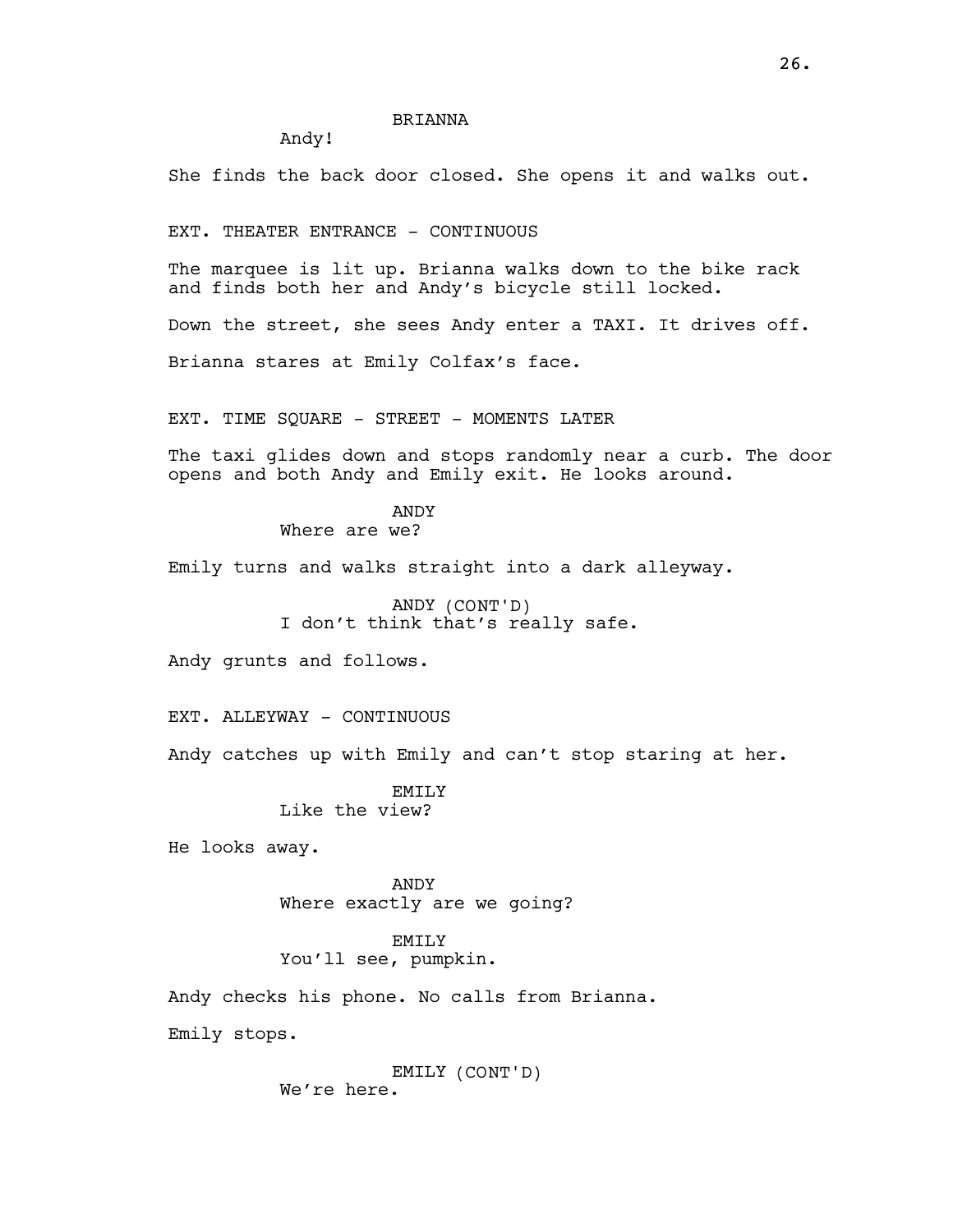Andy looks around and nervously laughs.

ANDY And where's that?

MEOW. A black cat rubs itself against Andy's leg.

Emily pulls out a small paper wrapped PACKAGE from her purse and hands it to Andy.

> ANDY (CONT'D) What's this?

## EMILY

An offering.

Andy unties the string to find a FISH. He looks at Emily.

ANDY So, you just carry fish with you?

She gestures to the cat. Andy sets it down.

The cat bites down and runs off with the fish.

ANDY (CONT'D) (to Emily) Now what?

Rumbling occurs. The brick wall shakes, the stones move, rotate and shift to open a pathway. MIST rolls out.

Andy stands there with his jaw dropped.

Emily walks by him, pushes his jaw up and enters the pathway.

Andy quickly follows behind. The bricks move, rotate and shift back into a wall.

INT. DARK PASSAGE - CONTINUOUS

Andy walks through a tunnel full of smoke.

## ANDY

# Ms. Colfax?

MEOW! Andy yells.

The cat walks through the curtains. Andy follows and sees -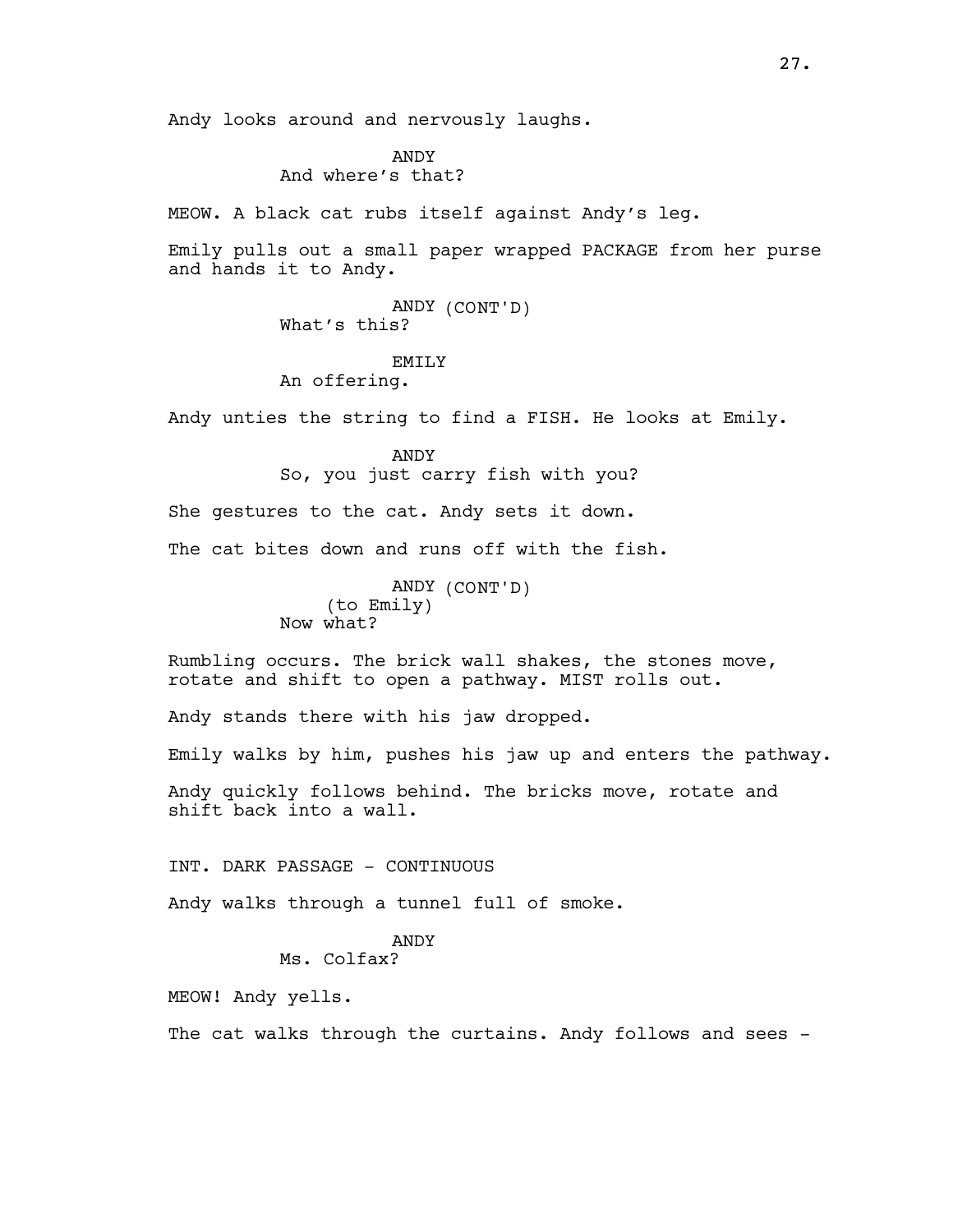INT. OLD BLACK MAGIC - CONTINUOUS

The establishment is lit with neon blue and pink. The walls are covered with PHOTOS of celebrities from the time of Charlie Chaplin to Joe Biden.

The shelves are filled with antique books.

Velvet stools line a glass bar and lit candles float freely in the air right below a mirror covered ceiling.

As for the PEOPLE, everyone is dressed to the nines. Couples who are on the brink of making love are glued to oddly shaped couches, others clink cocktail glasses and others gather at abstract shaped tables. The jazz band rocks out.

Everyone stops what they are doing and look at Andy. The room goes silent.

### EMTT<sub>.</sub>Y

Took you long enough.

Emily takes Andy by the hand and pulls him over to sit at the bar. The room goes back to normal. She studies his face.

> EMILY (CONT'D) Oh, I love that look. Johnny had the same expression when I introduced him to Old Black Magic.

> > ANDY

Johnny?

EMILY

Depp.

ANDY He comes here?

EMILY Genie has all sorts of regulars, pumpkin. Many even fly in just to see her.

Andy laughs.

ANDY Genie. What, like one from a bottle?!

Emily looks at him without emotion.

ANDY (CONT'D)

No way.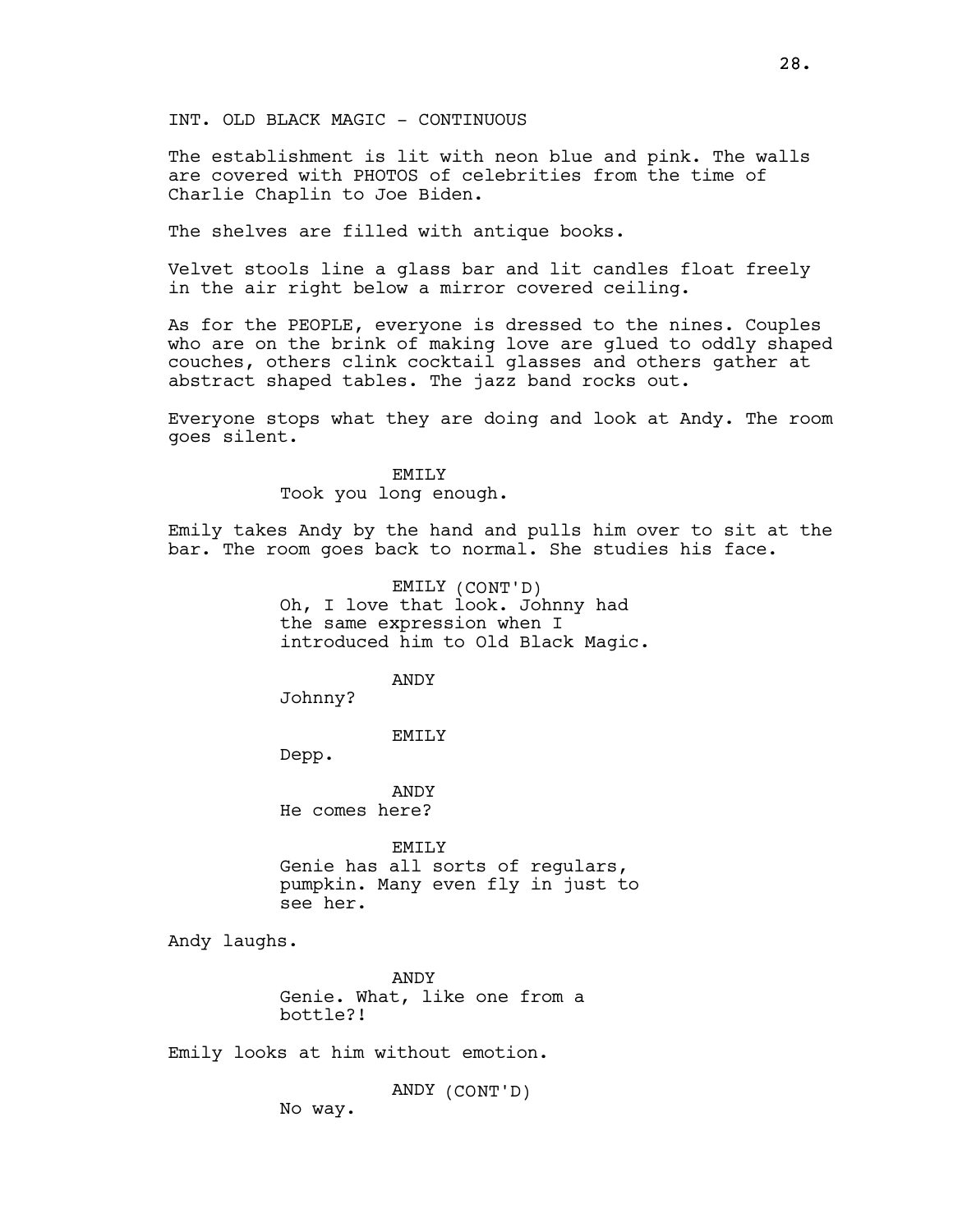Emily gestures to GENIE, (70s), a woman behind the bar wearing a red buttoned VEST over top a white dress shirt with rolled up sleeves and a slew of gold rings and bracelets. We never see her from the waist down. She seems to float.

```
EMTT<sub>.</sub>Y
```
McQueen frequents this place too.

Andy shoots a look of intrigue at her.

TRUMP (O.S.) Another round of Green Dragon No. 2, Genie!

Emily and Andy look over to see DONALD TRUMP sitting amongst the four top members of the REPUBLICAN CABINET.

> ANDY That's  $-!$

### EMILY

A regular.

They all throw their glasses in the air.

ANDY

Where?

# EMTT<sub>.</sub>Y Wait for it.

All the glasses land on the bar.

Genie waves her hands, the bar comes a live and a circus of bouncing glasses, spinning bottles, juggling ice and spirts of fruit commence. The table bends into a slope and all the new cocktails slide down.

The cat darts in-between the legs of DANCERS, jumps onto a bookshelf and accidently knocks over a POTION. It pours on a GENTLEMAN going in for a kiss and transforms him into a frog. The woman rolls her eyes.

The cat lunges at the ledge of the bar. In doing so, it morphs into a BUTLER, (70s), with a small tray.

The bar flicks the cocktails in the air, the butler catches each drink perfectly without looking up and walks over to the group.

Andy takes off his glasses and rubs his eyes.

ANDY That can't be -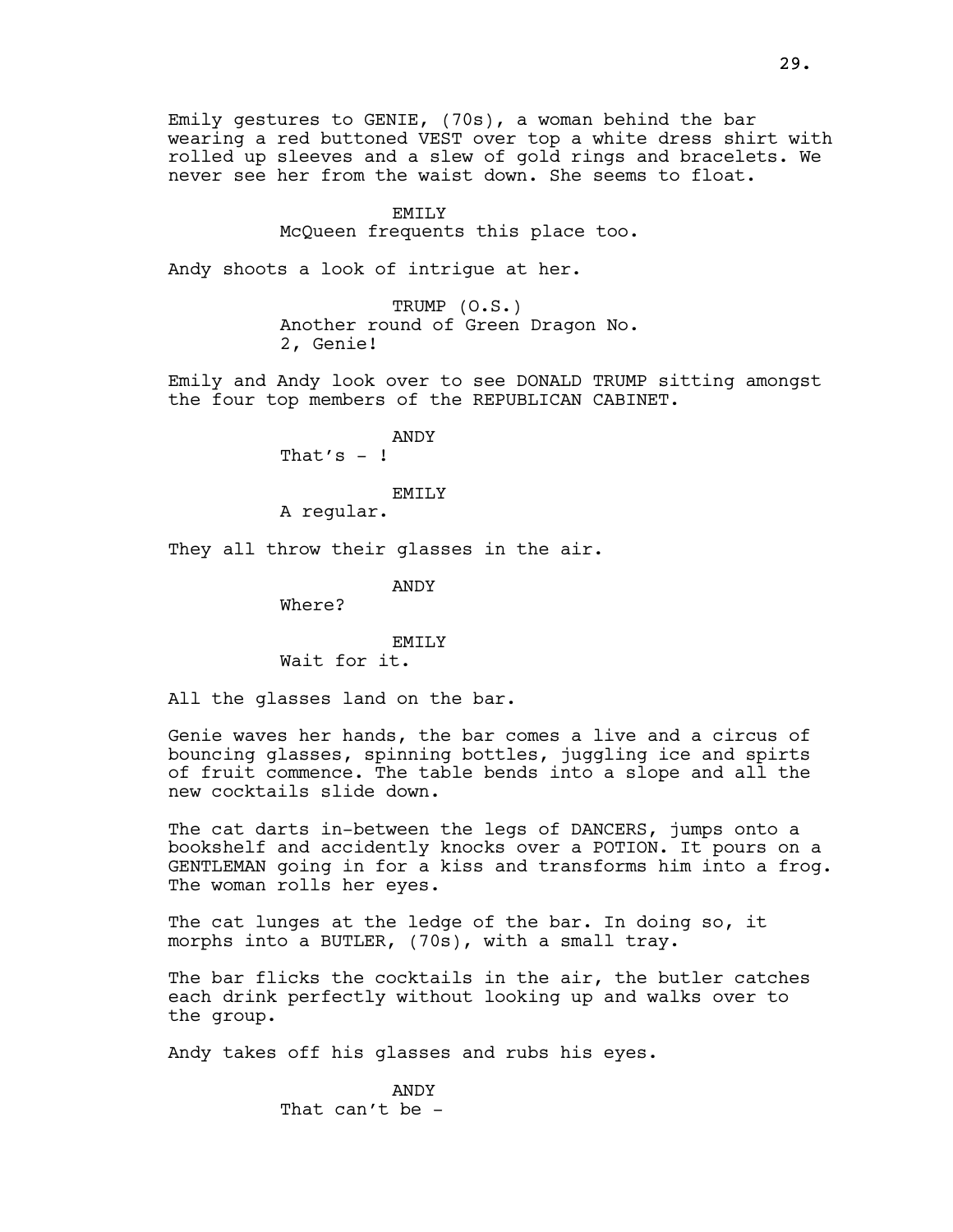A flash of light hits them.

Andy opens his eyes and sees spots.

Genie lowers an antique CAMERA from her face.

(Genie's Italicized dialogue is spoken in a thick CAJUN Accent)

> GENIE So, Genie can do for you, huh?

Genie leans in and examines Andy's face.

EMILY Genie, this is a local pumpkin.

GENIE Aw! Manhattan man!

EMILY And talented I might add.

Emily toys with his hair.

GENIE (to Emily) This. Un Actor! Don't look it.

EMILY Well, that's why we're here.

Andy looks at Emily. What do you mean by that?

GENIE Manhattan man know them rules?

ANDY

Rules?

Emily models her hand as she moves it within the light.

EMILY We'll have two of your magic Manhattans. On the rocks with a flaming orange twist. And oh, do add a maraschino cherry. (to Andy) You'll die for her maraschinos.

Genie snaps her fingers and the bar comes alive again as it produces their drinks.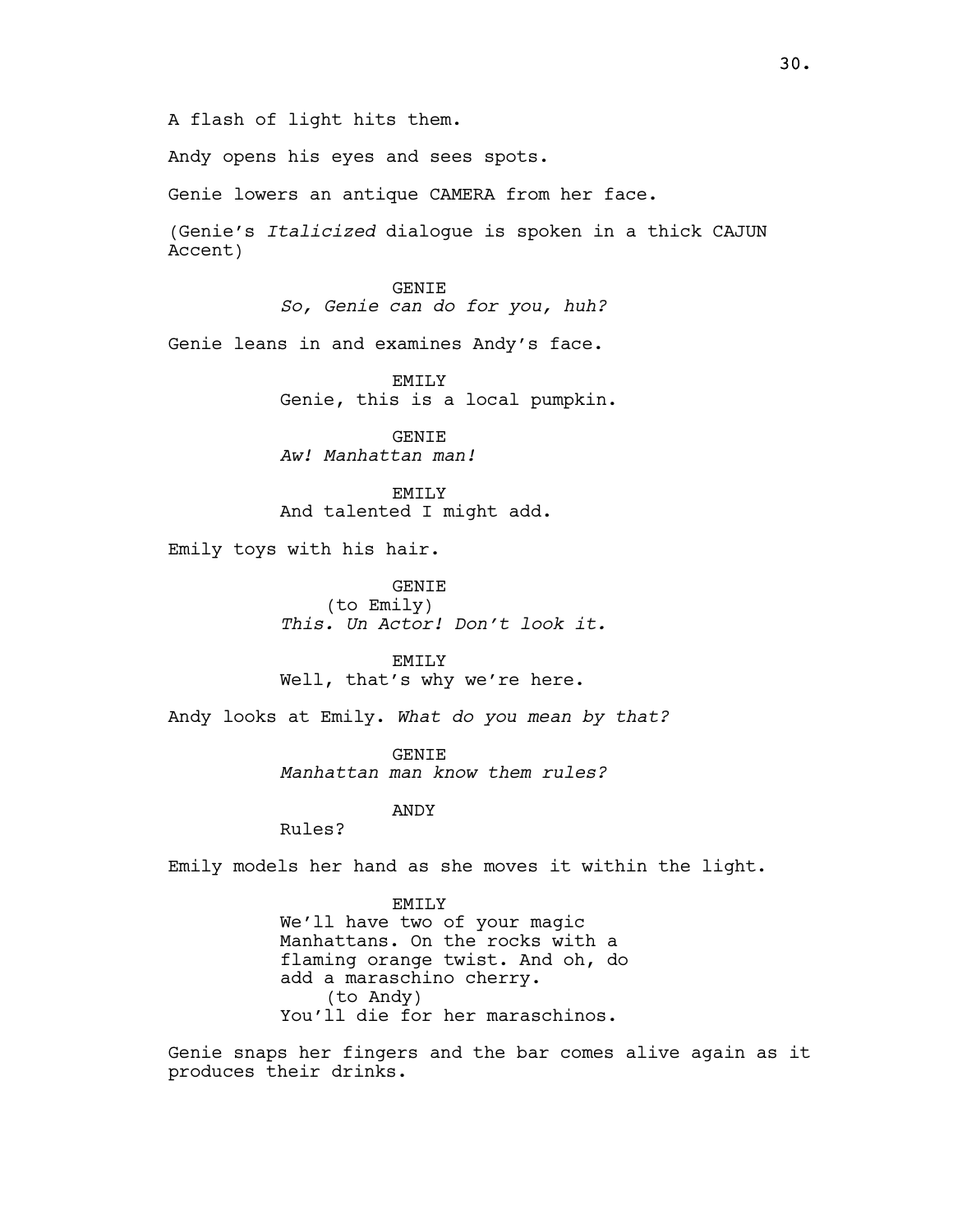Andy jumps and watches. He notices Emily's skirt rise a bit as she crosses her legs. She lifts his chin.

> EMILY (CONT'D) Genie's cocktails are a bit different than your normal spirits.

Genie puts on a magical show. Andy is mesmerized.

ANDY You can say that again!

EMILY Everyone is a Cinderella.

ANDY

Sorry?

EMILY

No one wants to be who they are because it's that very person who gets in the way of obtaining what they want.

Emily turns Andy to view KEVIN HART telling a joke to a group of people. They all die of laughter.

> EMILY (CONT'D) His wiish is to be admired. So when he drinks, he becomes someone who makes others laugh.

Emily turns Andy to BILLIE EILISH putting a CIGARETTE between her lips. MEN from all around suddenly hold out lit MATCHES.

> EMILY (CONT'D) Her wish is to be accepted. Through Genie, she becomes irresistible.

The cat walks down the bar with a LOWBALL GLASS floating just above its tail.

Emily turns Andy to her.

EMILY (CONT'D) And when you drink, you'll become whatever you wish to be.

Andy looks at Genie sliding a LOWBALL GLASS to Emily. They both stare at him. The cat gets the glass to Andy and jumps in his lap. Andy pets the cat and chuckles.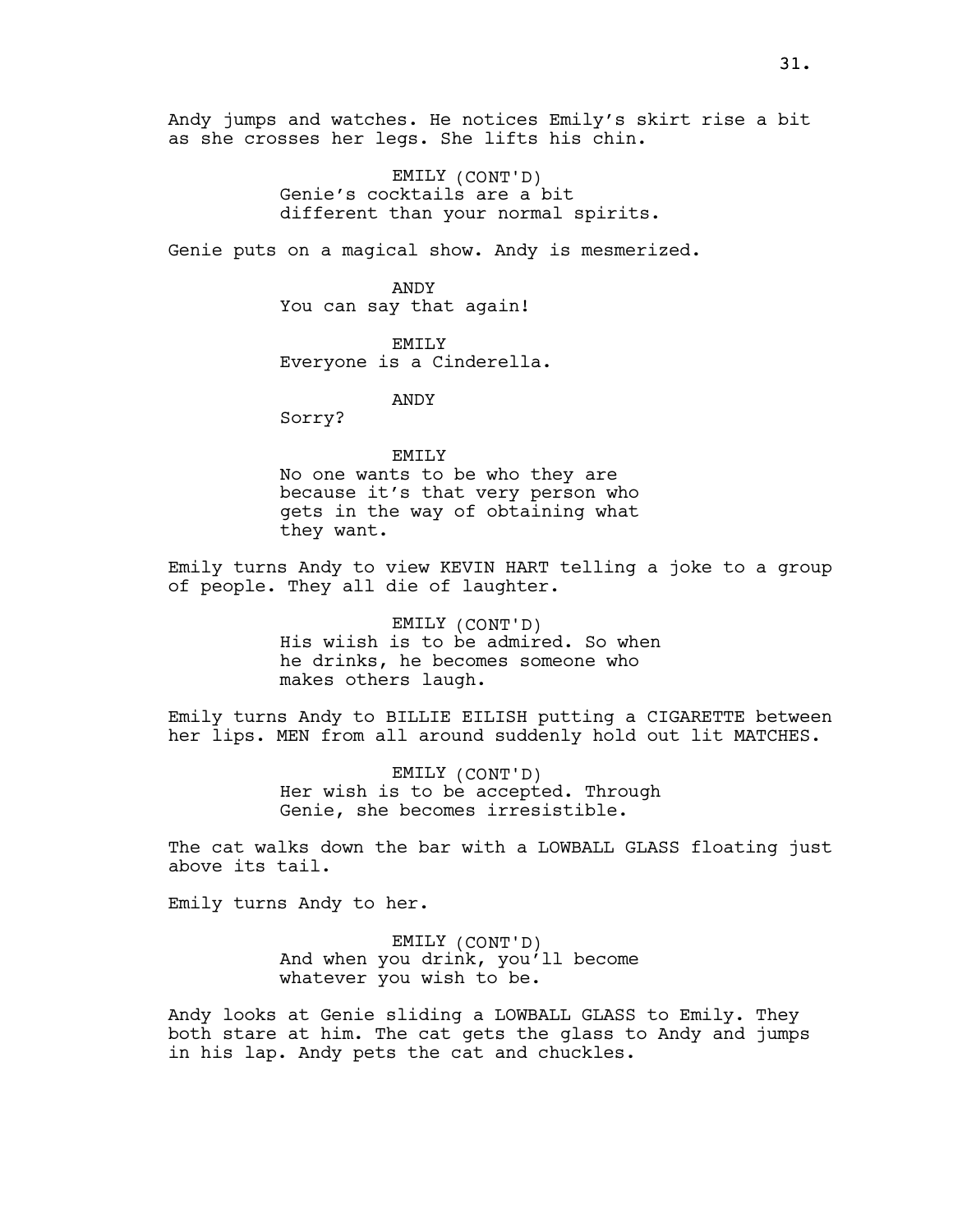GENIE Whatcha give Genie to make all them dreams come true, hum?

The cat bites his finger. Breaks the skin. Andy jumps.

ANDY

Son of  $a - 1$ 

Genie grabs Andy's hand and puts ice on his finger. A drop of blood hits the bar.

# GENIE

That do.

Genie lets go of Andy. The bleeding has stopped. In fact, there's not even a bite mark!

ANDY

How did?

Emily hands Andy the glass and picks up her own. Clink.

EMILY Trick is to drink it in one go.

Andy looks at the cocktail.

ANDY When you say, "become," you actually mean "believe," right?

GENIE

What you want?

ANDY

I don't  $-$ 

GENIE What you want!?

ANDY

The lead.

EMILY What was that?

ANDY

The lead!

REGULARS Say again?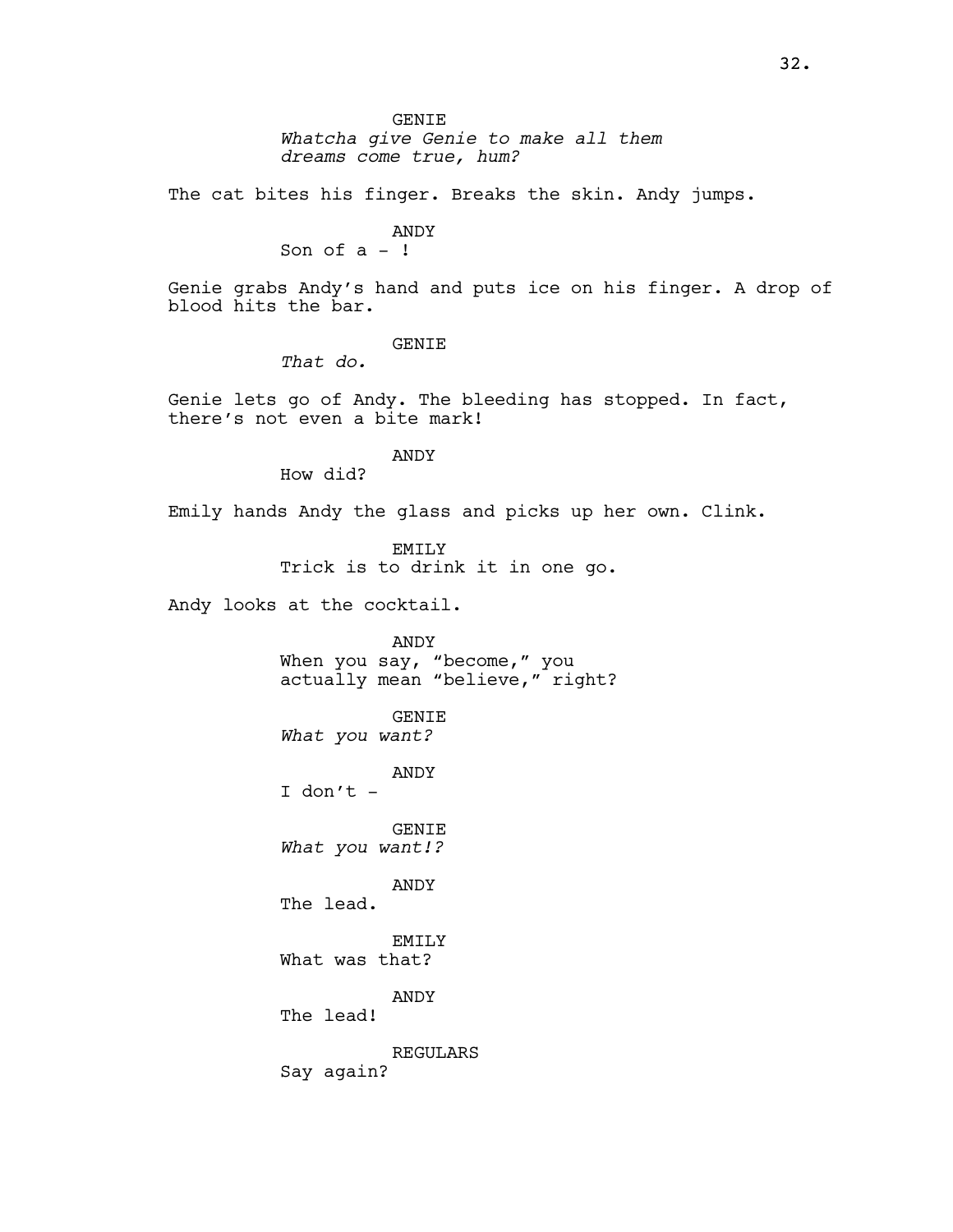## ANDY I want the LEAD!

Andy drinks the cocktail in one go, chokes on it, but continues drinking.

# EVERYONE IN BAR The Manhattan Man!

Emily sets her drink down, takes out the COCKTAIL PICK piercing the BLACK CHERRY, pricks her finger, smears a bit of blood on the bar.

Andy finishes his drink and puts it on the bar.

The drink hits Andy hard. The room distorts as the neon lights melt down the walls.

> ANDY I don't feel so good.

## EMILY

Oh, almost forgot. You'll turn back into a pumpkin this time tomorrow with a slight headache, but you'll be a star.

All the voices, the music and Genie's laugh mix together.

Lights flash, the room spins, and Andy falls out of the seat.

CUT TO:

INT. DARK PASSAGE - UNKNOWN

Andy, completely sober finds himself standing back in the entrance with the curtains. MEOW. Andy jumps.

ANDY

What?

The cat walks through the curtains and Andy sees something different. He walks through and sees a -

INT. MAZE - UNKNOWN

Smoke and FUN MIRRORS are lit with neon light fading from green to red and back again.

ANDY

Emily?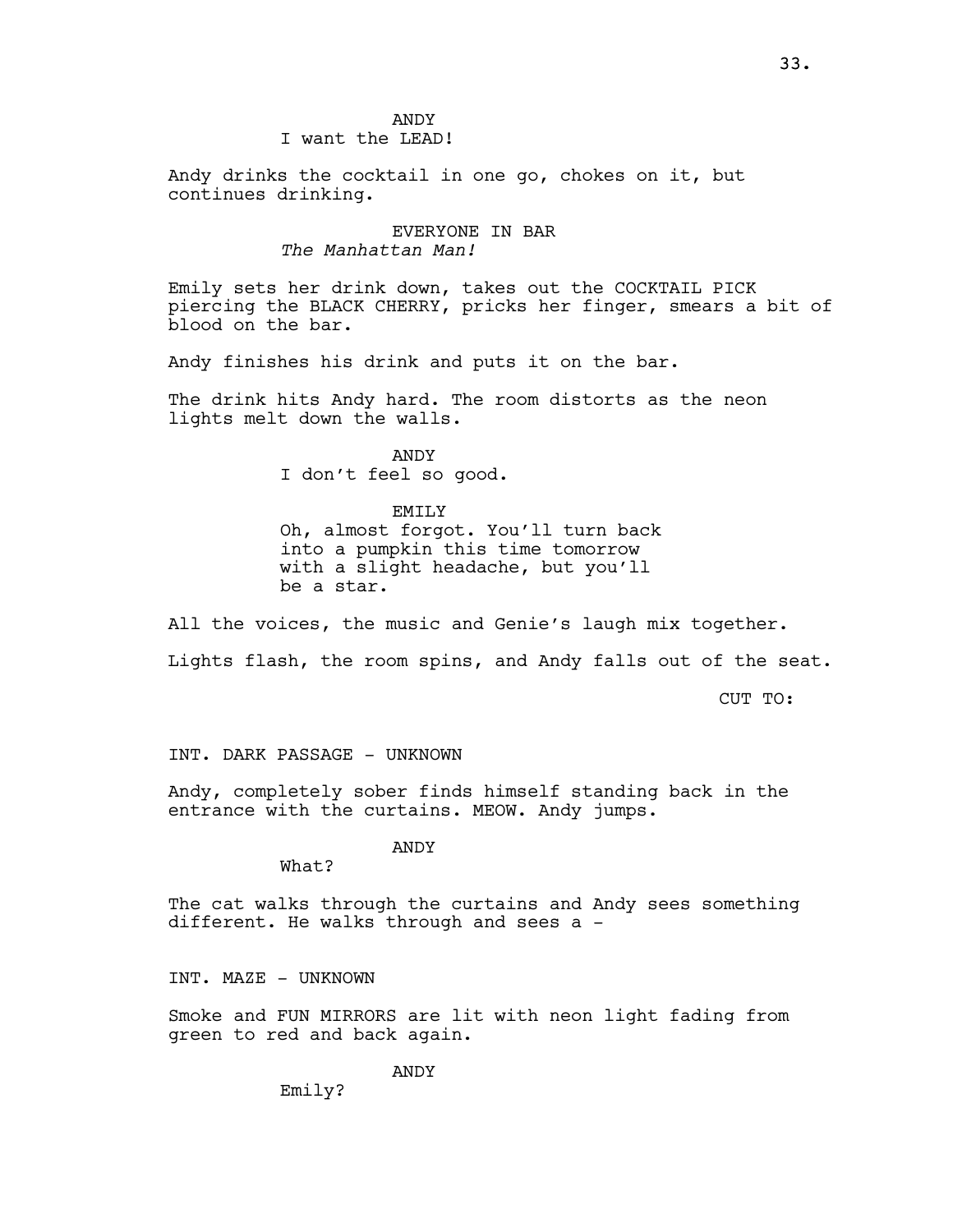The cat sits and looks up at Andy. He checks his pockets.

ANDY (CONT'D) I don't have anything.

The cat stretches and trots down the hall.

ANDY (CONT'D)

Wait!

Andy follows the cat. He runs through the maze, loses the cat, sees it, runs another way and loses it again. He's lost.

> HAROLD/ANDY (O.S.) Whippersnapper.

Andy turns to the deep voice and finds the only STANDARD MIRROR within the maze. Andy sees himself in the mirror, but certain things are different.

In the mirror is who we will come to know as HAROLD/ANDY, (31) who's 6'3" and 170 lbs., with broad shoulders and a clean shaven jaw. He has a head full of black hair, perfect teeth and wears a slim cut suit. He is Andy, just improved.

Andy moves in a bit closer. Harold/Andy frowns and moves in a bit closer. Andy steps forward, reaches out. Harold/Andy mimics Andy. They touch the glass at the same time. Nothing happens.

Andy lets out a sighing laugh and looks at his surroundings.

HAROLD/ANDY (CONT'D)

Abracadabra.

Andy sees Harold/Andy's hand rotate over his hand. His fingers move through the glass and clamp down over Andy's hand bending it backwards.

> ANDY Let go! Help!

Harold/Andy pulls Andy through the glass that now behaves like gel. Andy pulls back, fights, but finds it pointless.

Andy screams as he is pulled through the mirror.

The cat lands on the floor and licks it's paw.

FADE TO BLACK: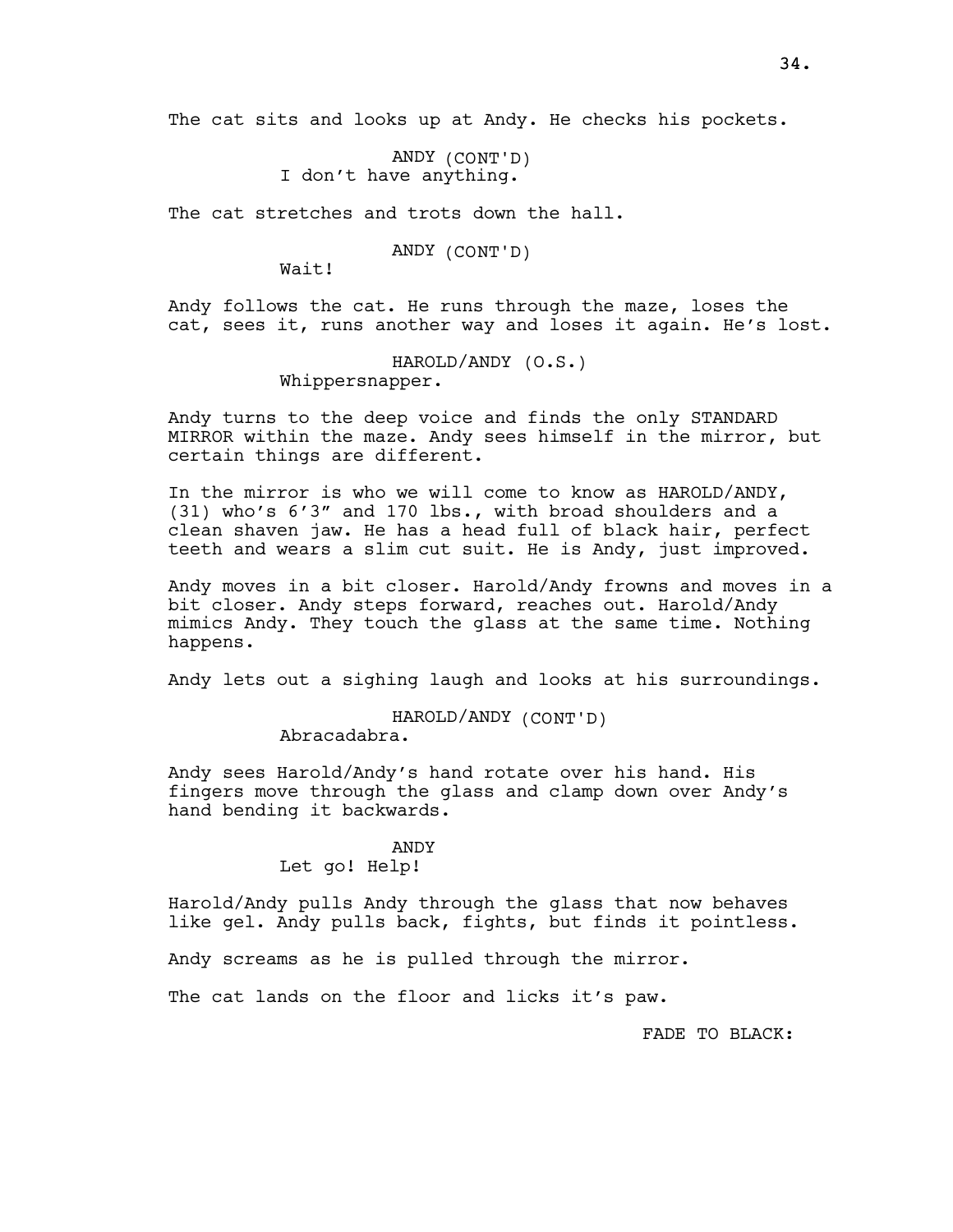INT. LIVING ROOM - DAY

The two bikes lie against the wall. A half empty open WINE BOTTLE and a used GLASS rests on the coffee table.

Brianna's hand hangs off the couch. Her WRIST WATCH reads, "4:59 A.M." It turns to "5:00" and the alarm clock in the bedroom goes off!

Brianna lies face down on the couch. Wakes up and hurries to enter the -

INT. BEDROOM - CONTINUOUS

Feet hang off the end of the bed. A body rests on Andy's side all covered up.

> BRIANNA Where were you last night?

No response. Just a shifting of the body under the covers.

BRIANNA (CONT'D) Got your message. "Something's happening." So, what exactly happened, Andy?

She listens. Nothing.

BRIANNA (CONT'D) Will you at least turn off the alarm!?

No response. Brianna huffs and walks off.

INT. BEDROOM - CONTINUOUS

A muscular arm comes out of the covers and turns off the alarm.

The body shifts and slides out from the covers. It rises and sits on Brianna's side of the bed. The man's back is chiseled and has broad shoulders. HAROLD/ANDY stretches his arms out, stands and walks into the -

INT. BATHROOM - CONTINUOUS

The lights flick on. Harold/Andy turns on the sink and washes his face. The hands lower and Harold/Andy sees his reflection in the mirror! He frowns, rubs his eyes and sees his reflection again.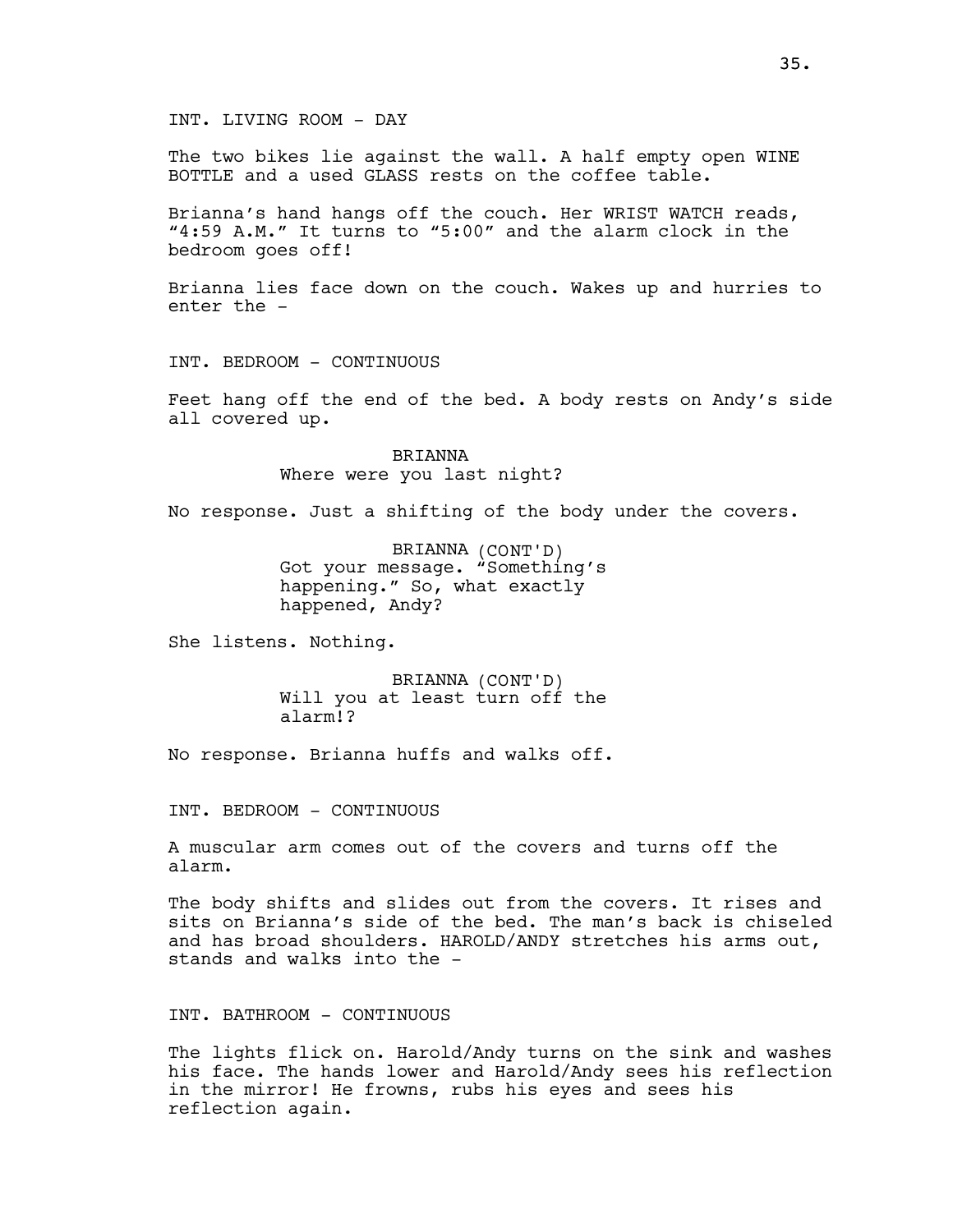Dear God!

Harold/Andy pulls his hair back. Terror shifts into interest as he flexes his torso.

Harold/Andy comes close to the mirror and examines his face. He stretches his lips, smiles and touches his perfectly straight teeth. His tooth is no longer missing.

> HAROLD/ANDY (CONT'D) (to himself) She wasn't kidding.

Harold/Andy looks down. Raises his eye brow, stretches the band of his boxers.

KNOCK, KNOCK. He lets them go with a snap.

BRIANNA (O.S.) Hey, if you're not going to take a shower, I'd like to jump in.

HAROLD/ANDY We could most certainly hose off at the same time, Ms. Birdsong!

Harold/Andy covers his mouth for his voice has deepened and his diction has changed.

> HAROLD/ANDY (CONT'D) (to himself) "Ms. Birdsong?"

INT. BEDROOM - CONTINUOUS

BRIANNA (to herself) Birdsong?

Brianna touches the door.

BRIANNA (CONT'D) You okay Andy?

HAROLD/ANDY (O.S.) I'm going to come out in a natural state and need for you to keep a cool head, will you do that for me?

BRIANNA Why are you talking like that?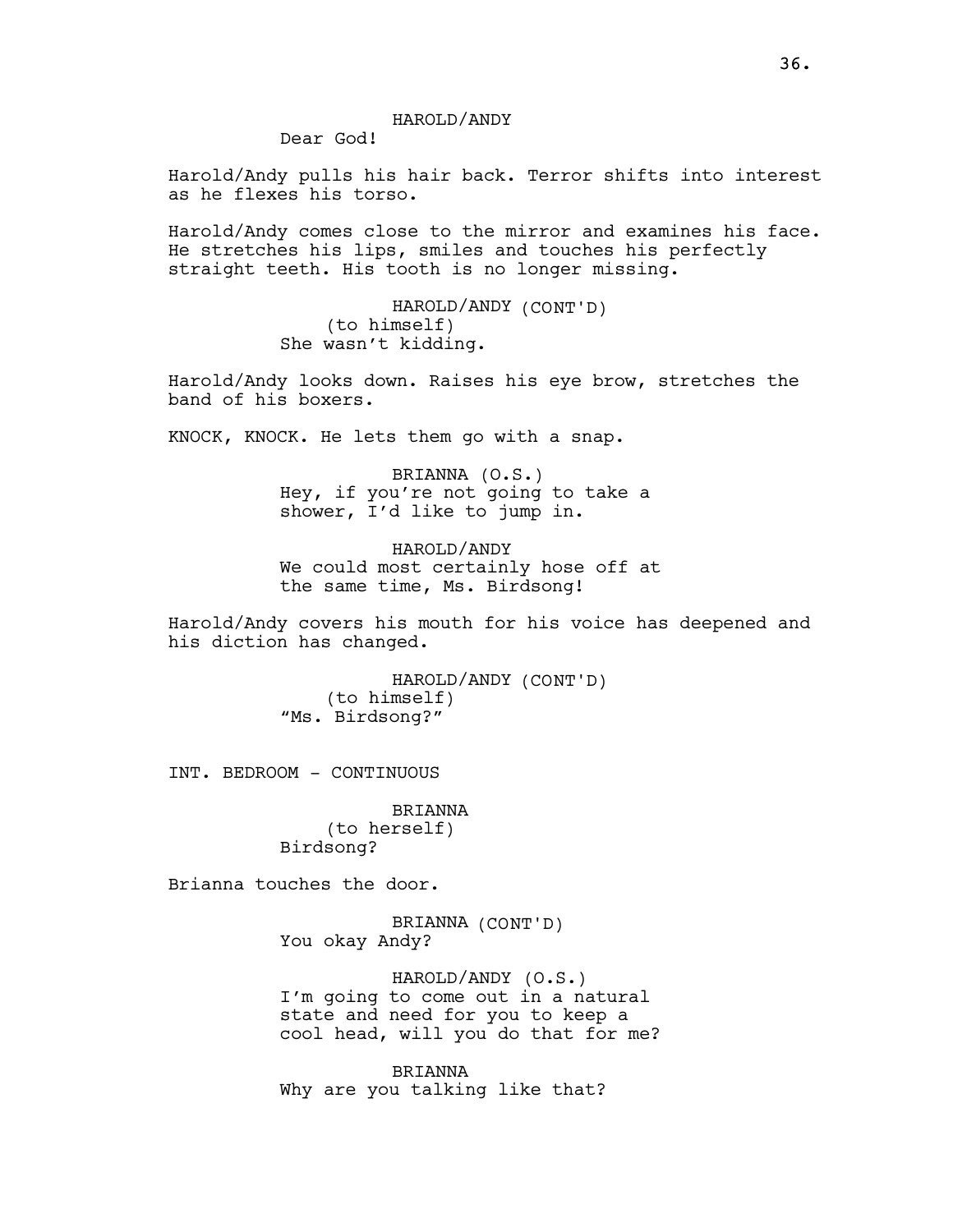HAROLD/ANDY Promise me you will keep cool!

BRIANNA Just tell me if you slept with her, Andy.

The door flings open. Brianna is frozen.

### HAROLD/ANDY

Ms. Birdsong?

Brianna runs out of the room. Harold/Andy chases her.

BRIANNA (O.S.)

Andy!

HAROLD/ANDY It's no one but me!

INT. LIVING ROOM - CONTINUOUS

Brianna runs around the couch and picks up the empty wine bottle. She holds it up ready and willing to use it.

## BRIANNA What have you done with Andy!?

Harold/Andy steps over the couch. Brianna pushes him over and he lands on top of the bikes. He doesn't get up.

HAROLD/ANDY (O.S.)

I am Andy.

Brianna stands there for a moment and walks around.

Harold/Andy rolls over grunting in pain.

HAROLD/ANDY (CONT'D) You miss led me to believe the legendary Sondheim emerged as a production assistant.

### BRIANNA

Andy?

Harold/Andy stands and puts his hands on this hips.

BRIANNA (CONT'D) Holy - You look...

She looks at him and touches his chest.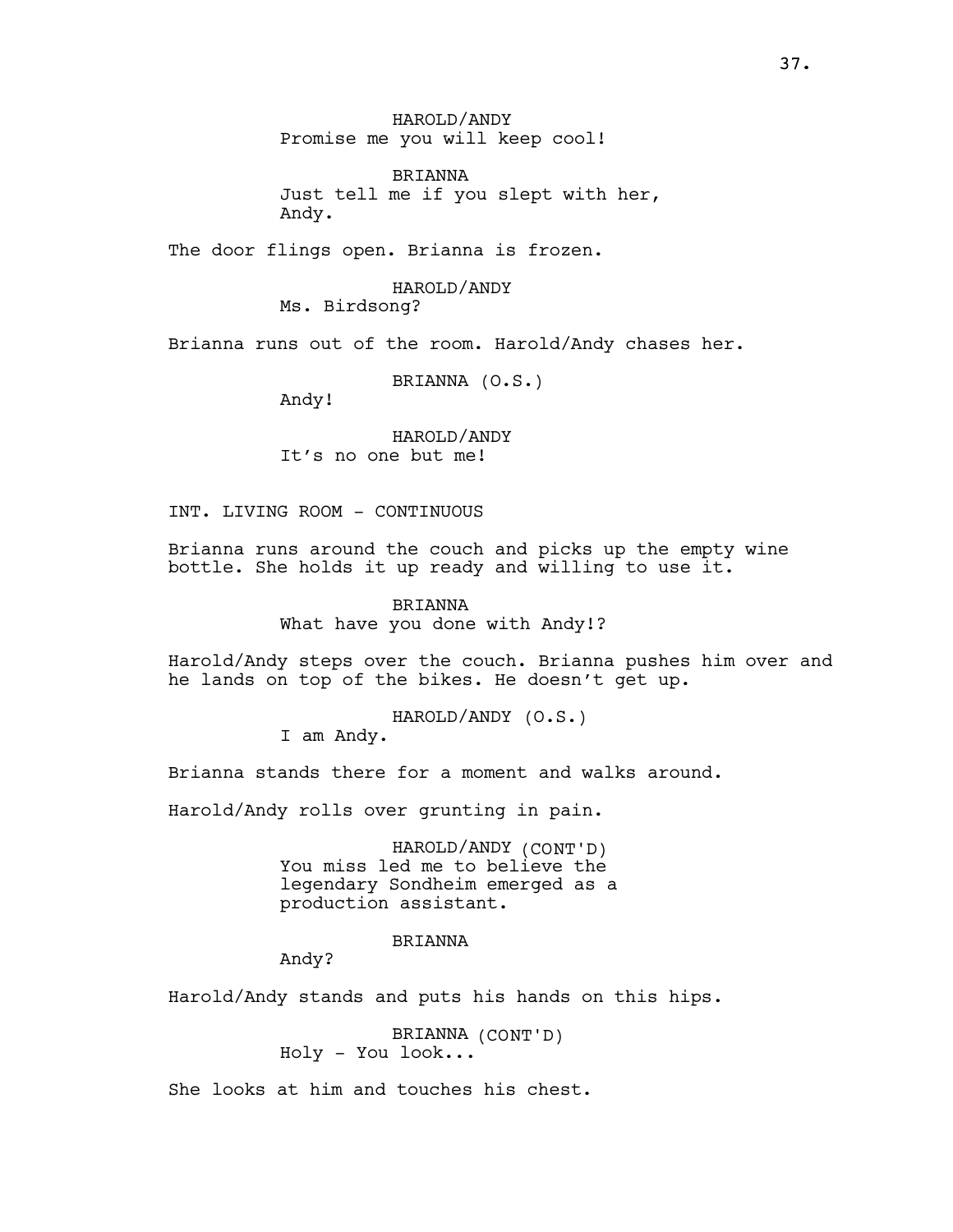Harold/Andy chuckles and scratches his head.

HAROLD/ANDY What can I say? If the shoe fits.

**BRIANNA** What exactly happened between you and Ms. Colfax last night?

Harold/Andy sucks air in-between his teeth.

HAROLD/ANDY Before we go further, for clarity's sake, everything I did was to help you keep your job.

INT. OFFICE - LATER

Kaufman is asleep in the desk chair. His desk phone rings. He wakes and answers.

> KAUFMAN (on phone) Kaufman here. - He's doing what? -For the last fucking time, I did not push him - I did not!

Kaufman slams the phone on the receiver. RING, RING, RING.

KAUFMAN (CONT'D) What is it!? - You can't do that! -Do have any idea how many tickets we've already sold? - What do you mean there's a line? Doors don't open until tomorrow.

He heads toward the window. CRACK. Looks down and picks up Brianna's phone.

SHOUTING.

Kaufman nears the window and sees a CROWD at the entrance.

KAUFMAN (CONT'D) (on phone) Let me call you back - Yes, she knows - I know Colfax is the one who brought in McQueen. I have to find her and see if she has someone else in mind. I will call you back!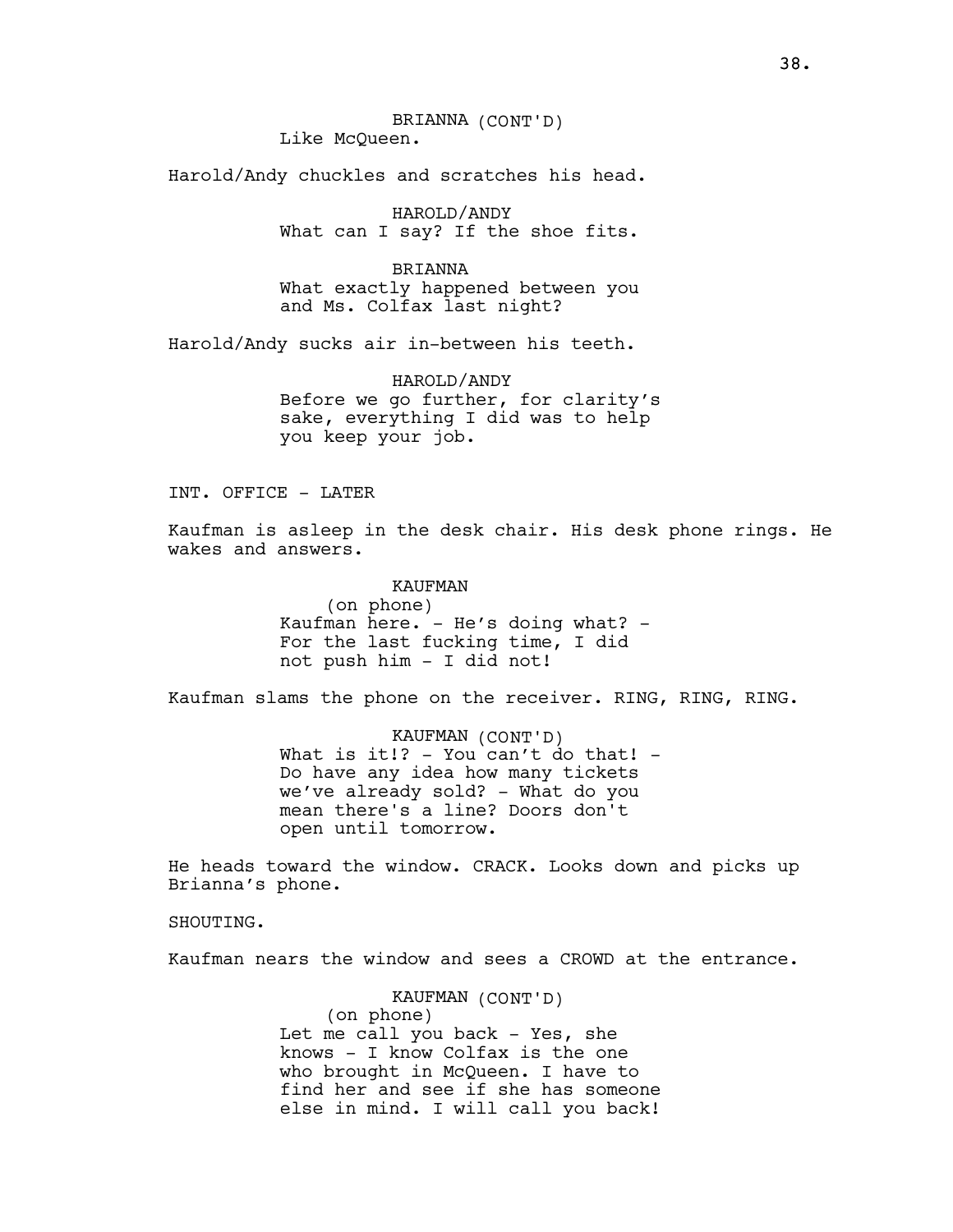Kaufman drops the phone and runs toward the door. He flings it open and finds Emily standing there, radiant as always.

> KAUFMAN (CONT'D) Speak of the devil.

EMILY Close, but no cigar.

She leans against the doorframe.

EMILY (CONT'D) We need to talk, darling.

EXT. SIDEWALK / THEATER ENTRANCE - MOMENTS LATER

Brianna and Harold/Andy ride their bikes. He wears a hoodie, shorts and a Yankees baseball cap. They see the crowd shouting and banging on the theater doors.

> HAROLD/ANDY Through the rear, I do presume?

She walks off.

INT. BACKSTAGE - CONTINUOUS

Kaufman walks down the hall with Emily.

KAUFMAN

You sure he's the real deal? Because I've got backers up my ass, grandmas want refunds and I just got off the phone with McQueen's lawyer.

EMILY I brought you McQueen didn't I?

KAUFMAN

True.

EMILY Speaking of, how is our Prince Charming?

KAUFMAN Suing me. Since when has the theater not been toxic? Fucking actors. Sorry.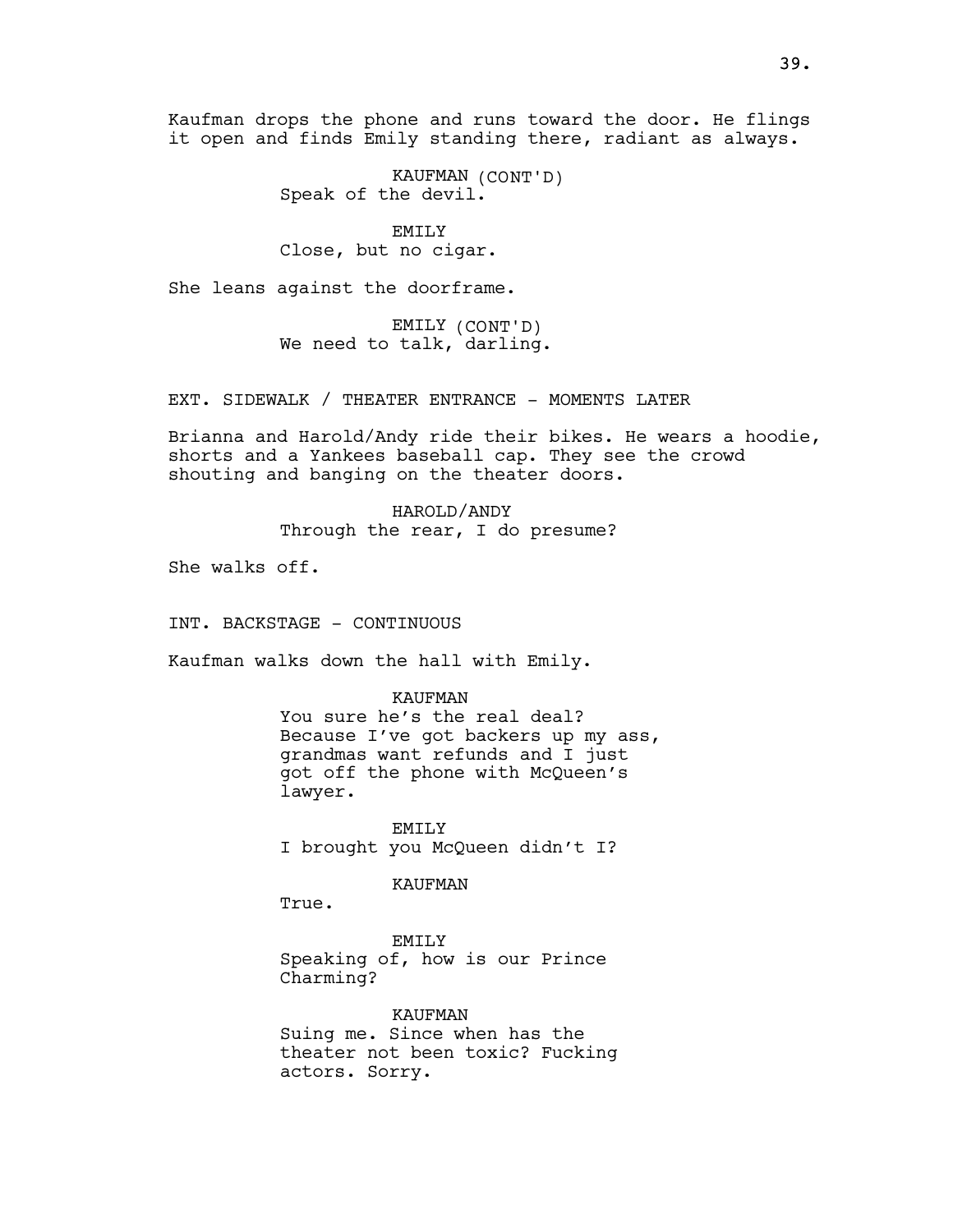It's fine.

Emily checks her watch.

EMILY (CONT'D) I wouldn't worry too much. By midday your Prince Charming will be but a distant memory.

Kaufman stops and faces her.

KAUFMAN What's that supposed to mean?

EMTT<sub>.</sub>Y He's a one-hit wonder, darling.

She looks down the hall...

EMILY (CONT'D) Speaking of.

Brianna and Harold/Andy enter on the other side.

EMILY (CONT'D)

Pumpkin!

Harold/Andy perks up and races towards her.

## BRIANNA

Pumpkin?

Kaufman meets up with Brianna and hands over her phone.

KAUFMAN I have an idea, but I need your help.

Brianna looks over at Harold/Andy talking to Emily.

BRIANNA Why do I immediately hate it?

EXT. THEATER ENTRANCE - LATER

Kaufman unlocks the glass door and walks out into the crowd.

A KID holding his MOTHER'S hand points.

KID McQueen Killer!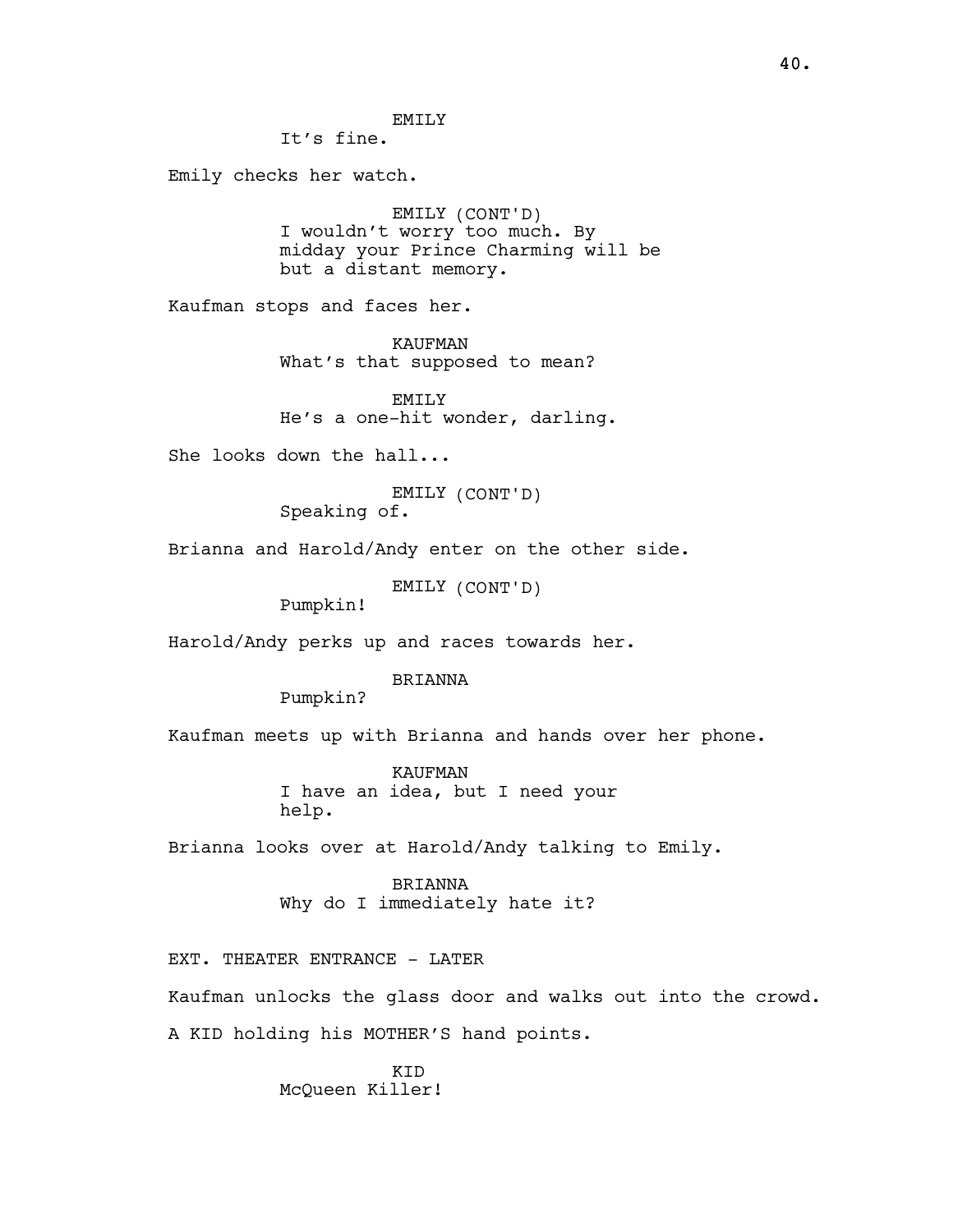REPORTERS swarm Kaufman with microphones, cameras and questions.

> REPORTER 1 Will you step down as director?

REPORTER 2 Is McQueen returning to the show?

REPORTER 3 Are you going to recast his role?

KAUFMAN At this time -

CROWD PERSON 1 He was a saint! How dare you push him!

CROWD PERSON 2 I want my money back, now!

CROWD PERSON 3

The crowd goes at Kaufman.

Me too!

INT. WARDROBE ROOM - CONTINUOUS

Brianna ties a knot in Harold/Andy's dress shoes and Emily ties a knot in his bowtie.

## BRIANNA

Done!

## EMILY

Done.

From behind, Harold/Andy puts on his straw hat.

HAROLD/ANDY

And done.

EXT. THEATER ENTRANCE - CONTINUOUS

Kaufman is getting pulled left and right by the crowd.

KAUFMAN (to himself) Any day now...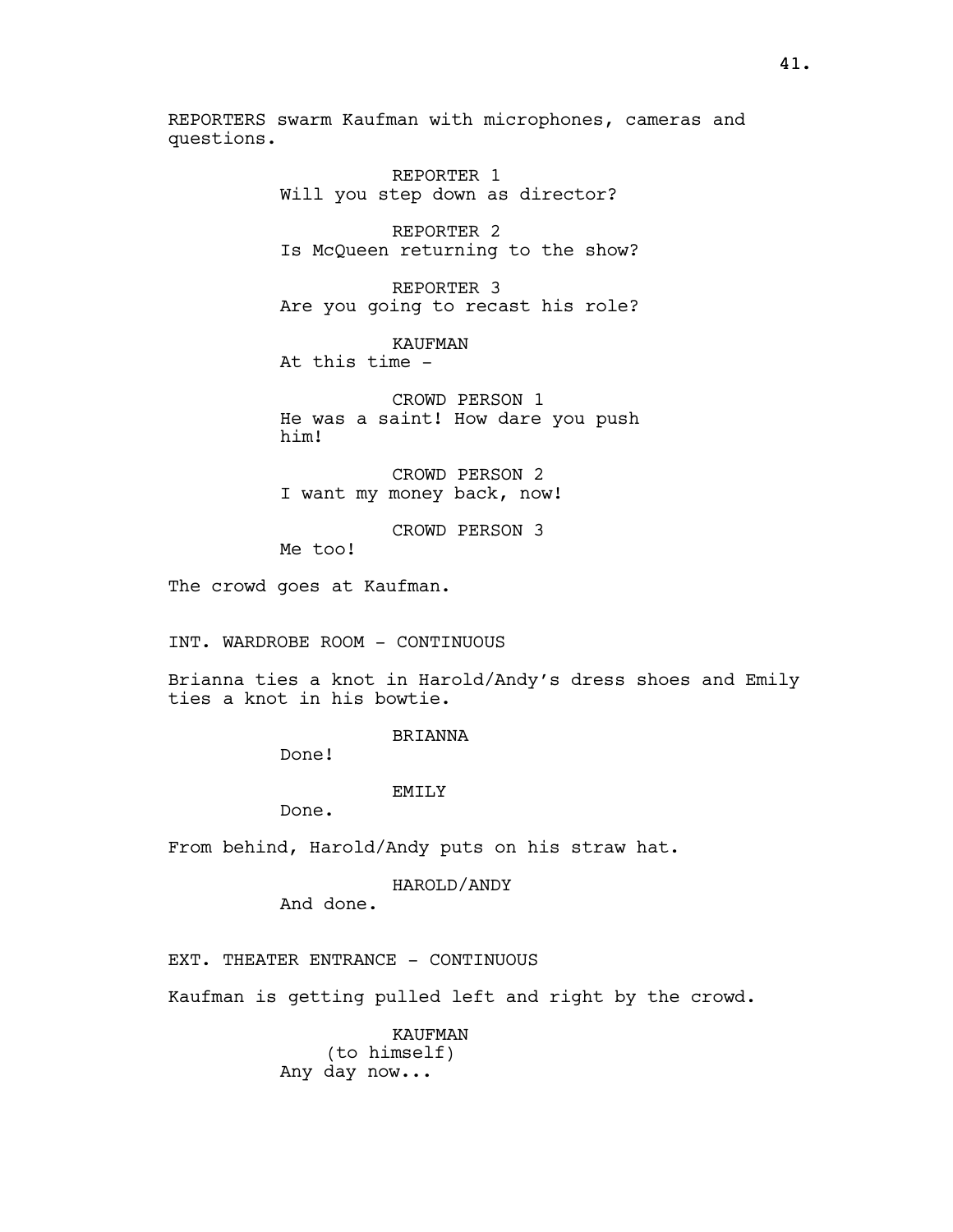From the sky, the 'Prof. Harold Hill' suitcase lands right in the middle of the people.

Everyone stops and looks up.

Harold/Andy wearing a pinstriped suit stands on top of the marquee just above McQueen's hole punched face.

### HAROLD/ANDY

Excuse me!

CROWD PERSON 4 Who's that?

CROWD PERSON 5 That's McQueen!

KAUFMAN He's at the hospital.

**KTD** Shut it! What are you pulling here?

Harold/Andy grabs the downspout, slides, and jumps and lands in a superhero pose right beside a member of the crowd.

> HAROLD/ANDY Are you Mr. Dunlop?

> > CROWD PERSON 7

No.

HAROLD/ANDY Well either you're closing your eyes to a situation you do not wish to acknowledge or you are not aware of the caliber of disaster indicated by the presence of a pool table in your community!

CROWD PERSON 8 frowns.

CROWD PERSON 9 On First Street?

Harold/Andy grabs a member of the crowd.

HAROLD/ANDY Well, ya got trouble my friend!

Harold/Andy rotates and slides to CROWD PERSON 11.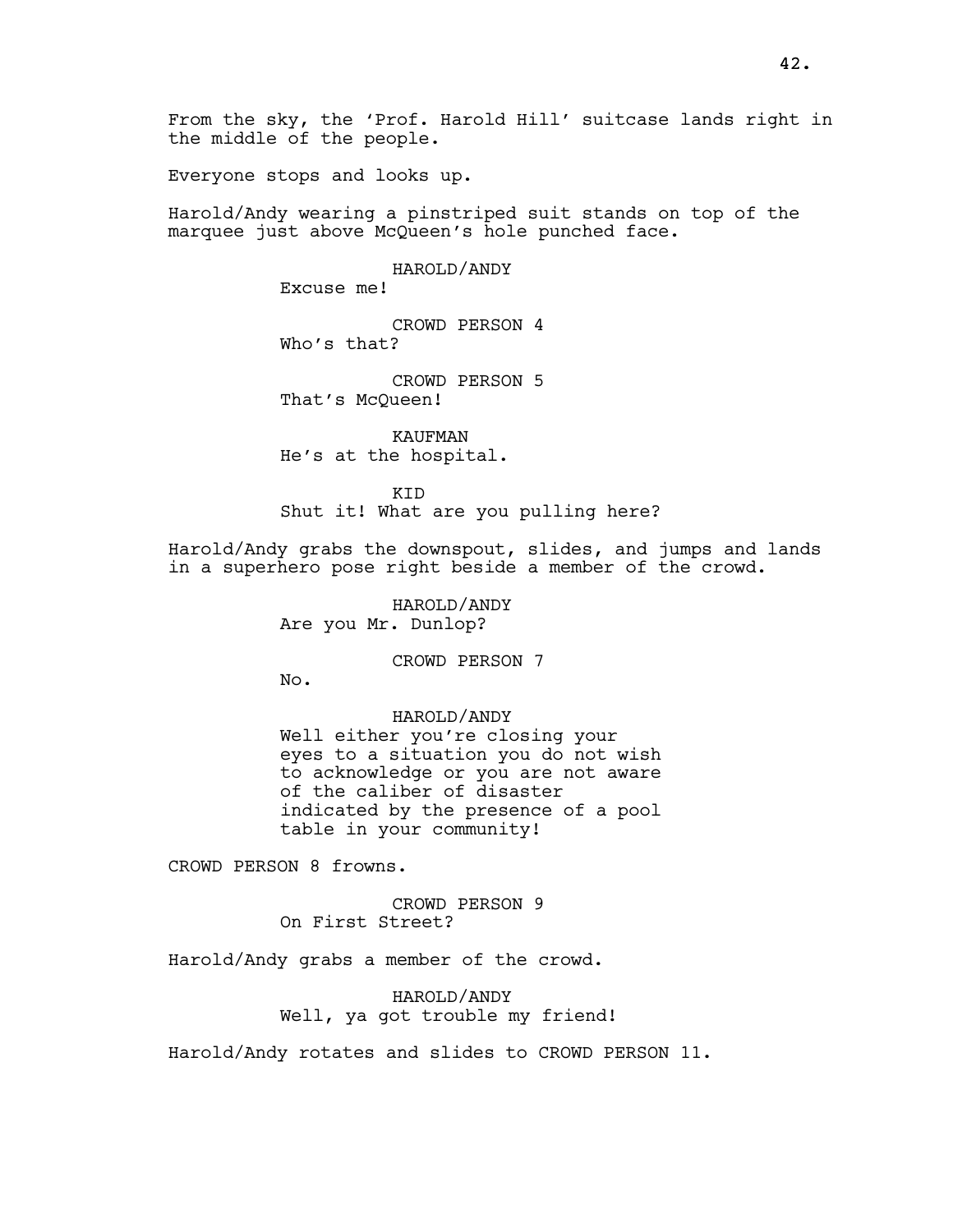HAROLD/ANDY (CONT'D) RIGHT HERE, I SAY, TROUBLE RIGHT IN RIVER CITY.

Kaufman smiles as Harold/Andy puts his arm around CROWD PERSON 12. They don't have a clue on what's going on... yet.

> HAROLD/ANDY (CONT'D) Why sure, I'm a billiard player. Certainly, mighty proud I say, I'm always mighty proud to say it. I consider that the hours I spend with a cue in my hand are golden.

Piano keys are struck giving the song energy. Harold/Andy jumps over to a STREET MUSICIAN with an electric PIANO.

PEOPLE stick their heads out of apartment windows.

HAROLD/ANDY (CONT'D) Help you cultivate horse sense and a cool head and a keen eye. Did you ever take and try to find and ironclad leave for yourself from a three-rail billiard shot?

Harold/Andy climbs a taxi and stands on its roof. The REPORER raises the camera to record.

> HAROLD/ANDY (CONT'D) But just as I say, it takes judgement, brains and maturity to score in a balkline game. I say that any boob can take and shove a ball in a pocket and I call that sloth the first big step on the road to the depths of deg-ra-day!

INT. WARDROBE ROOM - CONTINUOUS

Emily nears the door.

BRIANNA Turn him back.

Brianna keeps a safe distance. Emily sashays to her.

EMILY He spoke about you.

BRIANNA

And?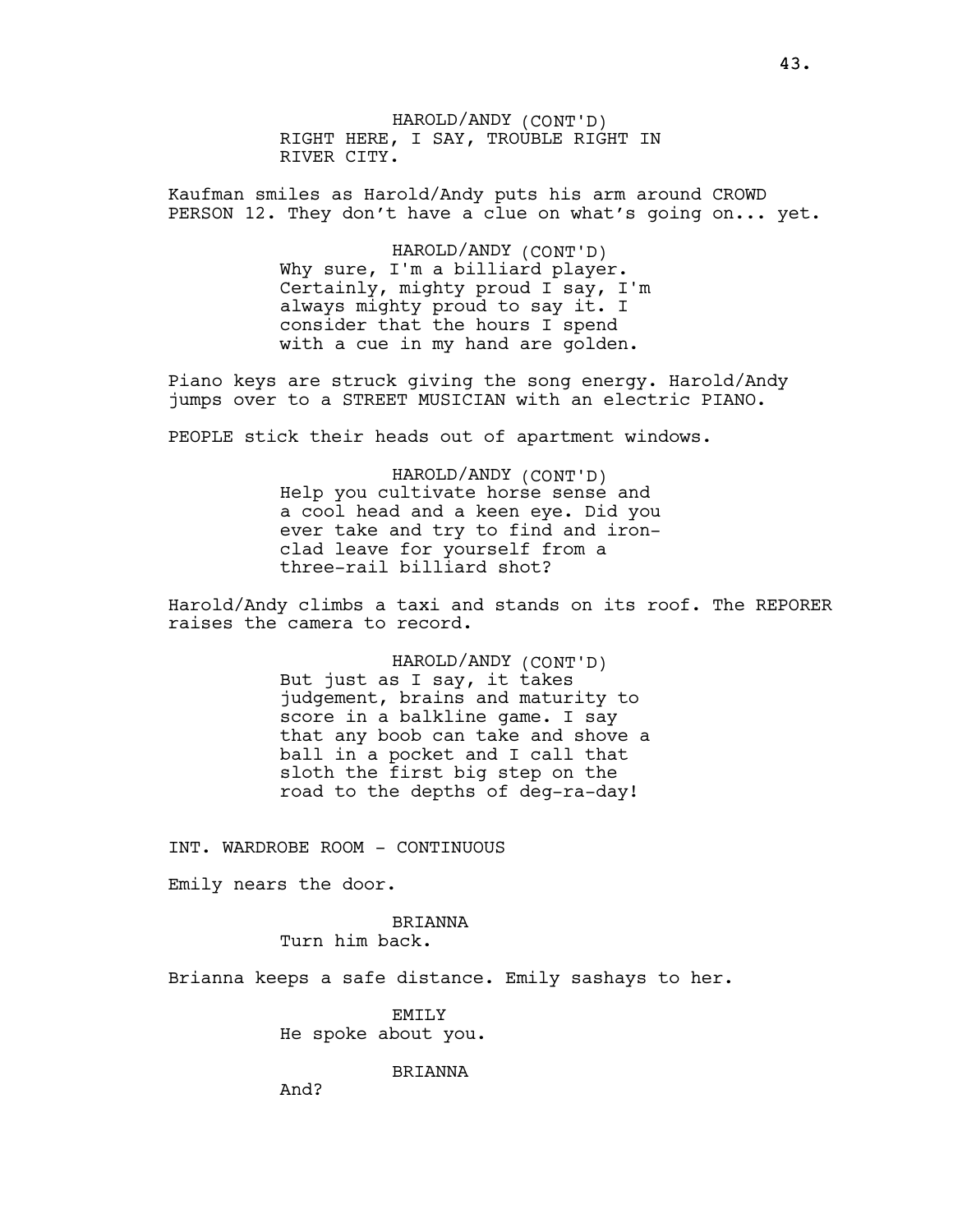EMILY And it was very brief. I guess he was distracted.

Emily turns to the door. Brianna grabs her arm.

BRIANNA Turn him back.

EMTT<sub>.</sub>Y Couldn't even if I wanted to, sweetie.

Emily puts her hand on Brianna's grip.

EXT. THEATER ENTRANCE - DAY

Harold/Andy does a flip off the car's roof!

### HAROLD/ANDY

You got one, two, three, four, five, six pockets in a table. Pockets that mark the difference between a gentleman and a bum. With a capital "B" and that rhymes with "P" and that stands for pool!

From the street, apartment windows open up and other instruments join in on the song such as a TRUMPET, A SAXOPHONE and a VIOLIN.

INT. WARDROBE ROOM - CONTINUOUS

She pulls Brianna in close.

EMTT.Y You must be the step-mother.

Emily toys with Brianna's hair.

EMILY (CONT'D) I always feel sorry for her.

EXT. THEATER ENTRANCE - CONTINUOUS

Harold/Andy dances, tosses his hat up in the air and -

INT. WARDROBE ROOM - CONTINUOUS

Emily moves her hand down Brianna's neck.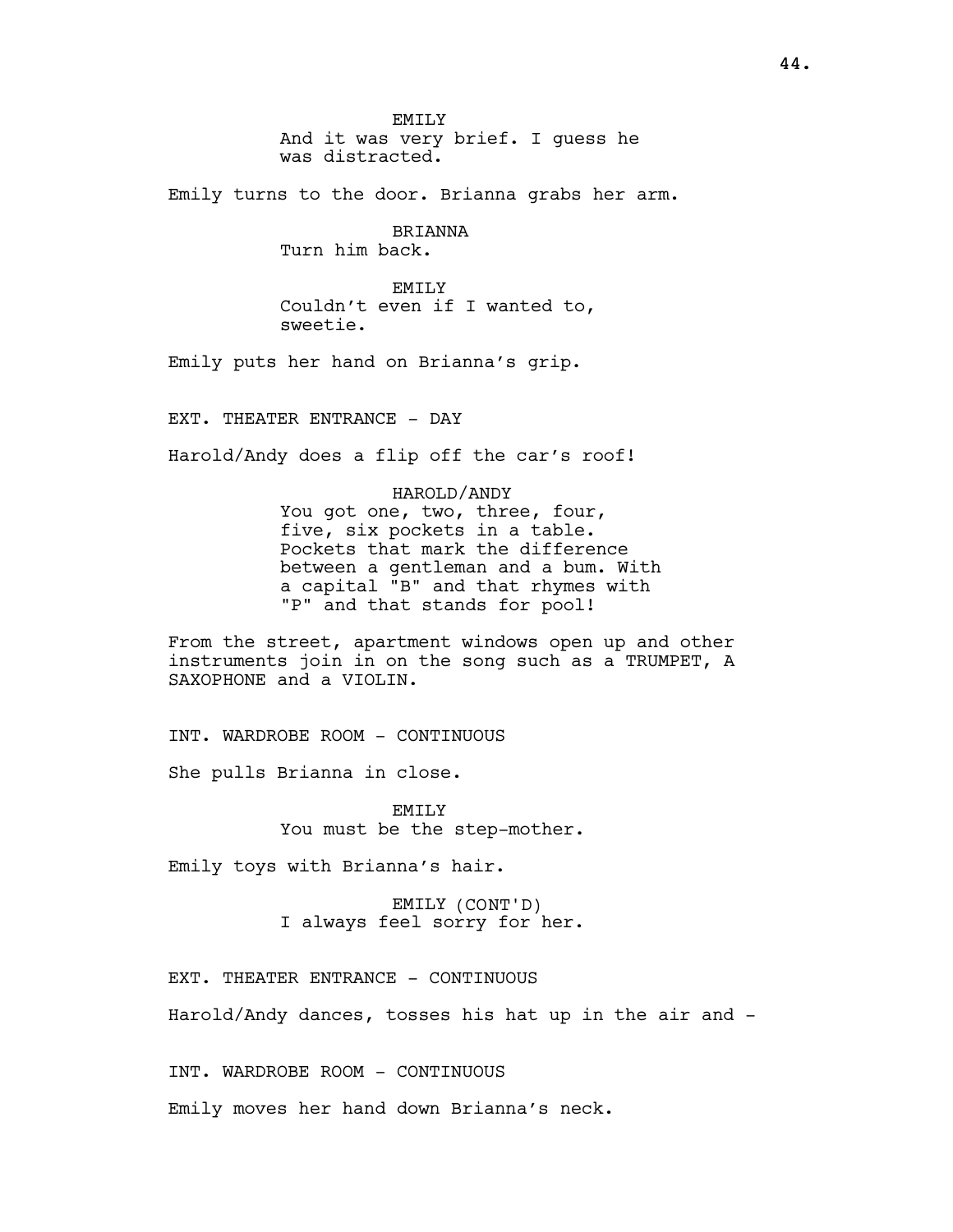### EMILY

Cinderella's step-mother locks her in a tower not out of hate, but out of fear. Without her, the stepmother's life is meaningless. See, you've always known of Andy's potential, but never helped him pursue it.

BRIANNA That's not true.

EMILY You get off on him needing you.

**BRIANNA** 

No!

EMILY And you're afraid you'll disappear when he finally finds himself.

Brianna tears up.

EMILY (CONT'D) I did what you wouldn't, sweetie.

Emily pulls Brianna's ear to her mouth.

EMILY (CONT'D) I made a man out of him.

Brianna slaps the crap out of Emily. Emily lunges at Brianna. Grabs her by the neck and lifts Brianna up effortlessly. Brianna's feet kick as she struggles to breathe.

> EMILY (CONT'D) Don't fret. Our leading man will become your little boy toy later tonight. But something tells me he's not going to be Andy for very long.

BRIANNA Why - Andy?

EMILY It's called, "The Music Man" for a reason.

Emily releases Brianna. She hits the floor and coughs.

**BRIANNA** What are you?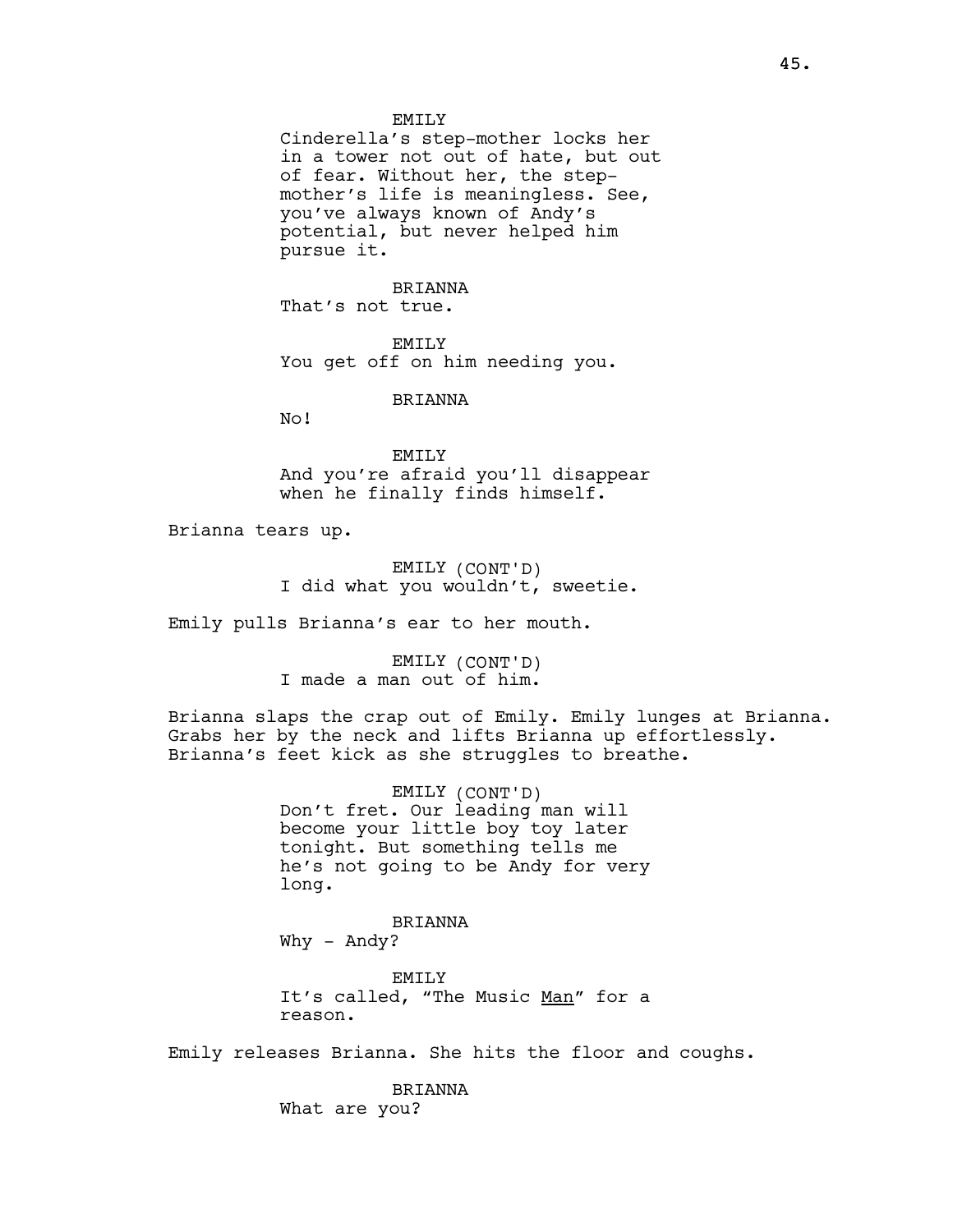Brianna looks down at her.

EMILY I'm a actress who will not miss her cue, sweetie.

INT. STAGE - NIGHT

The hat floats in the air, falls and is caught by Harold/Andy now standing on a platform which holds an AMERICAN FLAG gleaming from blue and green STAGE LIGHTS.

A storefront window STAGE PROP sits on stage right. It reads, "Billiards".

Harold/Andy jumps off the platform to be level with the actors who are all in full costume. The lights quickly shift from moody to a bright yellow and pink. Harold/Andy runs around shaking his hands in the air. Actors follow him as they sing and dance.

> ACTORS OH WE GOT TROUBLE!

HAROLD/ANDY Right here in River City!

ACTORS RIGHT HERE IN RIVER CITY!

HAROLD/ANDY With a capital "T" and that rhymes with "P" and that stands for pool!

INT. ORCHESTRA PIT - CONTINUOUS

The MUSICIANS dance in their seats as they play their instruments. This is the most fun they've had all rehersal.

INT. HOUSE - CONTINUOUS

Kaufman stands in the back looking at a full house. BUZZ, BUZZ, BUZZ. He pulls out his phone and it reads, "Hospital".

> ACTORS (O.S.) WE'VE SURELY GOT TROUBLE!

Kaufman steps out of the house.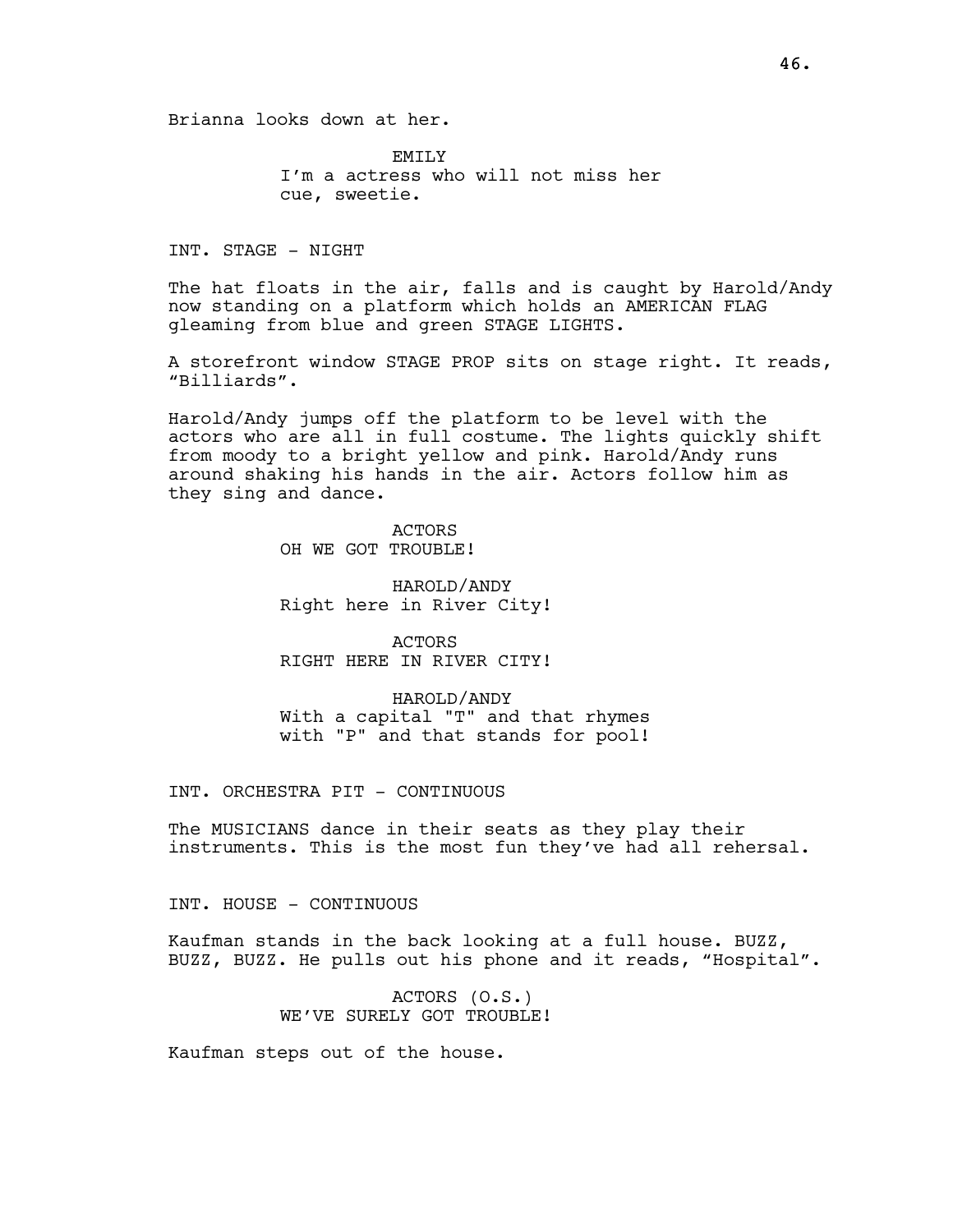INT. WINGS / STAGE - CONTINUOUS

Emily wears a Marion Paroo dress and smiles while watching Harold/Andy sing.

Brianna on the other side wearing a HEADSET watches Harold/Andy with a look of concern.

Harold/Andy nears the audience. The lights go moody.

HAROLD/ANDY Mothers of River City, heed that warning before it's too late. Watch for the tell-tale signs of corruption the minute your son leaves the house.

EXT. THEATER ENTRANCE - CONTINUOUS

Kaufman steps outside. People walk by, normal New York night. He pulls out a CIGARETTE and lights up.

A GUY walks up to him wearing a shoulder bag.

GUY Are you Charles Kaufman?

KAUFMAN Who wants to know?

Guy just looks at him.

KAUFMAN (CONT'D)

Yes.

Guy pulls out a stack of PAPER from his bag and hands it to Kaufman.

> GUY From the estate of Thomas McQueen, you are served.

KAUFMAN Fuck me. I'm not taking it.

Guy tries to hand it over.

KAUFMAN (CONT'D) I'm trying to run a show here.

Guy lets go of the stack, walks off and paper flies everywhere!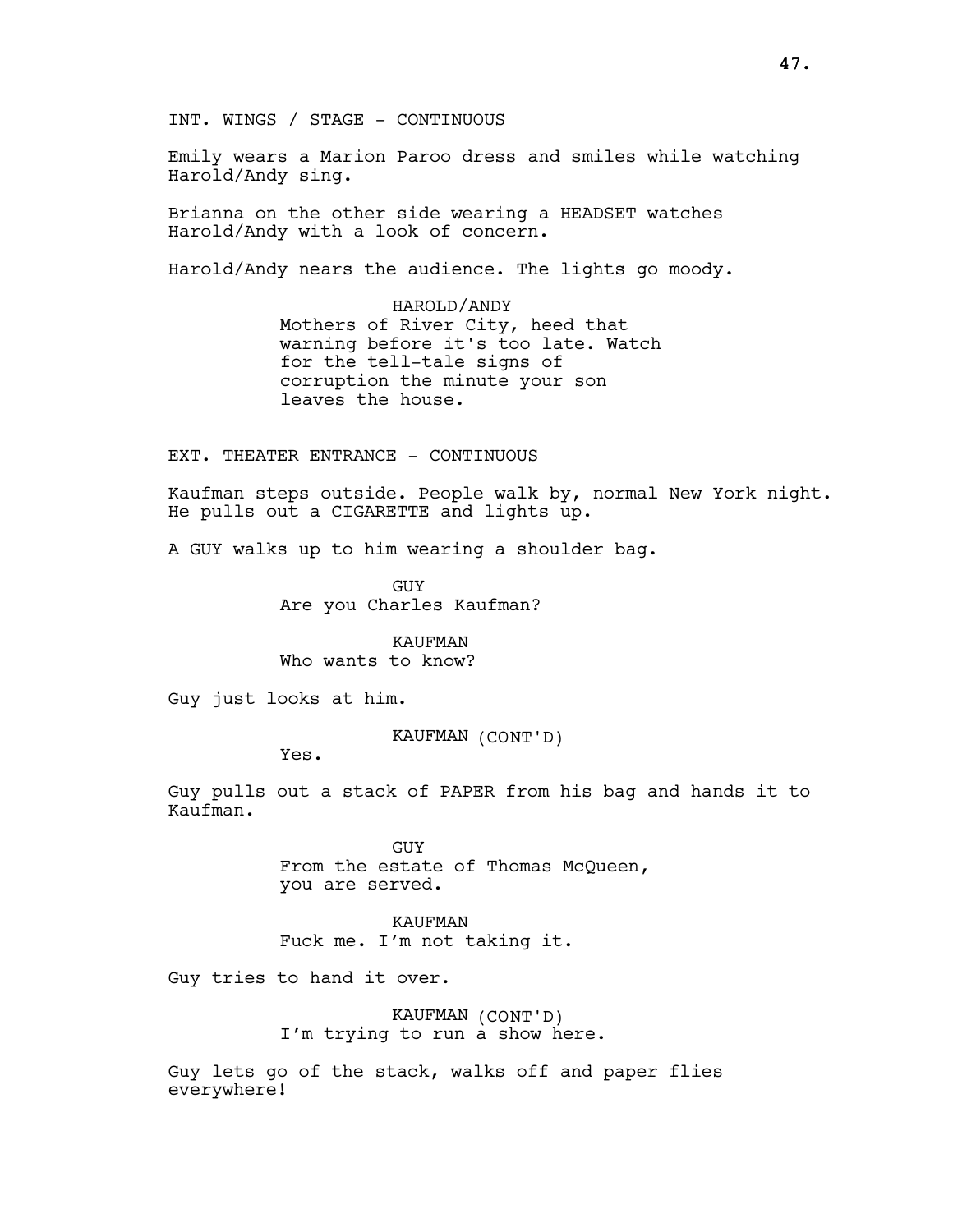INT. STAGE / HOUSE - CONTINUOUS

The stage lights turn bright and colorful. Harold/Andy jumps onto the platform.

> HAROLD/ANDY (O.S.) With a capital "T" and that rhymes with "P" and that stands for pool!

ACTORS (O.S.) THAT STANDS FOR POOL!

Harold/Andy interacts with the actors.

HAROLD/ANDY With a "T"!

ACTORS WITH A CAPITAL "T"!

HAROLD/ANDY Gotta rhyme it with "P"!

ACTORS GOTTA RHYME IT WITH "P"!

Grand finale! Lights shift, dancers finish their bits and everyone ends in their final pose with hands up and smiles.

> HAROLD/ANDY (O.S.) AND THAT STANDS FOR POOL!

ACTORS (O.S.) AND THAT STANDS FOR POOL!

Song ends. Dead silence. And then... A ROARING ovation.

Harold/Andy gestures for the actors to bow. They do.

Actors gesture for Emily. She walks out. The crowd cheers for her as she bows.

Emily gestures to Harold/Andy.

The audience goes nuts as he steps into the center. He grabs the bill of his hat, takes his bow and remains bent over. The roar of the people is like a drug.

He rises up and smiles. A tooth is missing.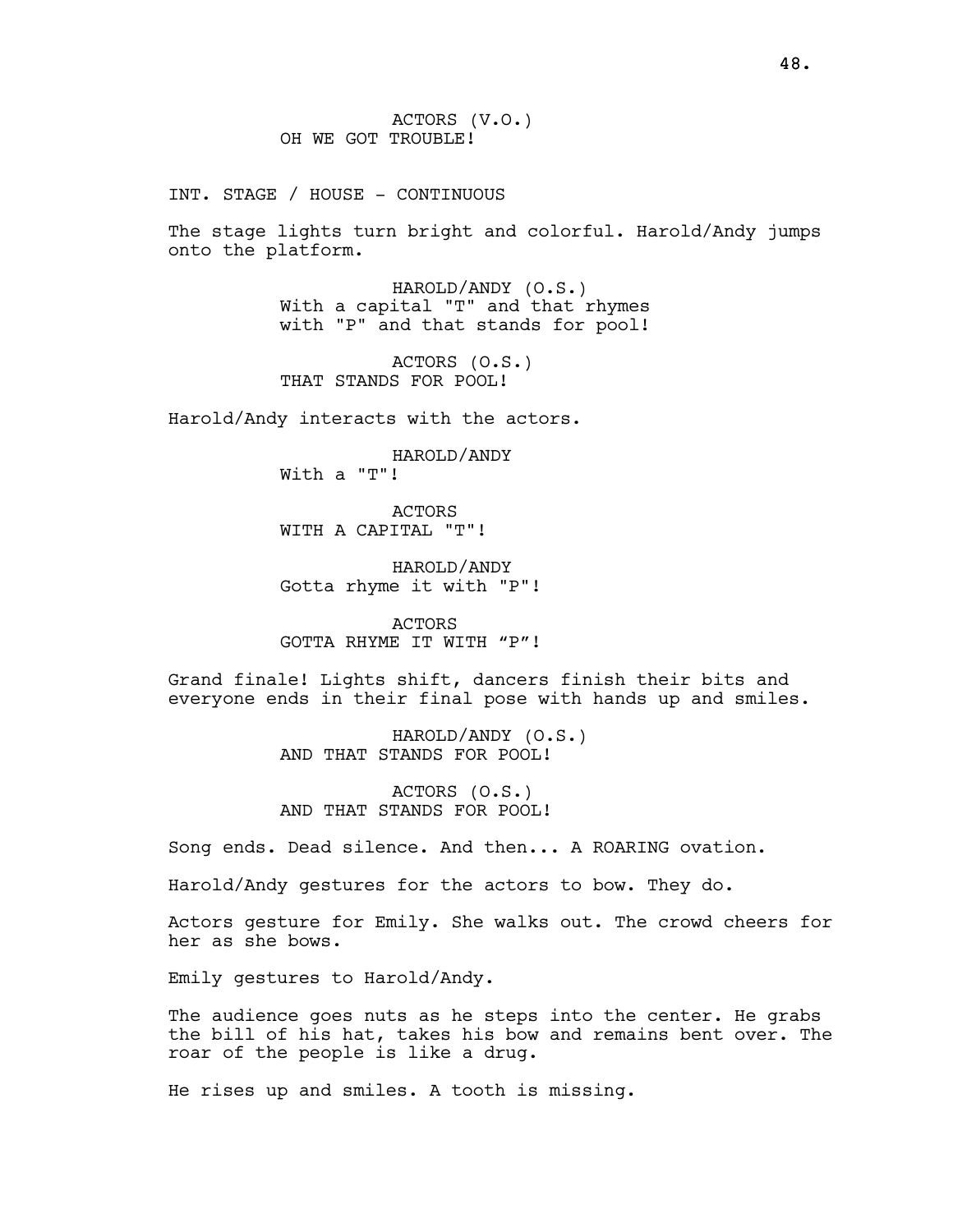Emily sees this and signals the stage hands.

The curtains falls.

People rise out of their seats as the house lights dim up.

VOICE (V.O.) Ladies and gentlemen, there will be a brief fifteen minute intermission.

The instrumental version of '76 Trombones' plays over the speakers as people head to the lobby.

INT. WINGS - CONTINUOUS

Emily pulls Harold/Andy over into the wings.

HAROLD/ANDY Well this is unexpected, Ms. Colfax. Fortunately, I'm well equipped for the unexpected.

Brianna spots this and nears them.

Harold/Andy frowns and touches his temples.

HAROLD/ANDY (CONT'D) Heavens to betsy.

EMILY Sharp pain, pumpkin?

Harold/Andy bends down.

HAROLD/ANDY Like a shark's tooth plunging inward. Oh!

Emily nods and looks around.

EMILY Do you need water?

HAROLD/ANDY Oh, lord yes, Ms. Colfax. Please.

He looks up at her squinting his eyes.

**EMILY** Get to Old Black Magic.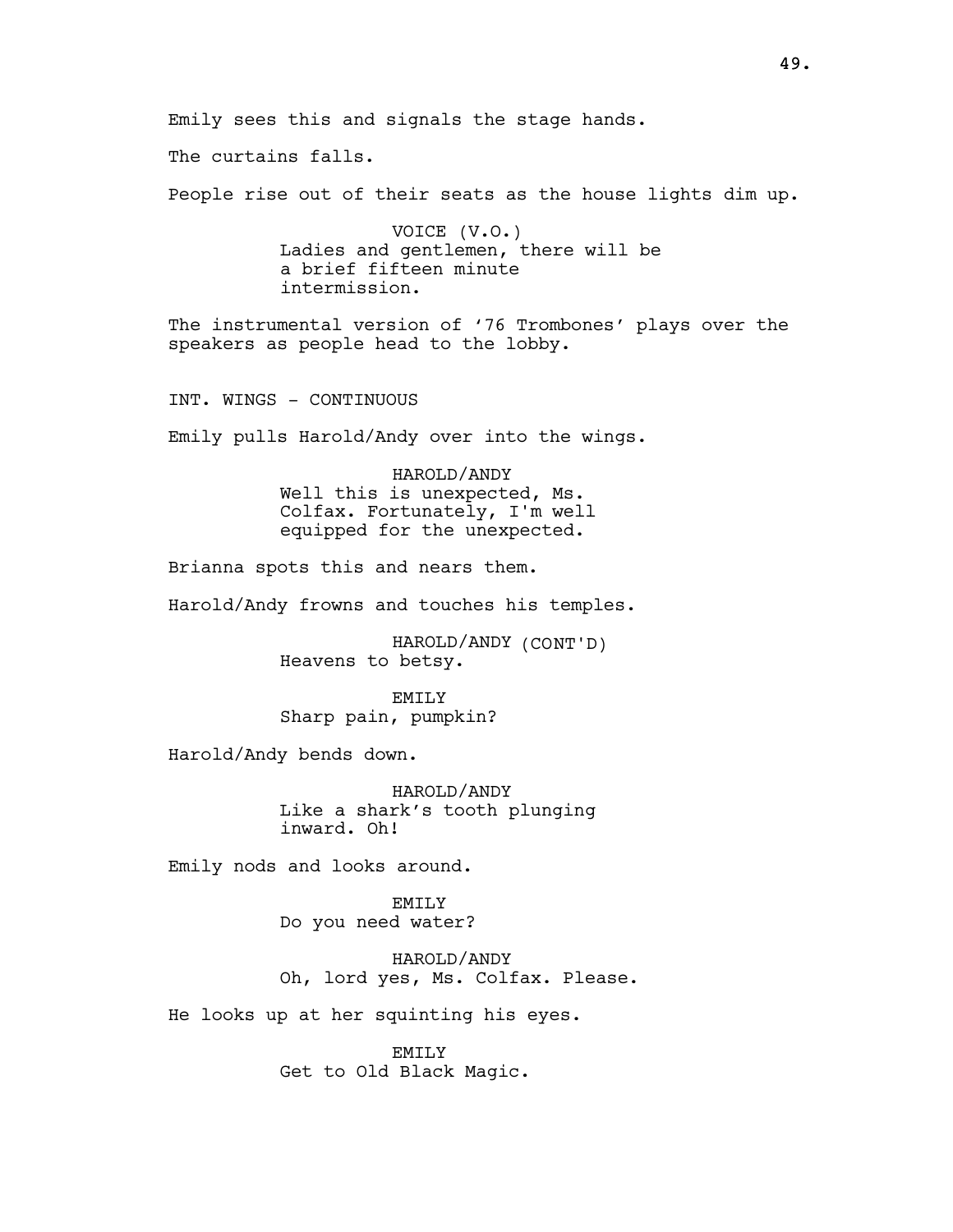HAROLD/ANDY (Andy's voice) Why?

Harold/Andy covers his mouth with his other hand and finds he is missing a tooth. He winces.

> EMILY You only had one drink.

HAROLD/ANDY (Andy's voice) Which lasts for a whole day!

EMTT.Y It's been a day, pumpkin.

Harold/Andy takes out his POCKET WATCH.

HAROLD/ANDY (Andy's voice) I still have a few hours!

EMTT.Y It's magic. Not science.

Harold/Andy frantically looks around.

HAROLD/ANDY (Andy's voice) There's still a whole second act!

Harold/Andy leans over and holds his stomach.

HAROLD/ANDY (CONT'D) (Andy's voice) Get me to Genie.

EMILY I'd love to pumpkin, but they're setting up my scene.

He looks over to see stage hands setting up the library scene with shelves, desks and all the other actors take their places. Emily nears her spot.

> EMILY (CONT'D) It's intermission. You've got fifteen minutes, pumpkin. Run!

Harold/Andy gags, but nothing comes up. He runs -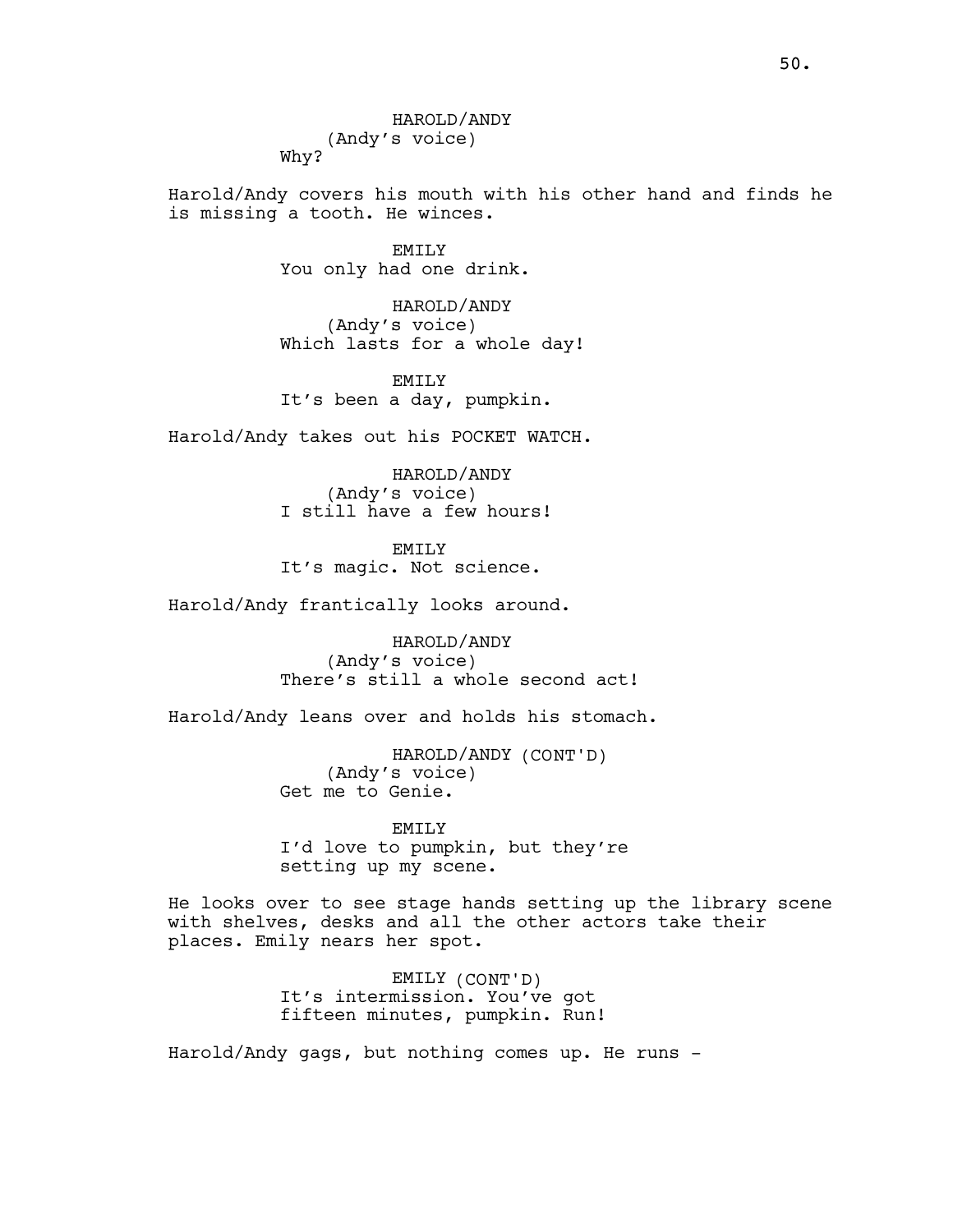Harold/Andy trips and smashes into the wall.

He looks over to find one of his shoes still knotted in the doorway. His other foot shrinks in size which loosens the other shoe.

Harold/Andy gets up and runs down the hall.

Brianna follows close behind.

EXT. THEATER - BACK DOOR - CONTINUOUS

Harold/Andy bursts through the door to find a few actors smoking. They see him coming and are thrilled.

> ACTOR 1 Hey, great job out there!

Harold/Andy stumbles passed them and pushes one aside to track down the alleyway. One of his legs shrinks causing him to limp.

### ACTOR 2

Diva.

The door opens. It's Brianna. She takes off her headset and hands it to one of the actors.

> BRIANNA Back in five.

## ACTOR 1

Heard.

She runs down the alleyway.

EXT. THEATER ENTRANCE - MOMENTS LATER

Kaufman is picking up all the papers. He stands with them in his hands, turns and Harold/Andy runs right into him scattering them back into the air.

Kaufman falls, lifts up and turns.

KAUFMAN

Get a job, man!

Kaufman goes back at picking up the paper.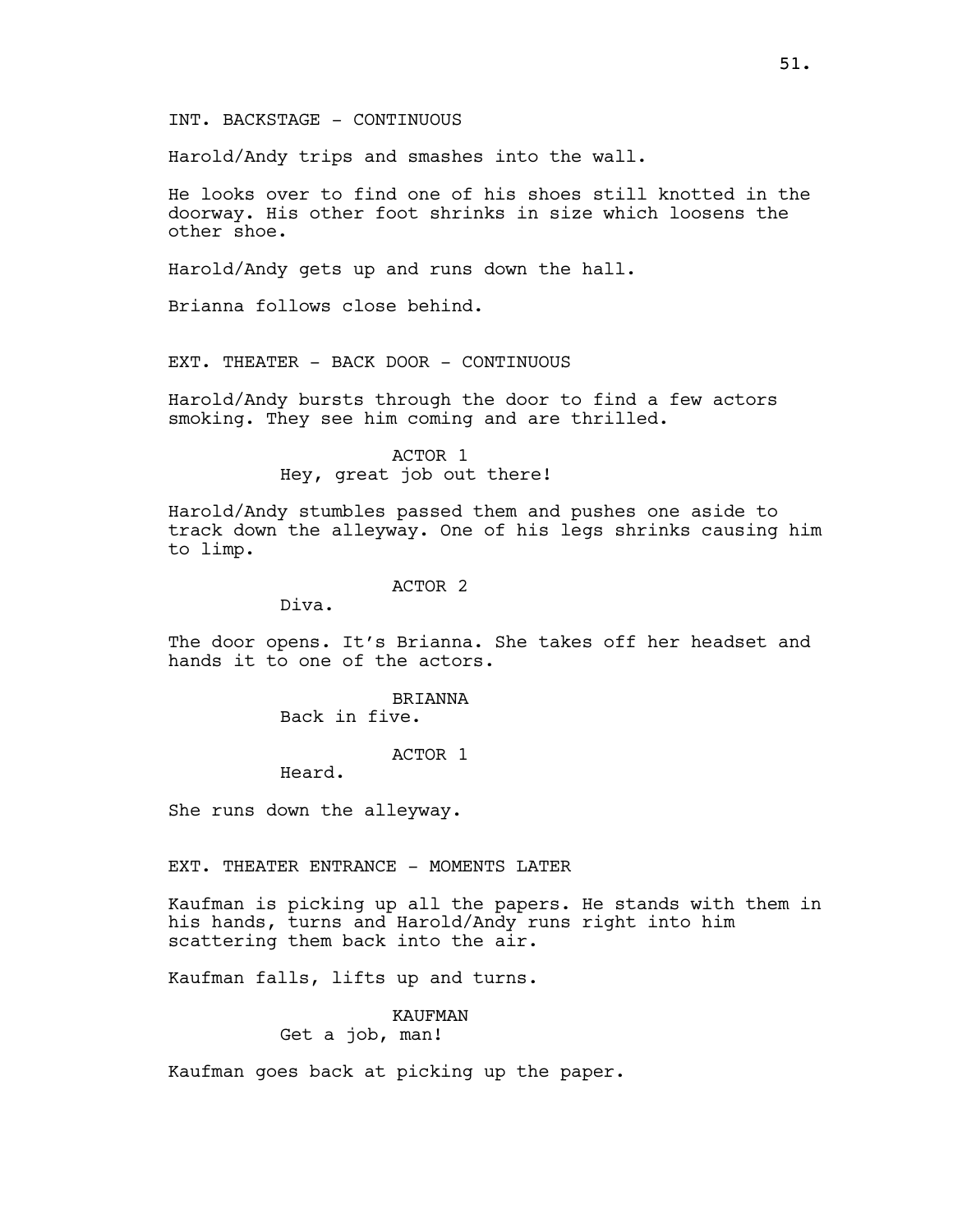Brianna runs from around the corner, trips over Kaufman, but recovers. Kaufman just lies there.

A PASSERBY lays a FIVE DOLLAR BILL on his chest.

EXT. TIME SQUARE / STREET - CONTINUOUS

Harold/Andy nears the BIKE RACK, twists the dial of the LOCK, his hands shake and shrink. He gets the lock off, pulls his BIKE out and pedals into traffic. HONK!

Brianna makes it to the rack and sees him in the street.

### BRIANNA

Andy, stop!

Harold/Andy peddles as fast as he can. He swerves in-between cars and goes through a RED LIGHT.

A CAR just misses him, but swerves and hits another CAR! Harold/Andy doesn't even notice.

> HAROLD/ANDY (Andy's voice) Old Black Magic. Old Black Magic. Old Black Magic.

> > DRIVER

Asshole!

Brianna puts in the last digit of her LOCK, hops on her BIKE and tears down the street.

Harold/Andy's arms shake and shrink. His suit looks like a deflated balloon flapping in the wind.

Brianna glides through the traffic collision. People are yelling at each other while horns honk and lights flash.

Harold/Andy grunts, shields the oncoming lights with his hand and shakes his head.

Streetlights pass by BUZZING a little louder than the last.

Brianna is stopped by a line of crossing PEDESTRIANS. She loses sight of Harold/Andy and pushes through the people.

> **BRIANNA** Move! Sorry! Out of the way!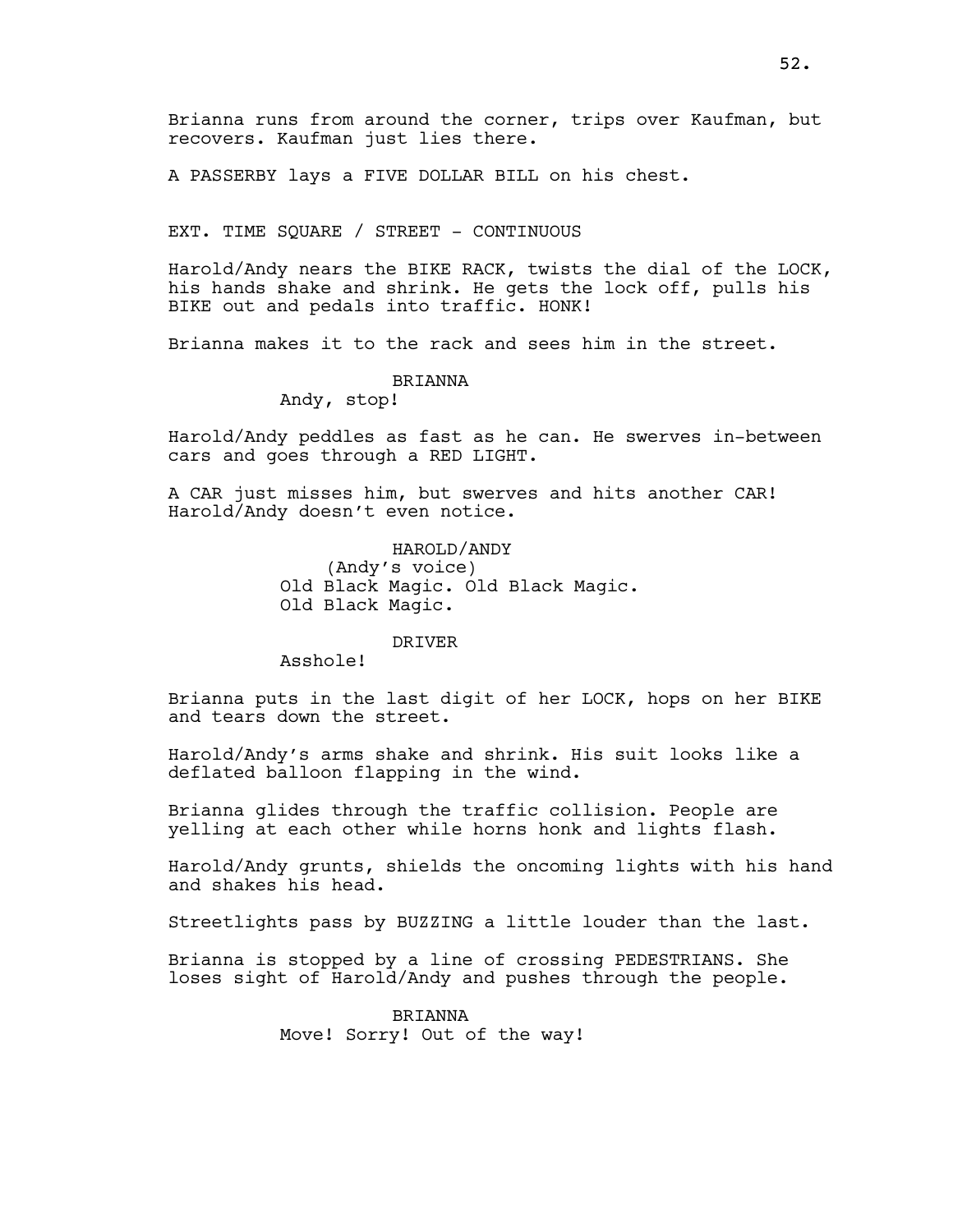## EXT. FOUR-WAY INTERSECTION / STREET - CONTINUOUS

Harold/Andy turns a corner and tracks up a hill with a headwind blowing him back. His hair is pulled out revealing his original receding hairline.

## HAROLD/ANDY (Andy's voice) Almost there. Almost there!

His vision goes vertigo and turns blurry.

Brianna comes up to a four-way intersection and looks left and right. She spots Harold/Andy going up the hill.

She shifts the gears and tackles the hill.

Harold/Andy clenches his stomach while still pedaling. He is exhausted. He makes it to the top and barfs all over himself.

Brianna trudges up the hill nearing her target.

Harold/Andy's vision comes back, sees the alleyway down the street and rides on.

## **BRIANNA**

No!

Harold/Andy picks up speed coasting down the hill while making a beeline for the alleyway.

Brianna marks the top of the hill and sees Harold/Andy speeding down in the middle of the street.

Harold/Andy passes one intersection without hesitation, then another and another. He leans right to turn and BAM!

A CAR, trying to catch the light, blindsides Harold/Andy.

He goes over the windshield, topples over the roof and rolls over the trunk.

## BRIANNA (CONT'D)

Andy!

She races down to him.

Harold/Andy lays there on the street bleeding out. The scene is lit up by the car's red break lights.

He raises his torn up face which has more of Andy's slim features and peers at the alleyway.

The car speeds off crushing his bike along the way.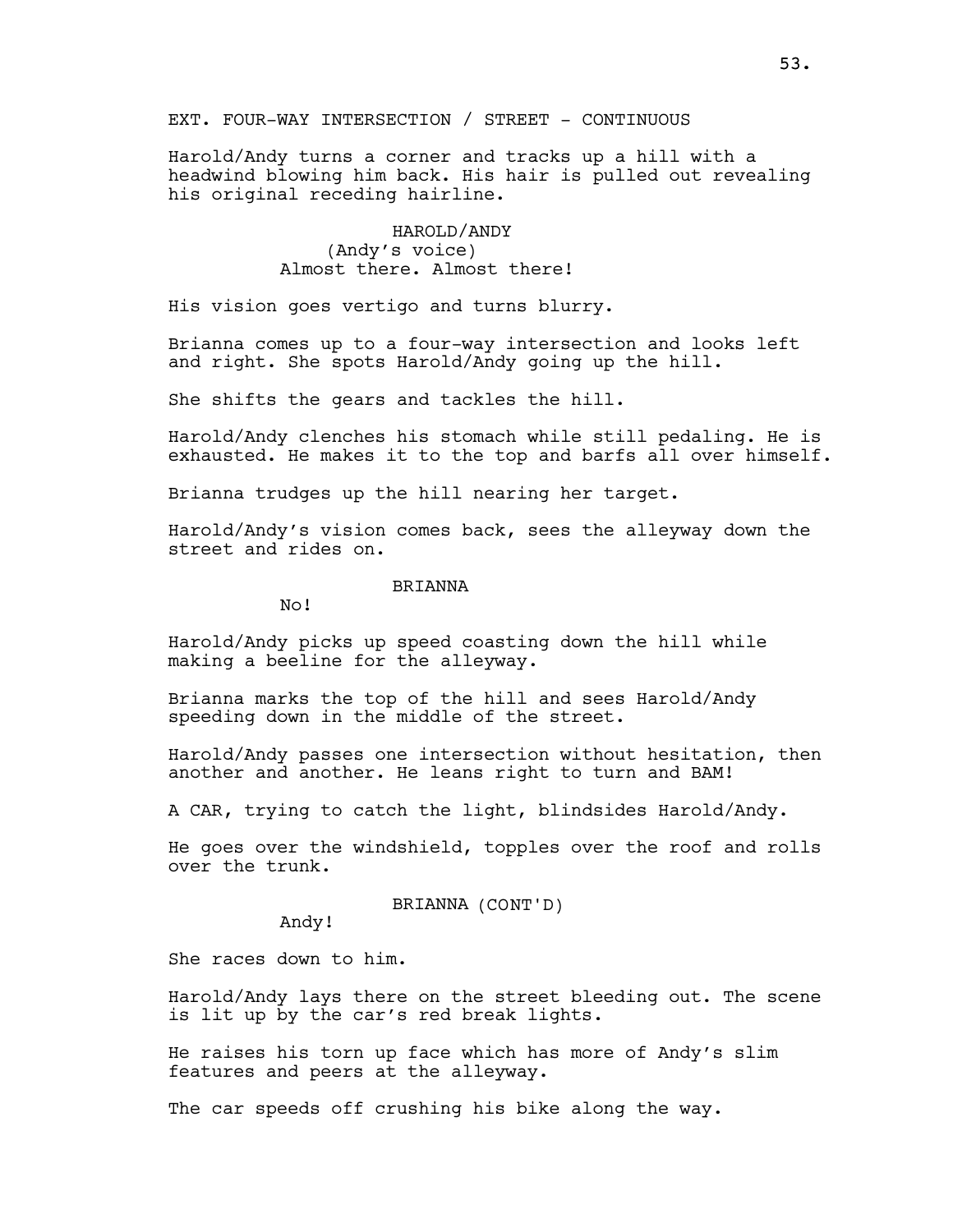EXT. SIDEWALK - CONTINUOUS

Andy reaches the alleyway. A moment of bliss.

ANDY

Genie...

MEOW. Defeat runs through him as the cat prances out of the dark.

> ANDY (CONT'D) I don't have anything.

The cat rubs against Andy's face leaving behind cat hair.

Andy rests his face on the cement and cries.

BRIANNA (O.S.)

Andy?

Andy turns his head and sees Brianna standing over him. He smiles with a missing tooth.

Brianna gets on her knees and turns him over on his back.

BRIANNA (CONT'D) I'm going to call an ambulance. Just hold on. It's going to be okay.

Andy gestures with his broken fingers for her to come closer. She does.

ANDY

Cat.

BRIANNA I don't understand. Don't talk, just -

ANDY Offer... CAT.

He points at her backpack.

Brianna thinks she understands, but is still very confused.

BRIANNA

Cat?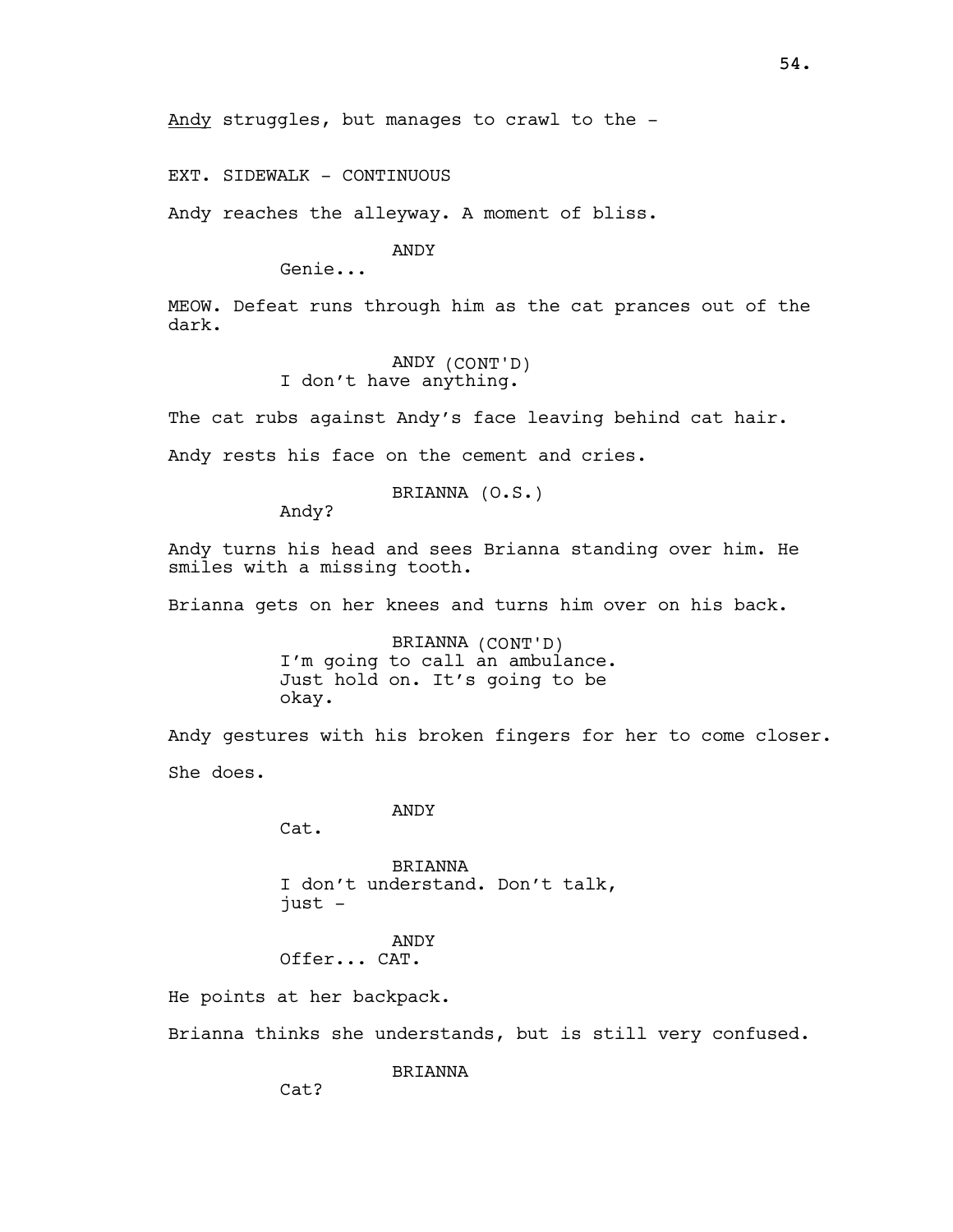ANDY

Offer.

**BRIANNA** 

Offer?

Andy does everything he can do to nod. Brianna nods too.

She opens her backpack, digs and pulls out her tuna sandwich. The cat perks up.

Brianna sees Andy breathing heavily. She pops the lid, sets it down for the cat and watches it eat.

BRIANNA (CONT'D)

Now what?

The cat runs back into the dark.

The sound of BRICKS shift and mist rolls out of the alleyway.

Brianna stands and peers at the dark passage. Andy coughs.

Andy raises his hand towards her. She just stares at him choking on his own blood.

ANDY

In.

EXT. MANHATTAN - NIGHT

Establishing shot of buildings. Empire, One World, Flatiron.

Street signs glisten from the lights of the oncoming cars.

People listening to street performers. Some are on a date and the rest go about their normal lives.

EXT. THEATER ENTRANCE - NIGHT

The marquee is lit up with yellow and red. An image of Harold/Andy's heroic face is now there.

INT. OLD BLACK MAGIC - NIGHT

Regulars converse, dancers dance and the band plays on.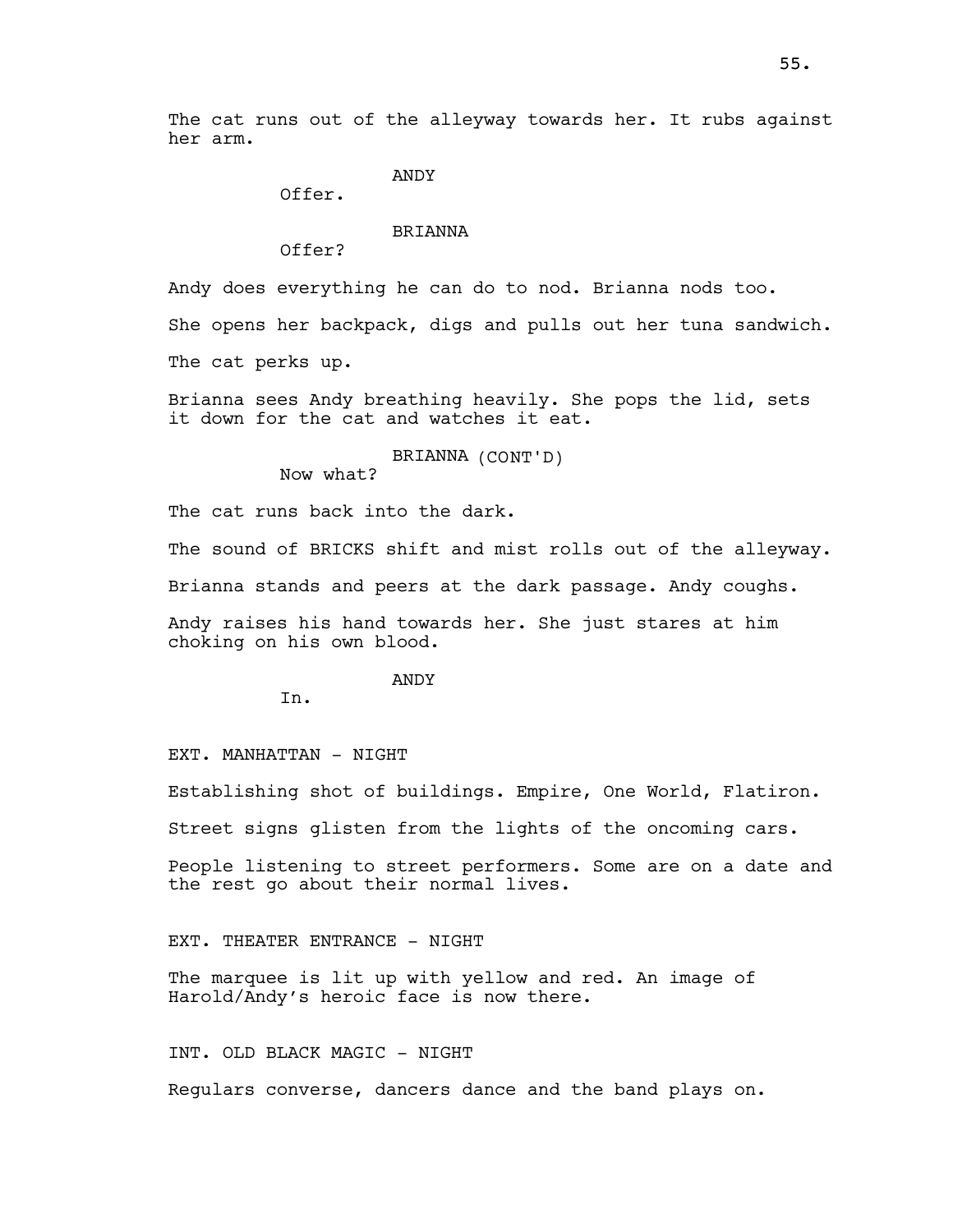Brianna enters dragging Andy by the shoulders.

BRIANNA Someone help me!

All the regulars lean over to see what's going on.

REGULAR 1 Who's that?

REGULAR 2 A newbie, it seems.

REGULAR 3 Genie will take care of him.

She sets Andy down and looks around at the people.

BRIANNA

Anyone?

They all go back to their drinks and conversation.

Andy struggles to breathe. Brianna goes down and cups her hands around his face.

> BRIANNA (CONT'D) It's going to be okay. I'm going to go find help.

Andy grabs her sleeve.

ANDY

 $I - I -$ 

BRIANNA I know. I love you too.

Andy shakes his head.

ANDY I need  $-$  a  $-$  a drink.

Brianna looks at him oddly.

The pictures rattle against the wall.

Genie appears through a ball of fire and stands over Andy. She makes a funny dance, jumps on her toes and spits.

Andy sinks through the floor. Brianna frantically scratches at the tile.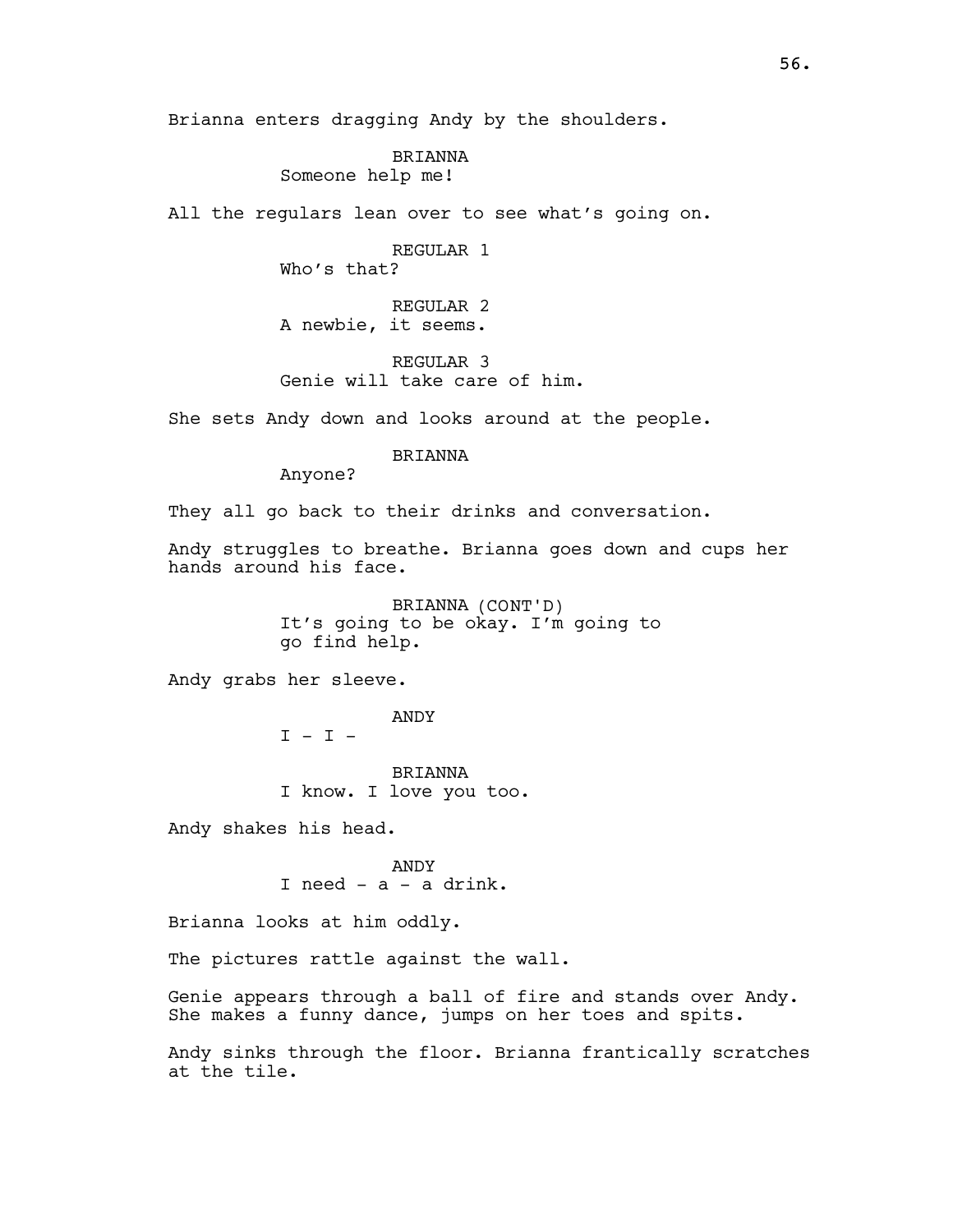(to Genie) Where'd he go?

Genie glides behind the bar. She makes Andy's cocktail.

GENIE

Manhattan man didn't go nor leave, missy. But who comes back, it be up to you.

Brianna watches all the items and ingredients that go into a manhattan cocktail jump onto the bar and behave as if they are alive. The ice skates on the table, the whiskey bottle wobbles and the picks swordfight.

BRIANNA

What is this place?

GENIE

Come, sit. Let Genie do for you. What ya like, hmm? Dry Vesper, Screwdriver, oh no, A Short Trip to Hell!

BRIANNA

I'm fine.

GENIE Fine, ha! Don't make Genie laugh. Bad thing when Genie laugh.

BRIANNA Is he coming back?

GENIE We cover that, sweetie. Now Pick poison.

BRIANNA Bring him back!

The band stops playing and looks at Brianna. Everyone stands.

GENIE Why ya yell at Genie, hum? Ya want him back... Sit.

Brianna sits. Genie gives the 'okay' sign. Everyone resumes.

BRIANNA I followed him here.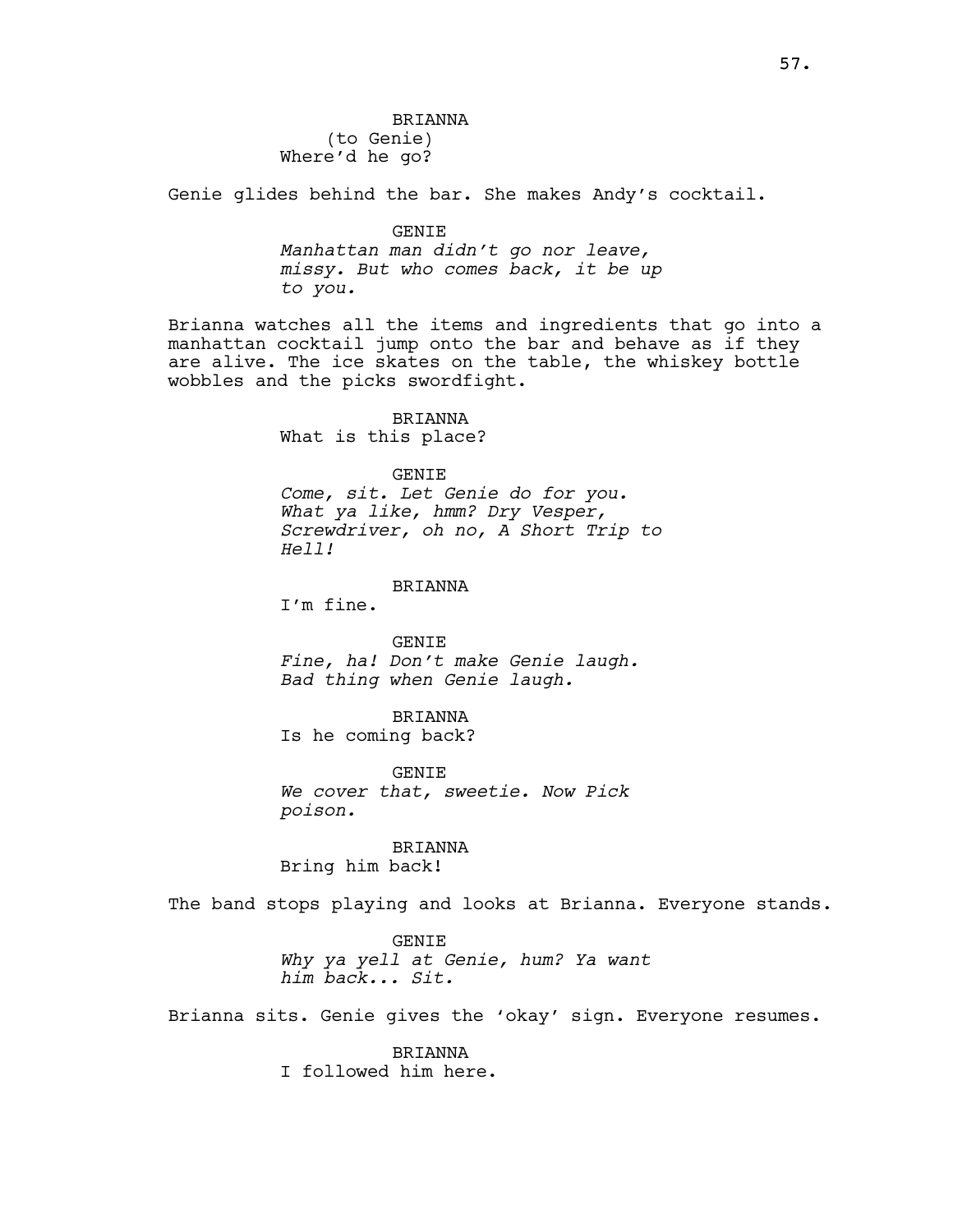GENIE Manhattan man.

BRIANNA Why do you keep calling him that? His name is Andy.

GENIE Uhmmm, no. No more.

BRIANNA

No more?

Genie takes a PHOTO from the wall and hands it to Brianna.

Brianna looks at it.

CLOSE - it's an image of an empty bar stool.

GENIE

 $Ti$ 

Brianna tilts the photo left and an image of Andy appears.

BRIANNA What the hell?

GENIE Tilt again, sweetie.

She tilts it to the right and sees Andy fade into an image of Harold/Andy sitting on the stool.

Brianna looks at Genie and sees all the other photos on the wall.

She runs around the bar, nears the wall and picks up a photo. It's of Princess Diana.

She tilts it and finds Diana fading into a young woman. She drops the photo and grabs another.

Steve Jobs. Tilt. An unknown geek. Drop.

David Bowie. Tilt. Some punk kid. Drop.

She sees another photo, steps in close and sees McQueen.

Genie's hand holding Andy's COCKTAIL comes out of the wall towards Brianna following the rest of her.

> GENIE (CONT'D) Drink, sweetie. Ya feel betta.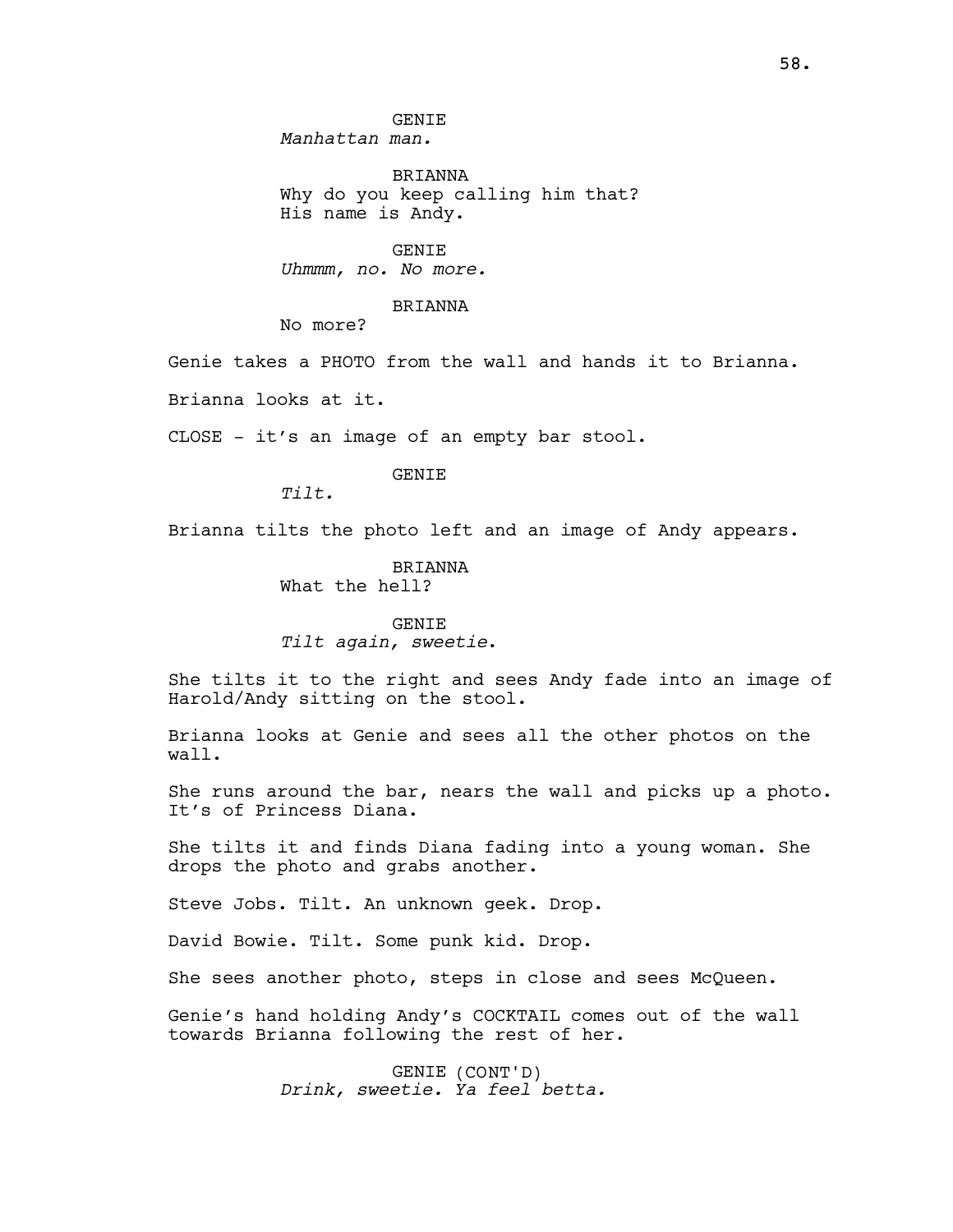Brianna knocks it out of Genie's hand causing it to spill on the floor. The glass shatters.

Brianna runs.

The jazz band really kicks it into gear!

BRIANNA

Andy!?

She bumps into an OLD MAN who spills his drink. He turns around to revile his half melted face. He drops to the floor and licks up the cocktail.

Brianna with pure terror, jolts, finds a blockade of people and jumps on the bar table.

BRIANNA (CONT'D)

Andy!

The bar comes alive and spits spirits at her.

She lunges towards the door, but gets attacked by the cat. She screams as it scratches, bites and pierces her leg with it's nails.

Brianna kicks it off, but is then grabbed by a plethora of discolored hands.

She screams, struggles and fights, but stops.

Brianna finds the room which once was full of beautiful people is now full of contorted looking fragmented and mindless creatures wearing black tie.

They lift her up by each ligament and pull.

BRIANNA (CONT'D)

Stop!

The sound a frog croaks and the bodies stop pulling on her.

Brianna breathes deeply as she is terrified.

Genie parts through the creatures as she glides towards Brianna.

> BRIANNA (CONT'D) Please don't hurt me. Just give me Andy back and we won't come back.

Genie shifts Brianna upright to meet her eye to eye.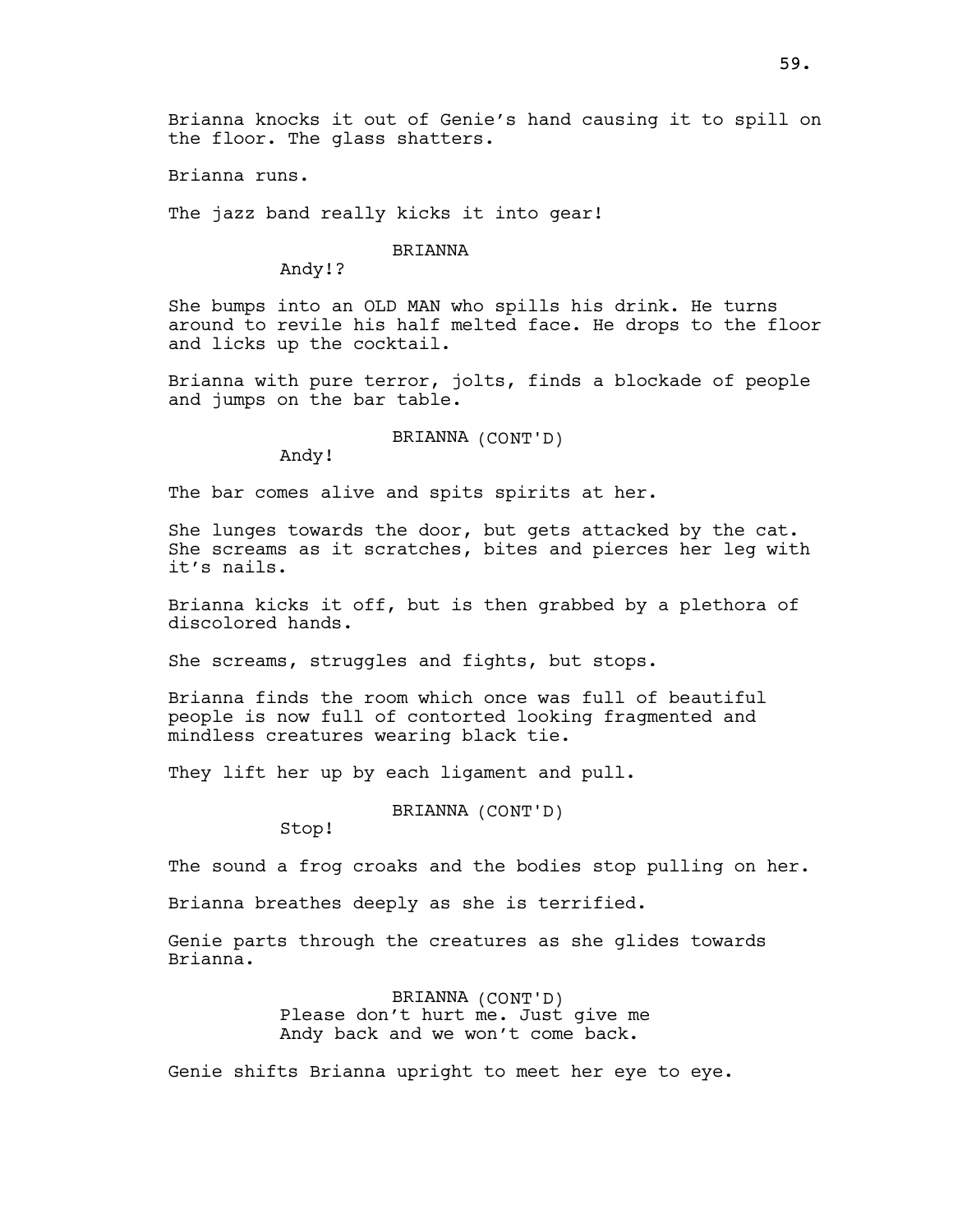Brianna glances at a grumbling creature who looks like he's dissolving into sand.

### BRIANNA

No.

GENIE No? Look. Look again and find each one of Genie's regulars happy now. They all Cinderella.

Genie glides over to a regular who is all twisted up.

GENIE (CONT'D) She couldn't get a man. Thought she was ugly. Then one day, she met Emily, was brought to Genie and she become beautiful. Now she loved by all men... even when she doesn't want love.

A tear comes to Genie's eye. She sees another one with a RAT burrowing out of his head.

# GENIE (CONT'D)

He not happy at job. Thought he was dumb. Ran into Emily, came to Genie and he become captain of industry! He fight off five lawsuits at once.

Genie pops his back, the rat falls out and tries to crawl back inside the head. She sees another, glides to a skeletonlike creature with drool pouring out of it's mouth.

> GENIE (CONT'D) And this... This my favorite. They not happy. Couldn't stand. Too fat. Met Emily and Genie made them skinny. They become sick each time they think of food.

BRIANNA You're the devil.

(MORE) GENIE No! Genie fairy god mother! Genie wants the world to be Cinderella. All desire happiness and when everyone get what they want...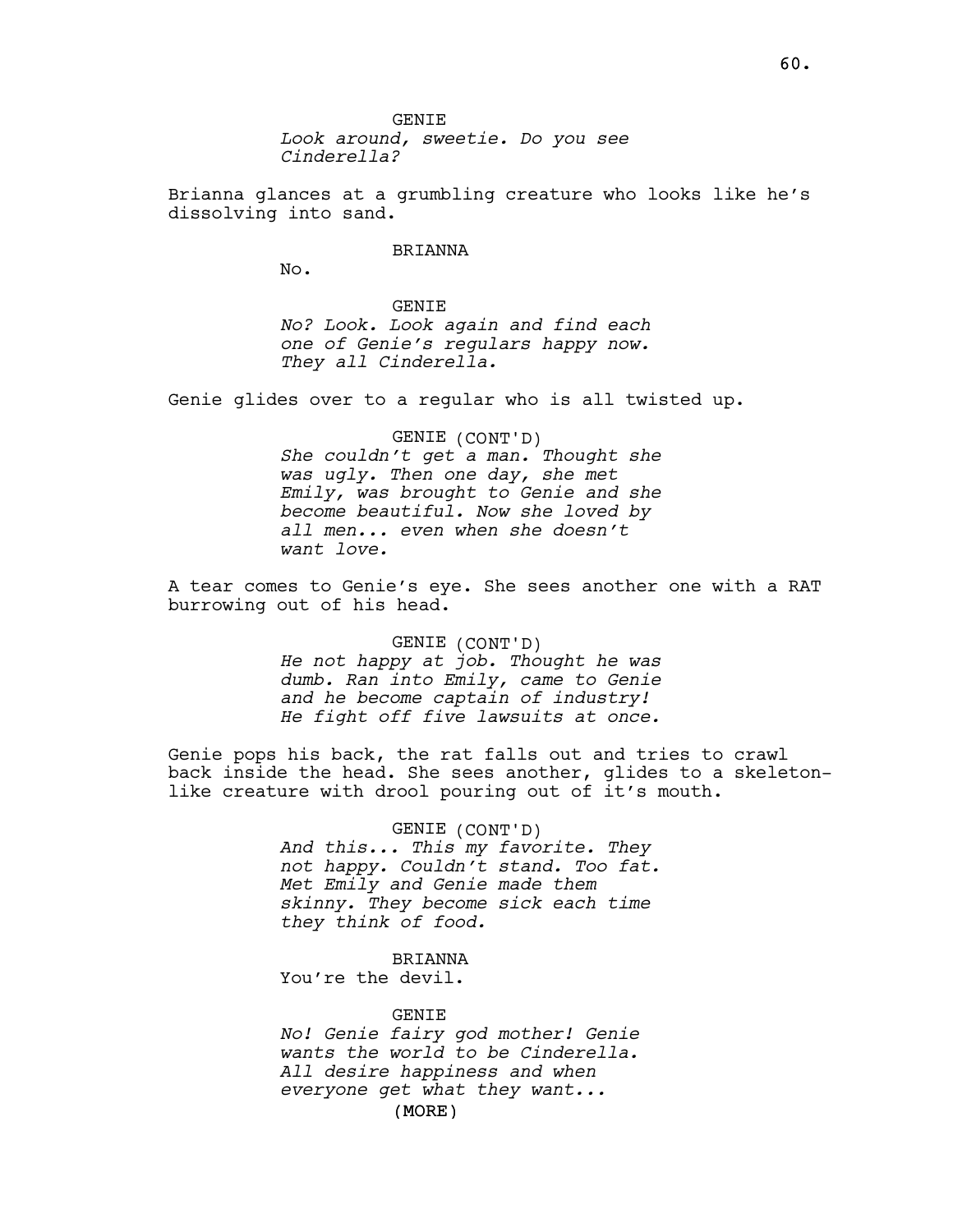GENIE (CONT'D) Emily will free Genie with last wish.

BRIANNA So, this is what you've turned Andy into?

Genie spreads her arms out to her flock.

GENIE

Manhattan man a regular now.

A drop of BLOOD floats up from the floor and hovers past Brianna's face. She looks at the floor.

A puddle of blood bubbles in between the tiles.

Brianna struggles to be released, but it's no use.

**BRIANNA** 

Let me go! Give Andy back to me!

All the pieces of the shattered glass come together as the liquid, ice and cherries seep back into it.

Genie holds the manhattan cocktail again and gestures it to Brianna.

> GENIE Only one way.

BRIANNA But he won't be the same.

GENIE You see. Manhattan man happy.

Brianna looks at the creatures as Genie laughs.

EXT. THEATER ENTRANCE - NIGHT

A TAXI punches its breaks near the curb.

Harold/Andy jumps out of the taxi.

BRIANNA (O.S.) Andy, wait!

Harold/Andy turns to see Brianna getting out of the car.

HAROLD/ANDY I can't miss my cue.